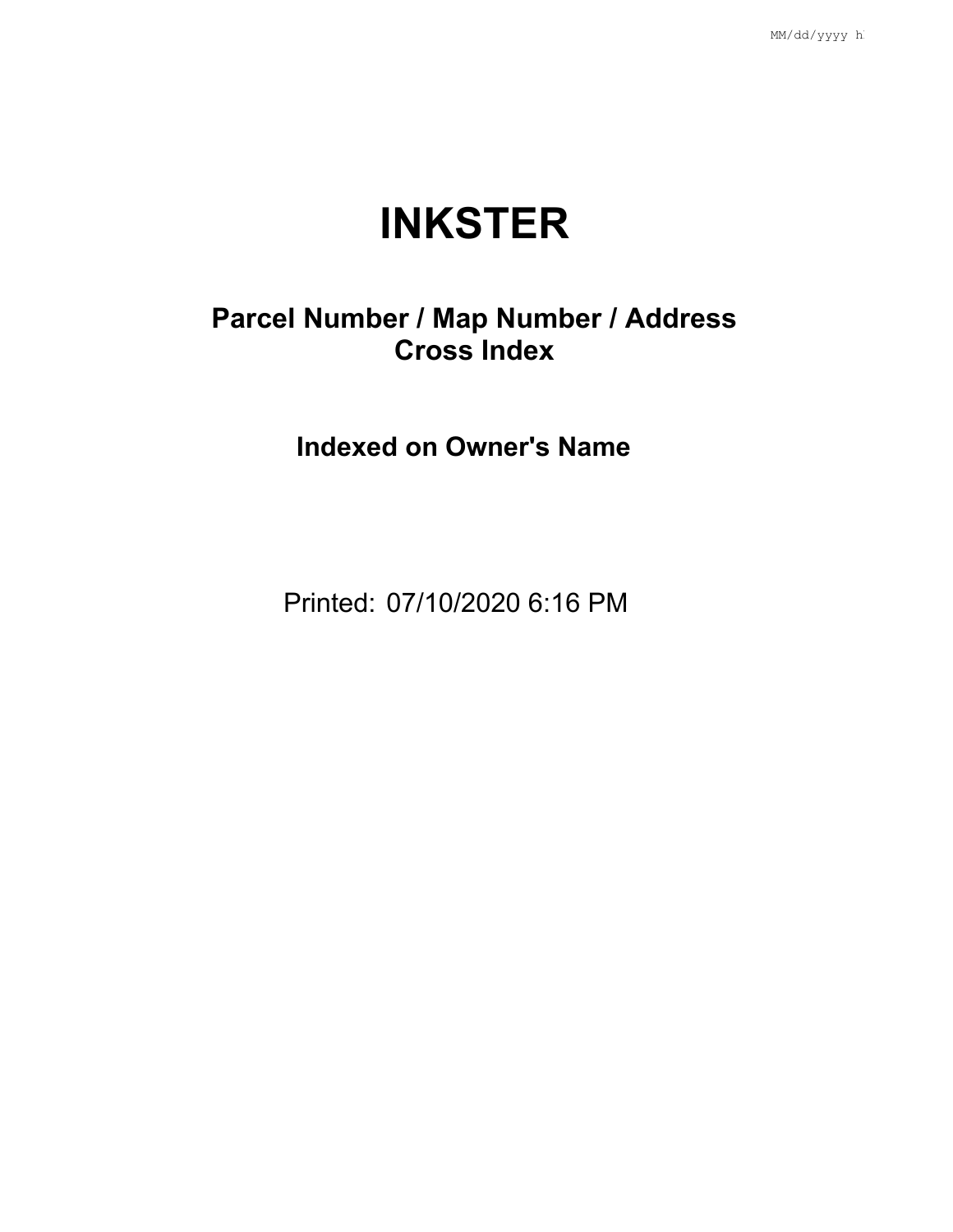| <b>Owner's Name</b>    | <b>Parcel Number</b> | <b>Property Address</b> | <b>Map Number</b> |  |
|------------------------|----------------------|-------------------------|-------------------|--|
| <b>CITY OF INKSTER</b> | 44 001 05 0051 000   | <b>HIVELEY</b>          |                   |  |
| <b>CITY OF INKSTER</b> | 44 002 01 0279 003   | <b>PARKWOOD</b>         |                   |  |
| <b>CITY OF INKSTER</b> | 44 002 01 0287 000   | <b>PARKWOOD</b>         |                   |  |
| <b>CITY OF INKSTER</b> | 44 002 01 0315 000   | 29605 HAZELWOOD         |                   |  |
| <b>CITY OF INKSTER</b> | 44 002 01 0335 001   | <b>MIDDLEBELT</b>       |                   |  |
| <b>CITY OF INKSTER</b> | 44 002 01 0366 000   | <b>GLENWOOD</b>         |                   |  |
| CITY OF INKSTER        | 44 002 01 0387 000   | <b>GLENWOOD</b>         |                   |  |
| <b>CITY OF INKSTER</b> | 44 002 01 0390 001   | <b>MIDDLEBELT</b>       |                   |  |
| <b>CITY OF INKSTER</b> | 44 002 01 0391 001   | <b>MIDDLEBELT</b>       |                   |  |
| <b>CITY OF INKSTER</b> | 44 002 01 0392 001   | 1144 MIDDLEBELT         |                   |  |
| <b>CITY OF INKSTER</b> | 44 002 01 0400 000   | 29500 GLENWOOD          |                   |  |
| <b>CITY OF INKSTER</b> | 44 002 01 0415 000   | <b>GLENWOOD</b>         |                   |  |
| <b>CITY OF INKSTER</b> | 44 002 01 0624 001   | 710 MIDDLEBELT          |                   |  |
| <b>CITY OF INKSTER</b> | 44 002 02 0653 000   | 1351 HENRY RUFF         |                   |  |
| <b>CITY OF INKSTER</b> | 44 002 02 0717 300   | <b>HAZELWOOD</b>        |                   |  |
| <b>CITY OF INKSTER</b> | 44 002 99 0006 000   | <b>JEFFREY LANE</b>     |                   |  |
| <b>CITY OF INKSTER</b> | 44 003 02 0115 000   | <b>DEERING AVE</b>      |                   |  |
| <b>CITY OF INKSTER</b> | 44 003 02 0116 000   | <b>DEERING AVE</b>      |                   |  |
| <b>CITY OF INKSTER</b> | 44 003 02 0117 000   | <b>DEERING AVE</b>      |                   |  |
| <b>CITY OF INKSTER</b> | 44 003 02 0118 000   | <b>DEERING AVE</b>      |                   |  |
| <b>CITY OF INKSTER</b> | 44 003 02 0119 000   | <b>DEERING AVE</b>      |                   |  |
| <b>CITY OF INKSTER</b> | 44 003 02 0120 000   | <b>DEERING AVE</b>      |                   |  |
| <b>CITY OF INKSTER</b> | 44 003 02 0121 000   | <b>DEERING AVE</b>      |                   |  |
| <b>CITY OF INKSTER</b> | 44 003 02 0122 000   | DEERING AVE             |                   |  |
| <b>CITY OF INKSTER</b> | 44 003 02 0123 000   | <b>DEERING AVE</b>      |                   |  |
| <b>CITY OF INKSTER</b> | 44 003 03 0017 001   | <b>INKSTER RD</b>       |                   |  |
| <b>CITY OF INKSTER</b> | 44 003 03 0043 005   | <b>TROMLEY</b>          |                   |  |
| <b>CITY OF INKSTER</b> | 44 003 03 0045 002   | <b>TROMLEY</b>          |                   |  |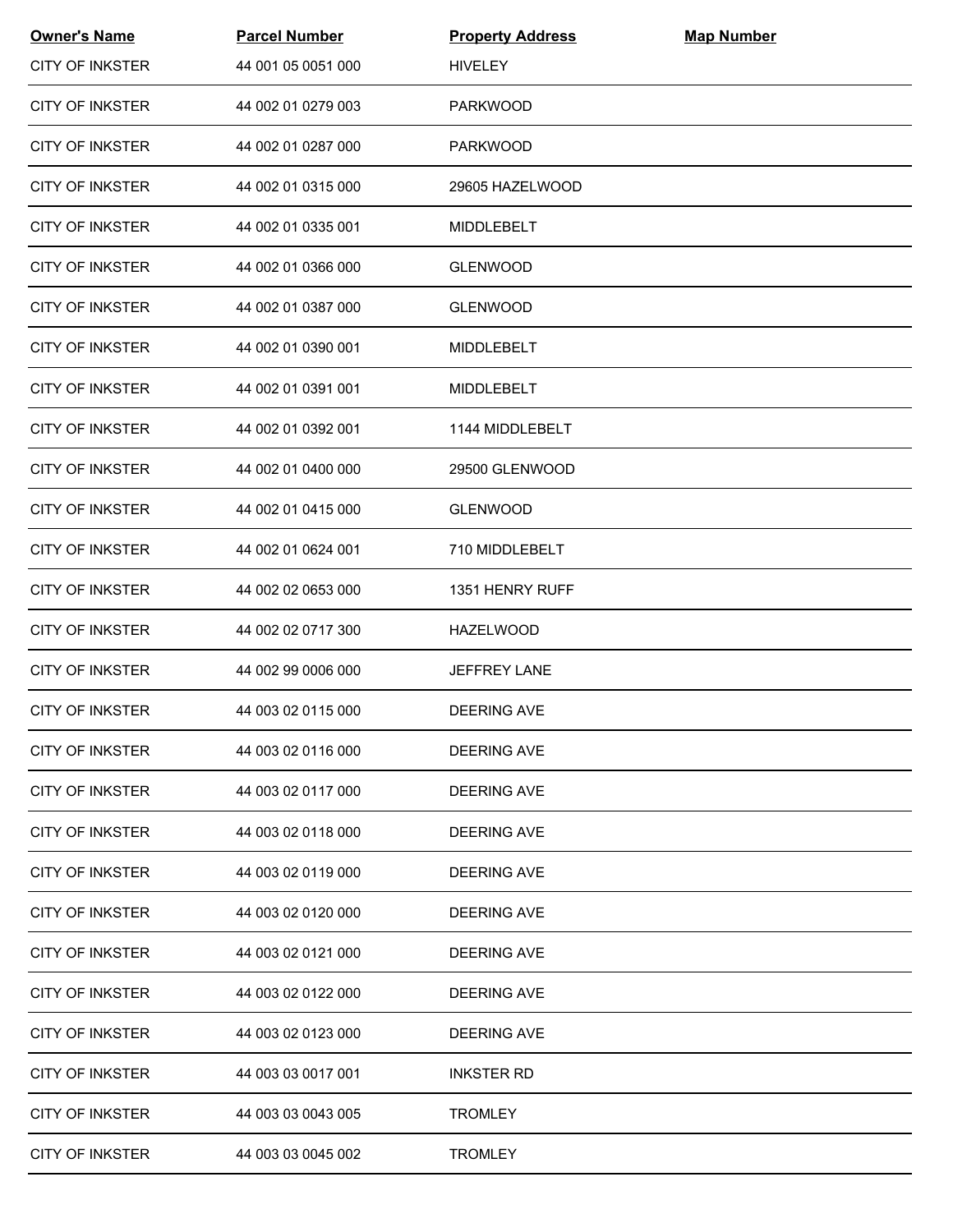| <b>Owner's Name</b>    | <b>Parcel Number</b> | <b>Property Address</b> | <b>Map Number</b> |  |
|------------------------|----------------------|-------------------------|-------------------|--|
| <b>CITY OF INKSTER</b> | 44 003 03 0045 005   | 358 ARCOLA              |                   |  |
| <b>CITY OF INKSTER</b> | 44 003 04 0034 003   | <b>HELEN</b>            |                   |  |
| <b>CITY OF INKSTER</b> | 44 004 01 0033 001   | <b>BEECHNUT</b>         |                   |  |
| <b>CITY OF INKSTER</b> | 44 004 01 0047 004   | <b>FERNWOOD</b>         |                   |  |
| <b>CITY OF INKSTER</b> | 44 004 02 0321 000   | <b>CHERRY HILL</b>      |                   |  |
| <b>CITY OF INKSTER</b> | 44 005 01 0003 003   | <b>MIDDLEBELT</b>       |                   |  |
| CITY OF INKSTER        | 44 005 01 0017 000   | 29043 AVONDALE          |                   |  |
| <b>CITY OF INKSTER</b> | 44 005 01 0056 001   | MIDDLEBELT              |                   |  |
| <b>CITY OF INKSTER</b> | 44 005 01 0102 000   | <b>CENTRAL</b>          |                   |  |
| <b>CITY OF INKSTER</b> | 44 005 01 0103 000   | <b>CENTRAL</b>          |                   |  |
| <b>CITY OF INKSTER</b> | 44 005 01 0131 000   | <b>CENTRAL</b>          |                   |  |
| <b>CITY OF INKSTER</b> | 44 005 01 0146 000   | <b>CENTRAL</b>          |                   |  |
| <b>CITY OF INKSTER</b> | 44 005 01 0163 000   | 29124 HAZELWOOD         |                   |  |
| <b>CITY OF INKSTER</b> | 44 005 01 0172 001   | 1275 MIDDLEBELT         |                   |  |
| <b>CITY OF INKSTER</b> | 44 005 01 0244 000   | <b>CENTRAL</b>          |                   |  |
| <b>CITY OF INKSTER</b> | 44 005 01 0254 000   | <b>PARKWOOD</b>         |                   |  |
| <b>CITY OF INKSTER</b> | 44 005 01 0266 000   | <b>CENTRAL</b>          |                   |  |
| <b>CITY OF INKSTER</b> | 44 005 02 0069 000   | <b>GLENWOOD</b>         |                   |  |
| <b>CITY OF INKSTER</b> | 44 005 03 0001 301   | 1215 EASTERN            |                   |  |
| <b>CITY OF INKSTER</b> | 44 005 03 0504 000   | 2262 ISABELLE           |                   |  |
| <b>CITY OF INKSTER</b> | 44 005 03 0506 000   | <b>ISABELLE</b>         |                   |  |
| <b>CITY OF INKSTER</b> | 44 005 03 0537 000   | 2201 ISABELLE           |                   |  |
| <b>CITY OF INKSTER</b> | 44 005 03 0557 001   | <b>MICHIGAN AVENUE</b>  |                   |  |
| <b>CITY OF INKSTER</b> | 44 005 03 0558 001   | <b>MICHIGAN</b>         |                   |  |
| <b>CITY OF INKSTER</b> | 44 006 01 0045 302   | <b>AVONDALE</b>         |                   |  |
| <b>CITY OF INKSTER</b> | 44 006 01 0117 001   | <b>INKSTER RD</b>       |                   |  |
| <b>CITY OF INKSTER</b> | 44 006 01 0144 301   | <b>NORTHWOOD</b>        |                   |  |
| <b>CITY OF INKSTER</b> | 44 006 01 0293 000   | <b>COLONIAL</b>         |                   |  |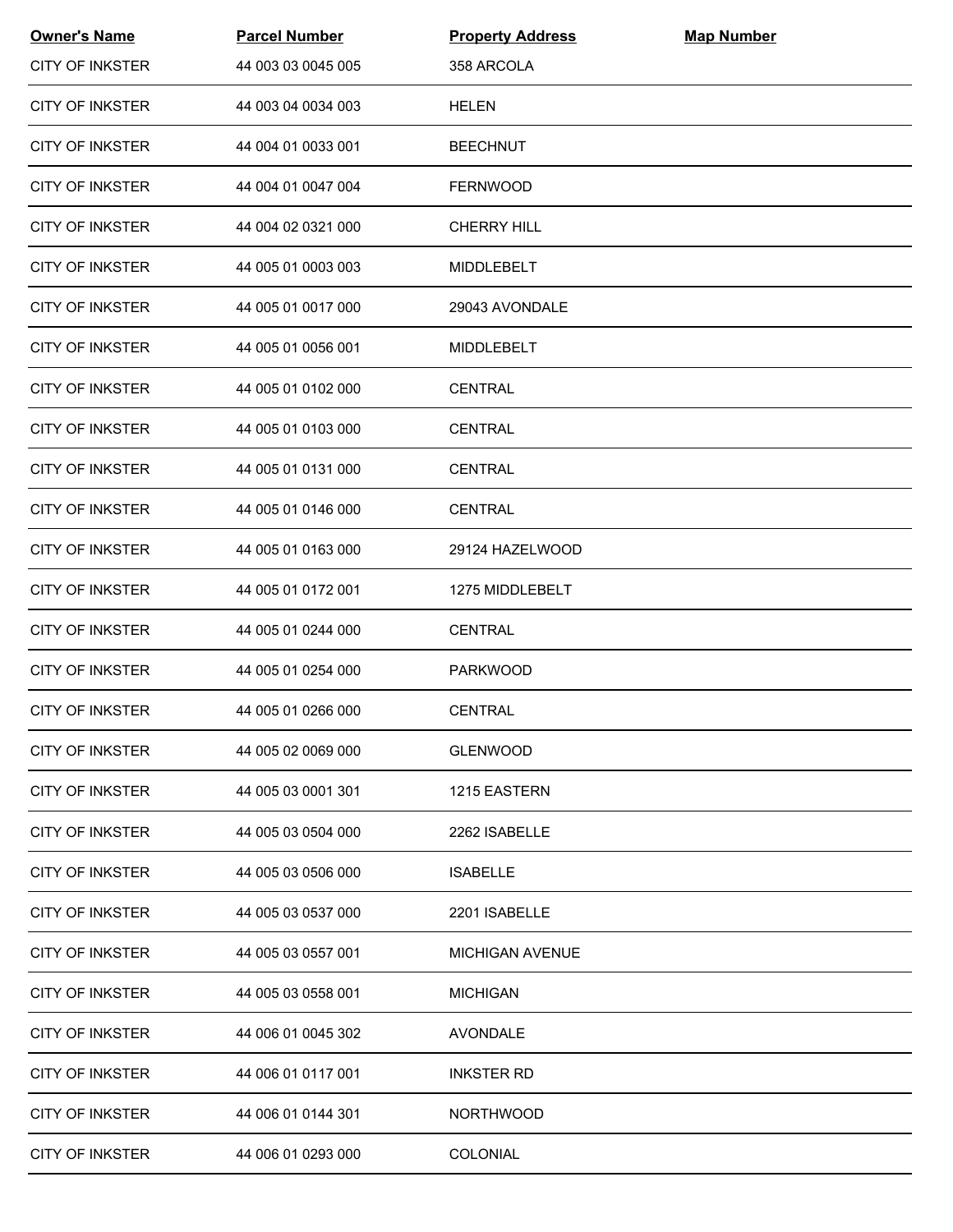| <b>Owner's Name</b>    | <b>Parcel Number</b> | <b>Property Address</b> | <b>Map Number</b> |
|------------------------|----------------------|-------------------------|-------------------|
| <b>CITY OF INKSTER</b> | 44 006 01 0326 001   | <b>HELEN</b>            |                   |
| <b>CITY OF INKSTER</b> | 44 006 01 0647 000   | <b>HELEN</b>            |                   |
| <b>CITY OF INKSTER</b> | 44 007 01 0027 000   | <b>MICHIGAN AVENUE</b>  |                   |
| <b>CITY OF INKSTER</b> | 44 007 01 0028 000   | 27540 MICHIGAN AVENUE   |                   |
| <b>CITY OF INKSTER</b> | 44 007 01 0029 001   | LOWER ROUGE PARKWAY     |                   |
| <b>CITY OF INKSTER</b> | 44 007 01 0034 000   | 2222 HUCK CT            |                   |
| <b>CITY OF INKSTER</b> | 44 007 01 0035 000   | 2230 HUCK CT            |                   |
| <b>CITY OF INKSTER</b> | 44 007 01 0037 000   | 27516 MICHIGAN AVENUE   |                   |
| <b>CITY OF INKSTER</b> | 44 007 01 0046 000   | 2247 HUCK CT            |                   |
| <b>CITY OF INKSTER</b> | 44 007 01 0049 000   | <b>HUCK CT</b>          |                   |
| <b>CITY OF INKSTER</b> | 44 007 01 0050 000   | <b>HUCK CT</b>          |                   |
| <b>CITY OF INKSTER</b> | 44 007 01 0051 000   | <b>2211 HUCK CT.</b>    |                   |
| <b>CITY OF INKSTER</b> | 44 007 01 0053 000   | <b>HUCK CT</b>          |                   |
| <b>CITY OF INKSTER</b> | 44 007 01 0054 001   | 1900 INKSTER RD         |                   |
| <b>CITY OF INKSTER</b> | 44 007 01 0066 002   | <b>KURTSELL</b>         |                   |
| <b>CITY OF INKSTER</b> | 44 007 01 0067 002   | <b>KURTSELL</b>         |                   |
| <b>CITY OF INKSTER</b> | 44 007 04 0690 300   | 27540 MICHIGAN AVENUE   |                   |
| <b>CITY OF INKSTER</b> | 44 007 04 0704 300   | <b>MICHIGAN AVENUE</b>  |                   |
| <b>CITY OF INKSTER</b> | 44 007 04 0713 300   | <b>ALGER</b>            |                   |
| <b>CITY OF INKSTER</b> | 44 007 04 0718 000   | <b>ALGER</b>            |                   |
| <b>CITY OF INKSTER</b> | 44 007 06 0092 002   | <b>MICHIGAN AVENUE</b>  |                   |
| <b>CITY OF INKSTER</b> | 44 007 07 0073 000   | <b>HARRIET</b>          |                   |
| <b>CITY OF INKSTER</b> | 44 007 07 0149 000   | <b>JUSTINE</b>          |                   |
| <b>CITY OF INKSTER</b> | 44 007 08 0002 000   | <b>MICHIGAN AVENUE</b>  |                   |
| <b>CITY OF INKSTER</b> | 44 007 08 0006 000   | <b>HAMLIN</b>           |                   |
| <b>CITY OF INKSTER</b> | 44 007 10 0052 000   | <b>HARRISON</b>         |                   |
| <b>CITY OF INKSTER</b> | 44 007 10 0053 000   | <b>HARRISON</b>         |                   |
| <b>CITY OF INKSTER</b> | 44 007 10 0054 000   | <b>HARRISON</b>         |                   |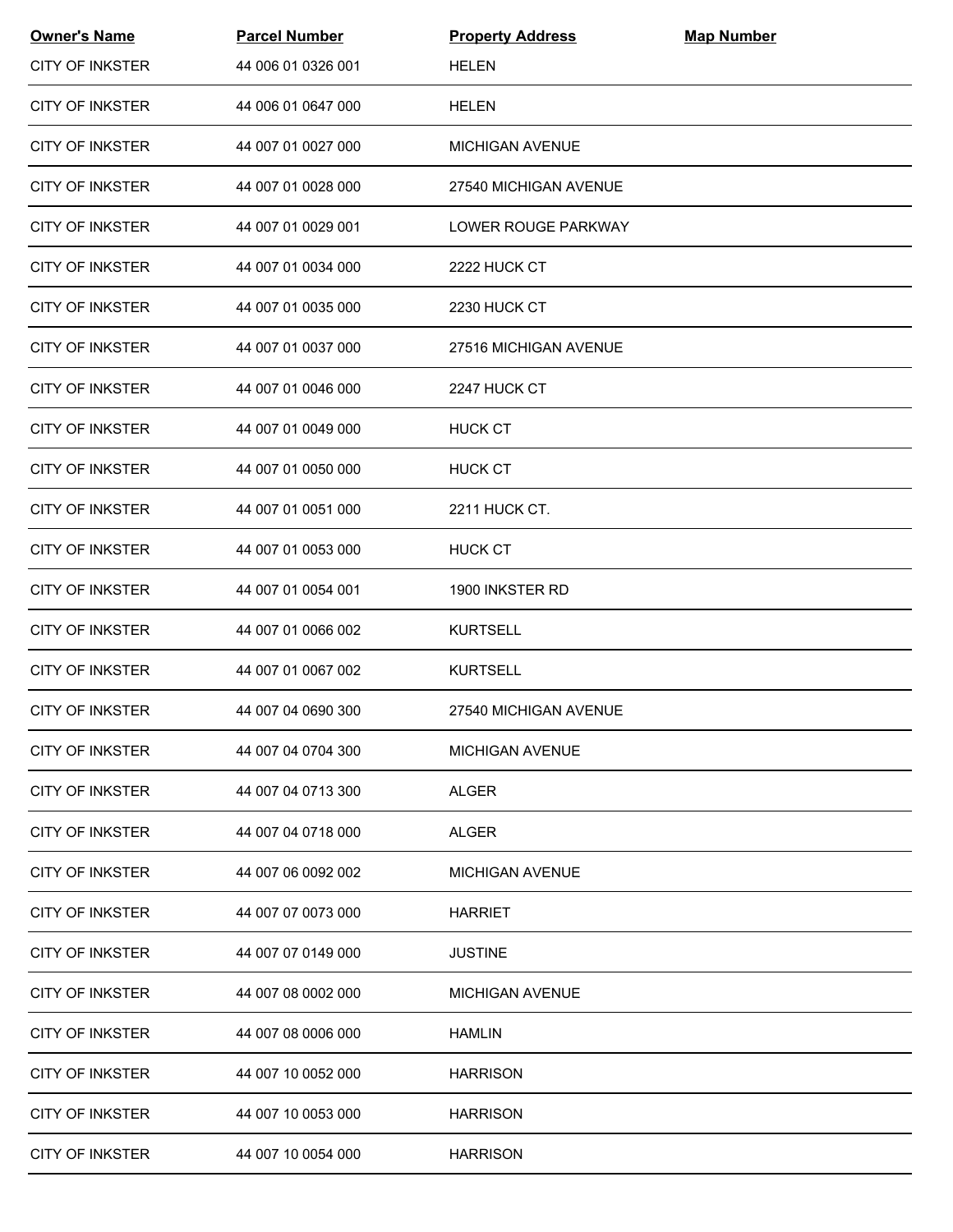| <b>Owner's Name</b>    | <b>Parcel Number</b> | <b>Property Address</b> | <b>Map Number</b> |  |
|------------------------|----------------------|-------------------------|-------------------|--|
| <b>CITY OF INKSTER</b> | 44 007 10 0055 000   | <b>HARRISON</b>         |                   |  |
| <b>CITY OF INKSTER</b> | 44 007 10 0056 000   | <b>HARRISON</b>         |                   |  |
| <b>CITY OF INKSTER</b> | 44 007 10 0057 000   | <b>HARRISON</b>         |                   |  |
| <b>CITY OF INKSTER</b> | 44 007 10 0058 000   | 28287 FORTSON LN        |                   |  |
| <b>CITY OF INKSTER</b> | 44 007 10 0059 000   | 28255 FORTSON LN        |                   |  |
| <b>CITY OF INKSTER</b> | 44 007 10 0060 000   | 28241 FORTSON LN        |                   |  |
| <b>CITY OF INKSTER</b> | 44 007 10 0061 000   | 28235 FORTSON LN        |                   |  |
| <b>CITY OF INKSTER</b> | 44 007 10 0062 000   | 28215 FORTSON LN        |                   |  |
| <b>CITY OF INKSTER</b> | 44 007 10 0063 000   | 28203 FORTSON LN        |                   |  |
| <b>CITY OF INKSTER</b> | 44 007 10 0064 000   | <b>HARRISON</b>         |                   |  |
| <b>CITY OF INKSTER</b> | 44 007 10 0065 000   | <b>HARRISON</b>         |                   |  |
| <b>CITY OF INKSTER</b> | 44 007 10 0066 000   | <b>HARRISON</b>         |                   |  |
| <b>CITY OF INKSTER</b> | 44 007 10 0067 000   | <b>HARRISON</b>         |                   |  |
| <b>CITY OF INKSTER</b> | 44 007 10 0068 000   | <b>HARRISON</b>         |                   |  |
| <b>CITY OF INKSTER</b> | 44 007 10 0069 000   | <b>HARRISON</b>         |                   |  |
| <b>CITY OF INKSTER</b> | 44 007 10 0070 000   | <b>HARRISON</b>         |                   |  |
| <b>CITY OF INKSTER</b> | 44 007 10 0071 000   | <b>HARRISON</b>         |                   |  |
| <b>CITY OF INKSTER</b> | 44 007 10 0072 000   | <b>HARRISON</b>         |                   |  |
| <b>CITY OF INKSTER</b> | 44 007 10 0073 000   | <b>HARRISON</b>         |                   |  |
| <b>CITY OF INKSTER</b> | 44 007 10 0074 000   | <b>HARRISON</b>         |                   |  |
| <b>CITY OF INKSTER</b> | 44 007 10 0075 000   | <b>HARRISON</b>         |                   |  |
| <b>CITY OF INKSTER</b> | 44 007 10 0076 000   | <b>HARRISON</b>         |                   |  |
| CITY OF INKSTER        | 44 007 10 0077 000   | <b>HARRISON</b>         |                   |  |
| <b>CITY OF INKSTER</b> | 44 007 10 0078 000   | <b>HARRISON</b>         |                   |  |
| <b>CITY OF INKSTER</b> | 44 007 10 0079 000   | <b>HARRISON</b>         |                   |  |
| <b>CITY OF INKSTER</b> | 44 007 10 0080 000   | <b>HARRISON</b>         |                   |  |
| <b>CITY OF INKSTER</b> | 44 007 10 0081 000   | <b>HARRISON</b>         |                   |  |
| <b>CITY OF INKSTER</b> | 44 007 10 0082 000   | <b>HARRISON</b>         |                   |  |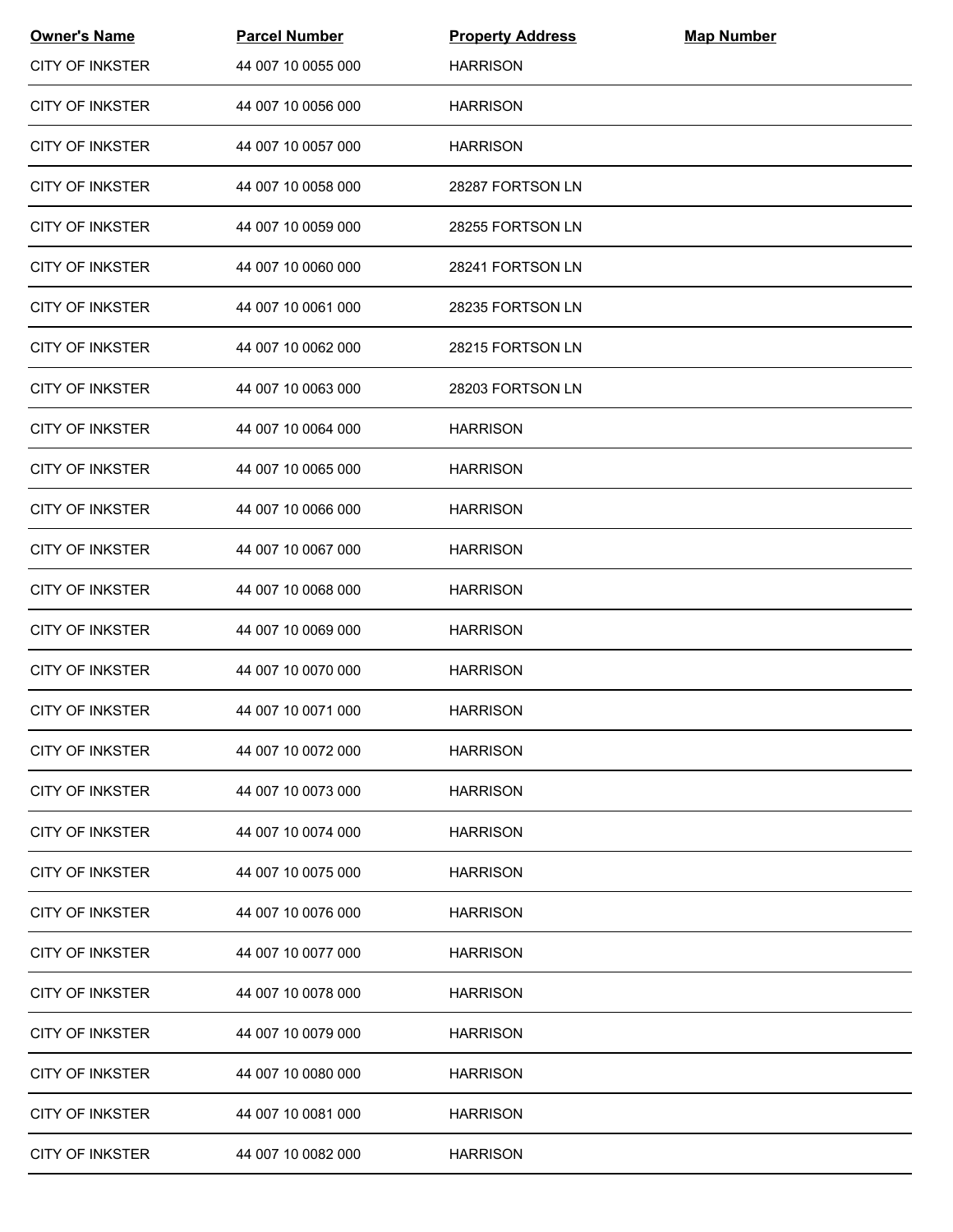| <b>Owner's Name</b>    | <b>Parcel Number</b> | <b>Property Address</b> | <b>Map Number</b> |  |
|------------------------|----------------------|-------------------------|-------------------|--|
| <b>CITY OF INKSTER</b> | 44 007 10 0083 000   | <b>HARRISON</b>         |                   |  |
| <b>CITY OF INKSTER</b> | 44 007 10 0084 000   | <b>HARRISON</b>         |                   |  |
| <b>CITY OF INKSTER</b> | 44 007 10 0085 000   | <b>HARRISON</b>         |                   |  |
| <b>CITY OF INKSTER</b> | 44 007 10 0086 000   | <b>HARRISON</b>         |                   |  |
| <b>CITY OF INKSTER</b> | 44 007 10 0087 000   | <b>HARRISON</b>         |                   |  |
| <b>CITY OF INKSTER</b> | 44 007 10 0088 000   | <b>HARRISON</b>         |                   |  |
| CITY OF INKSTER        | 44 007 10 0089 000   | <b>HARRISON</b>         |                   |  |
| <b>CITY OF INKSTER</b> | 44 007 10 0090 000   | <b>HARRISON</b>         |                   |  |
| <b>CITY OF INKSTER</b> | 44 007 10 0091 000   | <b>HARRISON</b>         |                   |  |
| <b>CITY OF INKSTER</b> | 44 007 10 0092 000   | <b>HARRISON</b>         |                   |  |
| <b>CITY OF INKSTER</b> | 44 007 10 0093 000   | <b>HARRISON</b>         |                   |  |
| <b>CITY OF INKSTER</b> | 44 007 10 0094 000   | <b>HARRISON</b>         |                   |  |
| <b>CITY OF INKSTER</b> | 44 007 10 0095 000   | <b>HARRISON</b>         |                   |  |
| <b>CITY OF INKSTER</b> | 44 007 10 0096 000   | <b>HARRISON</b>         |                   |  |
| <b>CITY OF INKSTER</b> | 44 007 10 0097 000   | <b>HARRISON</b>         |                   |  |
| <b>CITY OF INKSTER</b> | 44 007 10 0098 000   | <b>HARRISON</b>         |                   |  |
| <b>CITY OF INKSTER</b> | 44 007 10 0099 000   | <b>HARRISON</b>         |                   |  |
| <b>CITY OF INKSTER</b> | 44 007 10 0100 000   | <b>HARRISON</b>         |                   |  |
| <b>CITY OF INKSTER</b> | 44 007 10 0101 000   | <b>HARRISON</b>         |                   |  |
| <b>CITY OF INKSTER</b> | 44 007 10 0102 000   | <b>HARRISON</b>         |                   |  |
| <b>CITY OF INKSTER</b> | 44 007 10 0103 000   | <b>HARRISON</b>         |                   |  |
| <b>CITY OF INKSTER</b> | 44 007 10 0104 000   | <b>HARRISON</b>         |                   |  |
| <b>CITY OF INKSTER</b> | 44 007 10 0105 000   | <b>HARRISON</b>         |                   |  |
| <b>CITY OF INKSTER</b> | 44 007 10 0106 000   | <b>HARRISON</b>         |                   |  |
| <b>CITY OF INKSTER</b> | 44 007 10 0107 000   | <b>HARRISON</b>         |                   |  |
| <b>CITY OF INKSTER</b> | 44 007 10 0108 000   | <b>HARRISON</b>         |                   |  |
| <b>CITY OF INKSTER</b> | 44 007 10 0109 000   | <b>HARRISON</b>         |                   |  |
| <b>CITY OF INKSTER</b> | 44 007 10 0110 000   | <b>HARRISON</b>         |                   |  |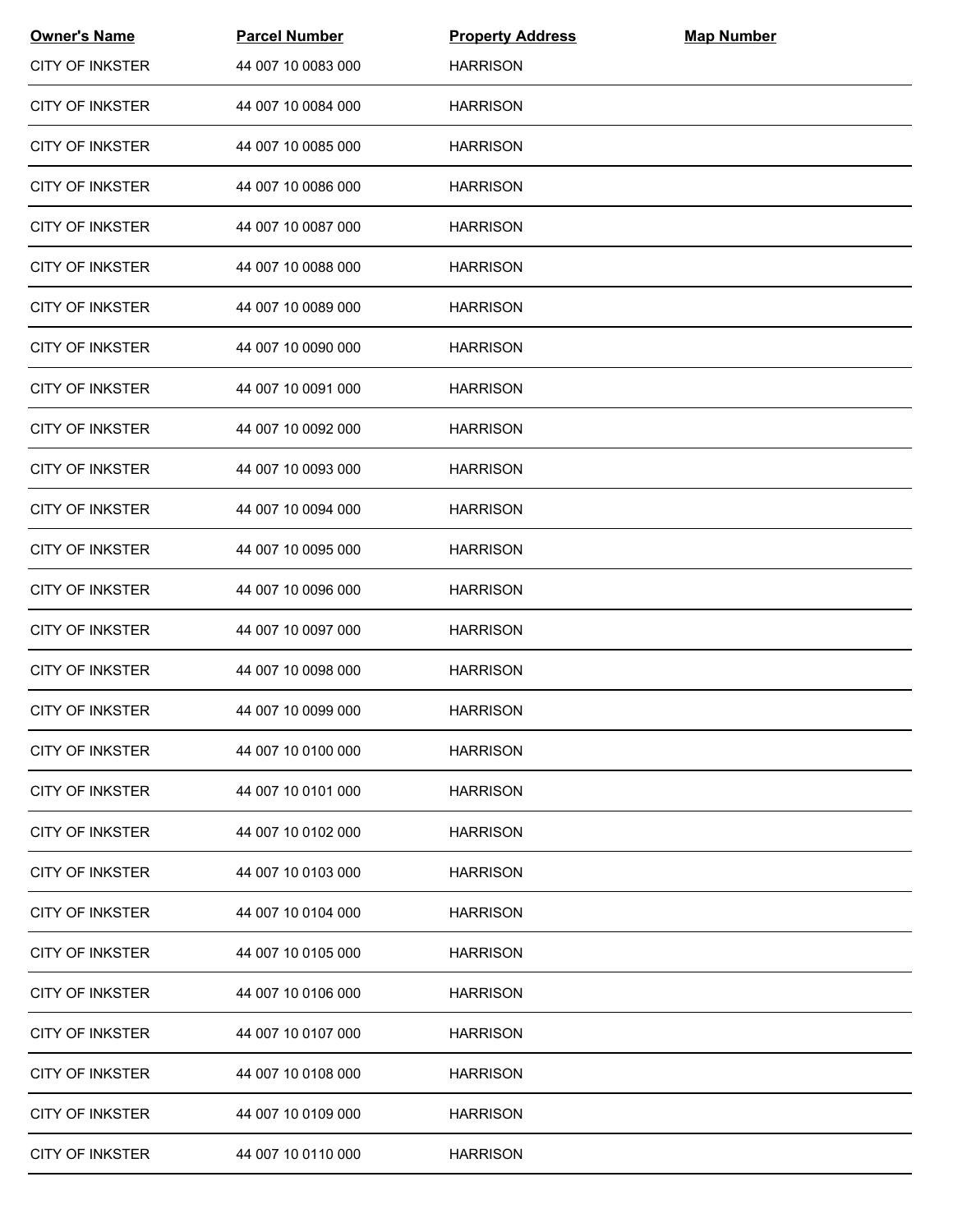| <b>Owner's Name</b>    | <b>Parcel Number</b> | <b>Property Address</b> | <b>Map Number</b> |  |
|------------------------|----------------------|-------------------------|-------------------|--|
| <b>CITY OF INKSTER</b> | 44 007 10 0111 000   | <b>HARRISON</b>         |                   |  |
| <b>CITY OF INKSTER</b> | 44 007 10 0112 000   | <b>HARRISON</b>         |                   |  |
| <b>CITY OF INKSTER</b> | 44 007 10 0113 000   | <b>HARRISON</b>         |                   |  |
| <b>CITY OF INKSTER</b> | 44 007 10 0114 000   | <b>HARRISON</b>         |                   |  |
| <b>CITY OF INKSTER</b> | 44 007 10 0115 000   | <b>HARRISON</b>         |                   |  |
| <b>CITY OF INKSTER</b> | 44 007 10 0116 000   | <b>HARRISON</b>         |                   |  |
| <b>CITY OF INKSTER</b> | 44 007 10 0117 000   | <b>HARRISON</b>         |                   |  |
| <b>CITY OF INKSTER</b> | 44 007 10 0118 000   | <b>HARRISON</b>         |                   |  |
| <b>CITY OF INKSTER</b> | 44 007 10 0119 000   | <b>HARRISON</b>         |                   |  |
| <b>CITY OF INKSTER</b> | 44 007 10 0120 000   | <b>HARRISON</b>         |                   |  |
| <b>CITY OF INKSTER</b> | 44 007 10 0121 000   | <b>HARRISON</b>         |                   |  |
| <b>CITY OF INKSTER</b> | 44 007 10 0122 000   | <b>HARRISON</b>         |                   |  |
| <b>CITY OF INKSTER</b> | 44 007 10 0123 000   | <b>HARRISON</b>         |                   |  |
| <b>CITY OF INKSTER</b> | 44 007 10 0124 000   | <b>HARRISON</b>         |                   |  |
| <b>CITY OF INKSTER</b> | 44 007 10 0125 000   | <b>HARRISON</b>         |                   |  |
| <b>CITY OF INKSTER</b> | 44 007 10 0126 000   | <b>HARRISON</b>         |                   |  |
| <b>CITY OF INKSTER</b> | 44 007 10 0127 000   | <b>HARRISON</b>         |                   |  |
| <b>CITY OF INKSTER</b> | 44 007 10 0128 000   | <b>HARRISON</b>         |                   |  |
| CITY OF INKSTER        | 44 007 10 0129 000   | <b>HARRISON</b>         |                   |  |
| <b>CITY OF INKSTER</b> | 44 007 10 0130 000   | <b>HARRISON</b>         |                   |  |
| <b>CITY OF INKSTER</b> | 44 007 10 0131 000   | <b>HARRISON</b>         |                   |  |
| <b>CITY OF INKSTER</b> | 44 007 10 0132 000   | <b>HARRISON</b>         |                   |  |
| <b>CITY OF INKSTER</b> | 44 007 10 0133 000   | <b>HARRISON</b>         |                   |  |
| <b>CITY OF INKSTER</b> | 44 007 10 0134 000   | <b>HARRISON</b>         |                   |  |
| <b>CITY OF INKSTER</b> | 44 007 10 0135 000   | <b>HARRISON</b>         |                   |  |
| <b>CITY OF INKSTER</b> | 44 007 10 0136 000   | <b>HARRISON</b>         |                   |  |
| <b>CITY OF INKSTER</b> | 44 007 10 0137 000   | <b>HARRISON</b>         |                   |  |
| <b>CITY OF INKSTER</b> | 44 007 10 0138 000   | <b>HARRISON</b>         |                   |  |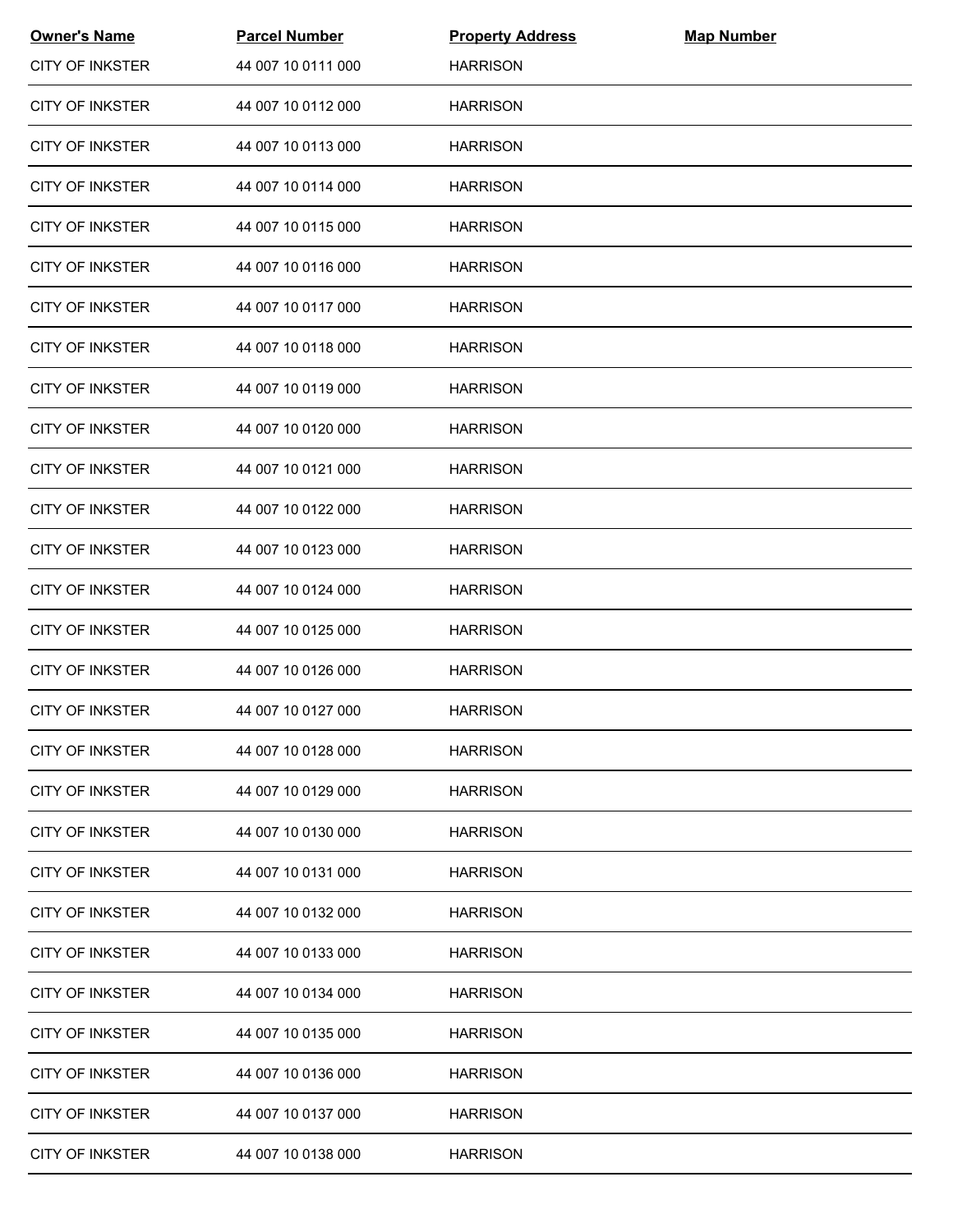| <b>Owner's Name</b>    | <b>Parcel Number</b> | <b>Property Address</b> | <b>Map Number</b> |  |
|------------------------|----------------------|-------------------------|-------------------|--|
| <b>CITY OF INKSTER</b> | 44 007 10 0139 000   | <b>HARRISON</b>         |                   |  |
| <b>CITY OF INKSTER</b> | 44 007 10 0140 000   | <b>HARRISON</b>         |                   |  |
| <b>CITY OF INKSTER</b> | 44 007 10 0141 000   | <b>HARRISON</b>         |                   |  |
| <b>CITY OF INKSTER</b> | 44 007 10 0142 000   | <b>HARRISON</b>         |                   |  |
| <b>CITY OF INKSTER</b> | 44 007 10 0143 000   | <b>HARRISON</b>         |                   |  |
| <b>CITY OF INKSTER</b> | 44 007 10 0144 000   | <b>HARRISON</b>         |                   |  |
| <b>CITY OF INKSTER</b> | 44 007 10 0145 000   | <b>HARRISON</b>         |                   |  |
| <b>CITY OF INKSTER</b> | 44 007 10 0146 000   | <b>HARRISON</b>         |                   |  |
| CITY OF INKSTER        | 44 007 10 0147 000   | <b>HARRISON</b>         |                   |  |
| <b>CITY OF INKSTER</b> | 44 007 10 0148 000   | <b>HARRISON</b>         |                   |  |
| <b>CITY OF INKSTER</b> | 44 007 10 0149 000   | <b>HARRISON</b>         |                   |  |
| <b>CITY OF INKSTER</b> | 44 007 10 0150 000   | <b>HARRISON</b>         |                   |  |
| <b>CITY OF INKSTER</b> | 44 007 10 0151 000   | <b>HARRISON</b>         |                   |  |
| <b>CITY OF INKSTER</b> | 44 007 10 0152 000   | <b>HARRISON</b>         |                   |  |
| <b>CITY OF INKSTER</b> | 44 007 10 0153 000   | <b>HARRISON</b>         |                   |  |
| <b>CITY OF INKSTER</b> | 44 007 10 0154 000   | <b>HARRISON</b>         |                   |  |
| <b>CITY OF INKSTER</b> | 44 007 10 0155 000   | <b>HARRISON</b>         |                   |  |
| <b>CITY OF INKSTER</b> | 44 007 10 0156 000   | <b>HARRISON</b>         |                   |  |
| <b>CITY OF INKSTER</b> | 44 007 10 0157 000   | <b>HARRISON</b>         |                   |  |
| <b>CITY OF INKSTER</b> | 44 007 10 0158 000   | <b>HARRISON</b>         |                   |  |
| <b>CITY OF INKSTER</b> | 44 007 10 0159 000   | <b>HARRISON</b>         |                   |  |
| <b>CITY OF INKSTER</b> | 44 007 10 0160 000   | <b>HARRISON</b>         |                   |  |
| <b>CITY OF INKSTER</b> | 44 007 10 0161 000   | <b>HARRISON</b>         |                   |  |
| <b>CITY OF INKSTER</b> | 44 007 10 0162 000   | <b>HARRISON</b>         |                   |  |
| <b>CITY OF INKSTER</b> | 44 007 10 0163 000   | <b>HARRISON</b>         |                   |  |
| <b>CITY OF INKSTER</b> | 44 007 10 0164 000   | <b>HARRISON</b>         |                   |  |
| <b>CITY OF INKSTER</b> | 44 007 10 0165 000   | <b>HARRISON</b>         |                   |  |
| <b>CITY OF INKSTER</b> | 44 007 10 0166 000   | <b>HARRISON</b>         |                   |  |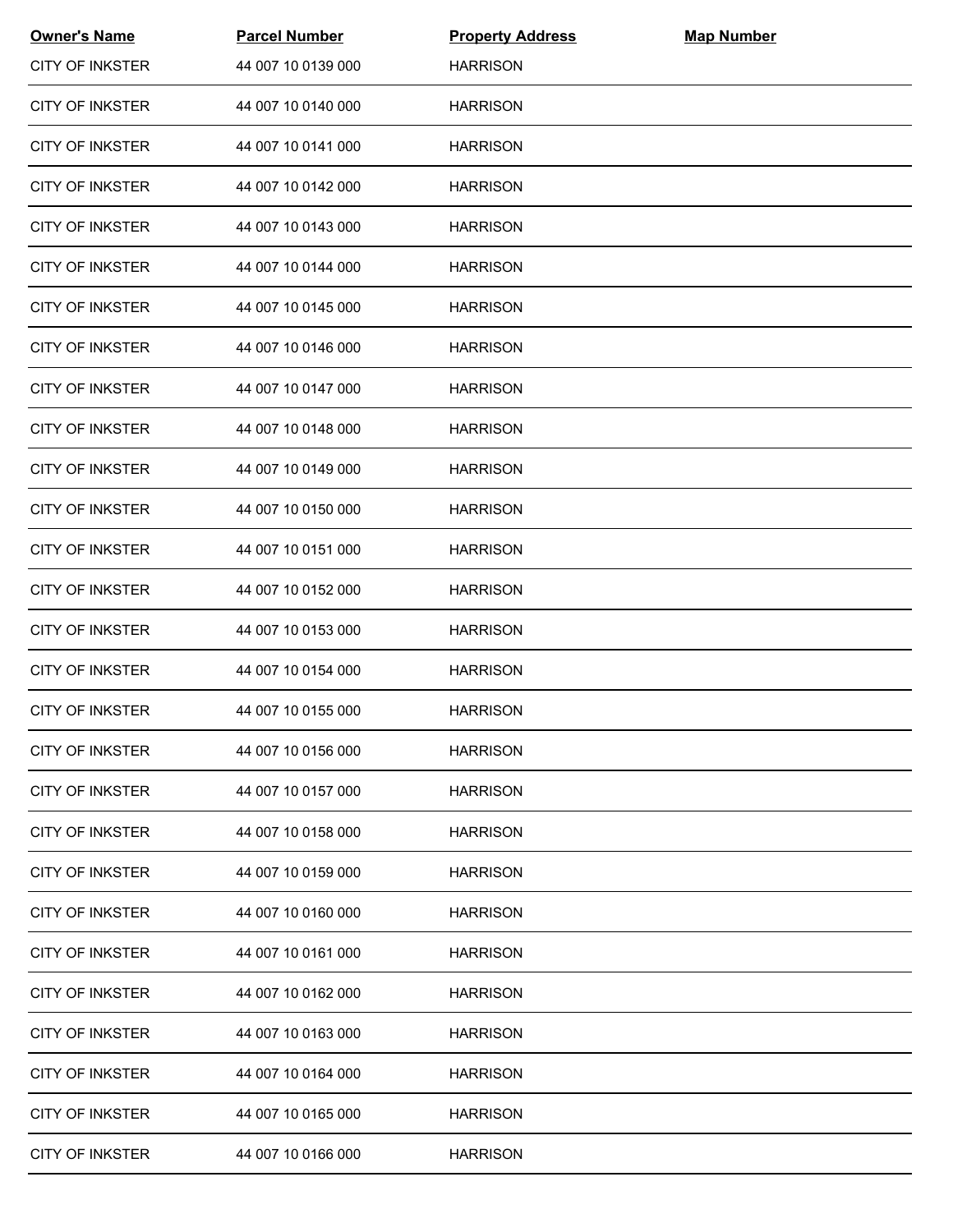| <b>Owner's Name</b>    | <b>Parcel Number</b> | <b>Property Address</b> | <b>Map Number</b> |  |
|------------------------|----------------------|-------------------------|-------------------|--|
| <b>CITY OF INKSTER</b> | 44 007 10 0167 000   | <b>HARRISON</b>         |                   |  |
| <b>CITY OF INKSTER</b> | 44 007 10 0168 000   | <b>HARRISON</b>         |                   |  |
| <b>CITY OF INKSTER</b> | 44 008 01 1060 002   | <b>PALMER</b>           |                   |  |
| <b>CITY OF INKSTER</b> | 44 008 01 1093 000   | 2025 MIDDLEBELT         |                   |  |
| <b>CITY OF INKSTER</b> | 44 008 01 1258 302   | MIDDLEBELT              |                   |  |
| <b>CITY OF INKSTER</b> | 44 008 01 1300 000   | <b>CENTRAL</b>          |                   |  |
| <b>CITY OF INKSTER</b> | 44 008 01 1301 000   | <b>CENTRAL</b>          |                   |  |
| <b>CITY OF INKSTER</b> | 44 008 01 1302 000   | <b>CENTRAL</b>          |                   |  |
| CITY OF INKSTER        | 44 008 01 1303 000   | <b>CENTRAL</b>          |                   |  |
| <b>CITY OF INKSTER</b> | 44 008 01 1304 000   | <b>CENTRAL</b>          |                   |  |
| <b>CITY OF INKSTER</b> | 44 008 01 1305 000   | <b>CENTRAL</b>          |                   |  |
| <b>CITY OF INKSTER</b> | 44 008 01 1306 000   | <b>CENTRAL</b>          |                   |  |
| <b>CITY OF INKSTER</b> | 44 008 01 1307 000   | <b>CENTRAL</b>          |                   |  |
| <b>CITY OF INKSTER</b> | 44 008 01 1342 000   | <b>ROOSEVELT</b>        |                   |  |
| <b>CITY OF INKSTER</b> | 44 009 02 0033 003   | <b>HARRISON</b>         |                   |  |
| <b>CITY OF INKSTER</b> | 44 009 02 0033 007   | 2938 HARRISON           |                   |  |
| <b>CITY OF INKSTER</b> | 44 009 02 0033 008   | 2950 HARRISON           |                   |  |
| <b>CITY OF INKSTER</b> | 44 009 02 0036 000   | <b>CHERRY</b>           |                   |  |
| <b>CITY OF INKSTER</b> | 44 009 02 0040 000   | <b>CHERRY</b>           |                   |  |
| <b>CITY OF INKSTER</b> | 44 009 02 0041 000   | <b>CHERRY</b>           |                   |  |
| <b>CITY OF INKSTER</b> | 44 009 02 0042 000   | <b>28710 CHERRY</b>     |                   |  |
| <b>CITY OF INKSTER</b> | 44 009 02 0043 000   | <b>CHERRY</b>           |                   |  |
| <b>CITY OF INKSTER</b> | 44 009 02 0066 000   | 3432 IRENE              |                   |  |
| <b>CITY OF INKSTER</b> | 44 009 02 0079 000   | <b>IRENE</b>            |                   |  |
| <b>CITY OF INKSTER</b> | 44 009 02 0083 002   | <b>IRENE</b>            |                   |  |
| <b>CITY OF INKSTER</b> | 44 009 02 0085 000   | <b>IRENE</b>            |                   |  |
| <b>CITY OF INKSTER</b> | 44 009 02 0088 000   | <b>IRENE</b>            |                   |  |
| <b>CITY OF INKSTER</b> | 44 009 02 0089 000   | <b>IRENE</b>            |                   |  |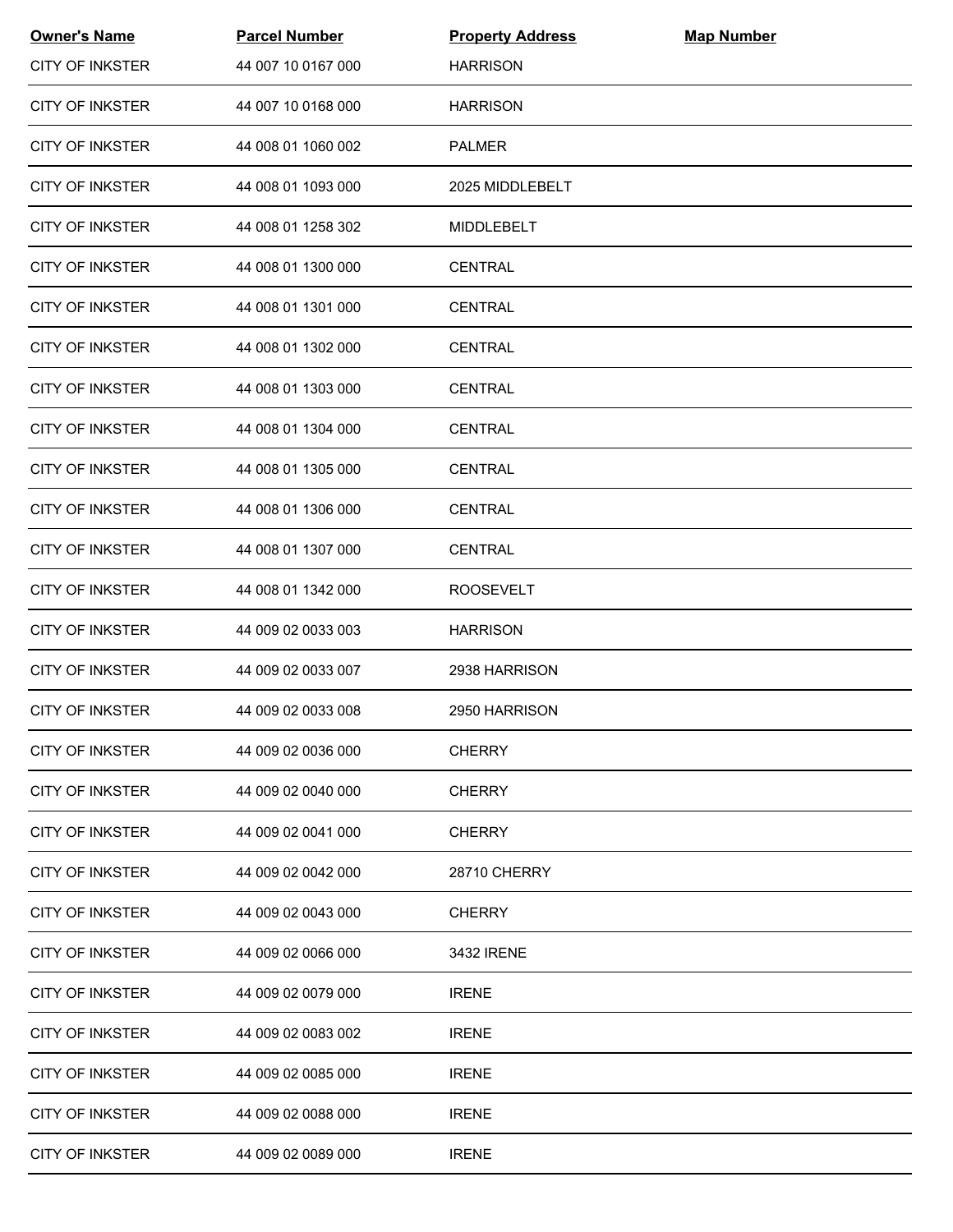| <b>Owner's Name</b>    | <b>Parcel Number</b> | <b>Property Address</b> | <b>Map Number</b> |  |
|------------------------|----------------------|-------------------------|-------------------|--|
| <b>CITY OF INKSTER</b> | 44 009 02 0090 000   | <b>IRENE</b>            |                   |  |
| <b>CITY OF INKSTER</b> | 44 009 02 0094 000   | <b>IRENE</b>            |                   |  |
| <b>CITY OF INKSTER</b> | 44 009 02 0107 000   | 3836 IRENE              |                   |  |
| <b>CITY OF INKSTER</b> | 44 009 02 0108 000   | <b>IRENE</b>            |                   |  |
| <b>CITY OF INKSTER</b> | 44 009 02 0152 000   | <b>IRENE</b>            |                   |  |
| <b>CITY OF INKSTER</b> | 44 009 02 0154 000   | <b>IRENE</b>            |                   |  |
| CITY OF INKSTER        | 44 009 02 0195 300   | <b>IRENE</b>            |                   |  |
| <b>CITY OF INKSTER</b> | 44 009 02 0210 000   | ANDOVER                 |                   |  |
| <b>CITY OF INKSTER</b> | 44 009 02 0211 000   | <b>ANDOVER</b>          |                   |  |
| <b>CITY OF INKSTER</b> | 44 009 02 0212 000   | <b>IRENE</b>            |                   |  |
| <b>CITY OF INKSTER</b> | 44 009 02 0213 000   | <b>IRENE</b>            |                   |  |
| <b>CITY OF INKSTER</b> | 44 009 02 0214 000   | <b>IRENE</b>            |                   |  |
| <b>CITY OF INKSTER</b> | 44 009 02 0215 000   | <b>IRENE</b>            |                   |  |
| <b>CITY OF INKSTER</b> | 44 009 02 0228 000   | <b>IRENE</b>            |                   |  |
| <b>CITY OF INKSTER</b> | 44 009 02 0232 000   | <b>IRENE</b>            |                   |  |
| <b>CITY OF INKSTER</b> | 44 009 02 0240 300   | <b>IRENE</b>            |                   |  |
| <b>CITY OF INKSTER</b> | 44 009 02 0241 300   | <b>IRENE</b>            |                   |  |
| <b>CITY OF INKSTER</b> | 44 009 02 0253 000   | <b>IRENE</b>            |                   |  |
| <b>CITY OF INKSTER</b> | 44 009 02 0263 000   | <b>IRENE</b>            |                   |  |
| <b>CITY OF INKSTER</b> | 44 009 02 0266 301   | <b>IRENE</b>            |                   |  |
| <b>CITY OF INKSTER</b> | 44 009 02 0269 302   | <b>IRENE</b>            |                   |  |
| <b>CITY OF INKSTER</b> | 44 009 02 0276 000   | <b>IRENE</b>            |                   |  |
| <b>CITY OF INKSTER</b> | 44 009 02 0277 000   | <b>IRENE</b>            |                   |  |
| <b>CITY OF INKSTER</b> | 44 009 02 0282 000   | <b>CHERRY</b>           |                   |  |
| <b>CITY OF INKSTER</b> | 44 009 02 0283 000   | <b>CHERRY</b>           |                   |  |
| <b>CITY OF INKSTER</b> | 44 009 02 0284 000   | <b>CHERRY</b>           |                   |  |
| <b>CITY OF INKSTER</b> | 44 009 02 0285 000   | <b>CHERRY</b>           |                   |  |
| <b>CITY OF INKSTER</b> | 44 009 02 0354 000   | <b>SPRING HILL</b>      |                   |  |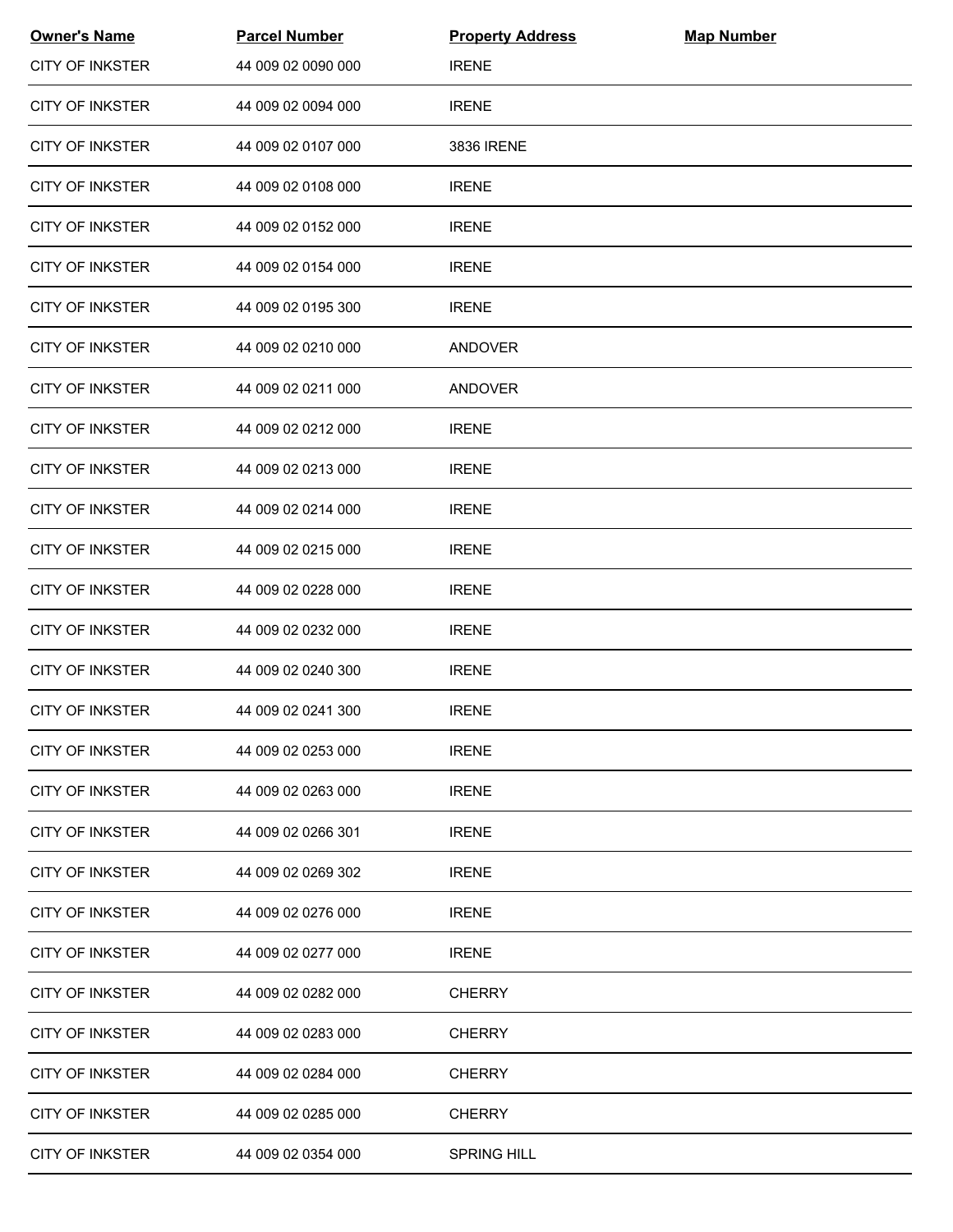| <b>Owner's Name</b>    | <b>Parcel Number</b> | <b>Property Address</b> | <b>Map Number</b> |  |
|------------------------|----------------------|-------------------------|-------------------|--|
| <b>CITY OF INKSTER</b> | 44 009 02 0367 000   | 4086 SPRING HILL        |                   |  |
| <b>CITY OF INKSTER</b> | 44 009 02 0368 000   | <b>SPRING HILL</b>      |                   |  |
| <b>CITY OF INKSTER</b> | 44 009 02 0375 000   | <b>SPRING HILL</b>      |                   |  |
| <b>CITY OF INKSTER</b> | 44 009 02 0392 000   | <b>SPRING HILL</b>      |                   |  |
| <b>CITY OF INKSTER</b> | 44 009 02 0402 000   | <b>SPRING HILL</b>      |                   |  |
| <b>CITY OF INKSTER</b> | 44 009 02 0403 000   | 4569 SPRINGHILL         |                   |  |
| <b>CITY OF INKSTER</b> | 44 009 02 0411 300   | <b>SPRING HILL</b>      |                   |  |
| <b>CITY OF INKSTER</b> | 44 009 02 0433 000   | <b>SPRING HILL</b>      |                   |  |
| <b>CITY OF INKSTER</b> | 44 009 02 0443 002   | <b>SPRING HILL</b>      |                   |  |
| <b>CITY OF INKSTER</b> | 44 009 02 0444 000   | 4037 SPRING HILL        |                   |  |
| <b>CITY OF INKSTER</b> | 44 009 02 0445 000   | <b>SPRING HILL</b>      |                   |  |
| <b>CITY OF INKSTER</b> | 44 009 02 0446 000   | 4031 SPRING HILL        |                   |  |
| <b>CITY OF INKSTER</b> | 44 009 02 0450 000   | <b>SPRING HILL</b>      |                   |  |
| <b>CITY OF INKSTER</b> | 44 009 02 0484 300   | <b>SPRING HILL</b>      |                   |  |
| <b>CITY OF INKSTER</b> | 44 009 02 0488 000   | <b>SPRING HILL</b>      |                   |  |
| <b>CITY OF INKSTER</b> | 44 009 02 0494 000   | <b>SPRING HILL</b>      |                   |  |
| <b>CITY OF INKSTER</b> | 44 009 02 0495 000   | 3523 SPRING HILL        |                   |  |
| <b>CITY OF INKSTER</b> | 44 009 02 0520 000   | <b>SPRING HILL</b>      |                   |  |
| <b>CITY OF INKSTER</b> | 44 009 02 0521 000   | <b>28639 CHERRY</b>     |                   |  |
| <b>CITY OF INKSTER</b> | 44 009 02 0525 000   | <b>CHERRY</b>           |                   |  |
| <b>CITY OF INKSTER</b> | 44 009 02 0526 000   | <b>CHERRY</b>           |                   |  |
| <b>CITY OF INKSTER</b> | 44 009 02 0548 301   | <b>ISABELLE</b>         |                   |  |
| CITY OF INKSTER        | 44 009 02 0573 000   | <b>ISABELLE</b>         |                   |  |
| <b>CITY OF INKSTER</b> | 44 009 02 0597 000   | 4002 ISABELLE           |                   |  |
| <b>CITY OF INKSTER</b> | 44 009 02 0599 000   | <b>ISABELLE</b>         |                   |  |
| <b>CITY OF INKSTER</b> | 44 009 02 0602 000   | <b>ISABELLE</b>         |                   |  |
| <b>CITY OF INKSTER</b> | 44 009 02 0606 000   | 4064 ISABELLE           |                   |  |
| <b>CITY OF INKSTER</b> | 44 009 02 0607 000   | 4072 ISABELLE           |                   |  |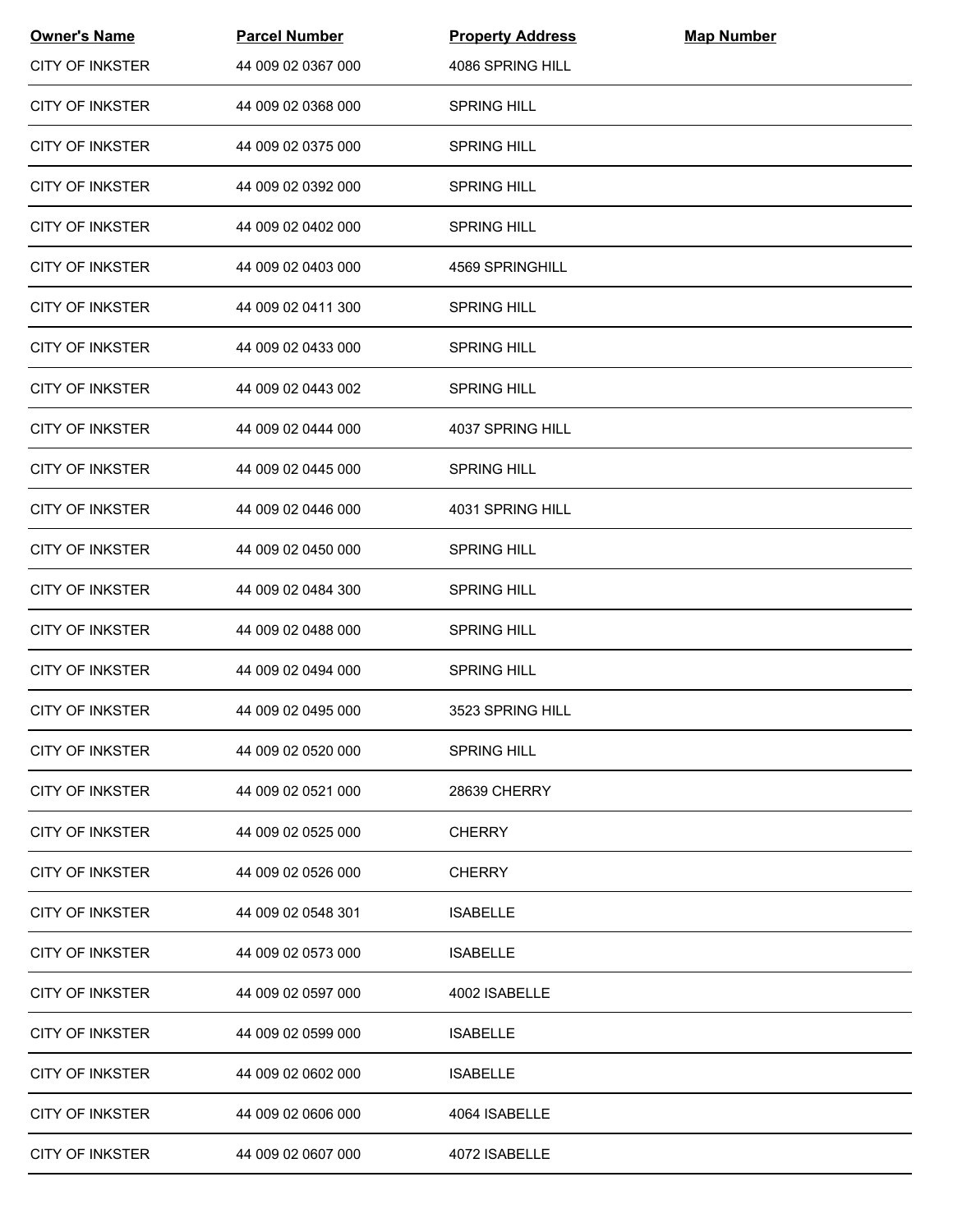| <b>Owner's Name</b>    | <b>Parcel Number</b> | <b>Property Address</b> | <b>Map Number</b> |  |
|------------------------|----------------------|-------------------------|-------------------|--|
| <b>CITY OF INKSTER</b> | 44 009 02 0615 301   | <b>ISABELLE</b>         |                   |  |
| <b>CITY OF INKSTER</b> | 44 009 02 0678 000   | <b>ISABELLE</b>         |                   |  |
| <b>CITY OF INKSTER</b> | 44 009 02 0689 000   | <b>ISABELLE</b>         |                   |  |
| <b>CITY OF INKSTER</b> | 44 009 02 0692 000   | <b>ISABELLE</b>         |                   |  |
| <b>CITY OF INKSTER</b> | 44 009 02 0693 000   | 3939 ISABELLE           |                   |  |
| <b>CITY OF INKSTER</b> | 44 009 02 0696 000   | <b>ISABELLE</b>         |                   |  |
| <b>CITY OF INKSTER</b> | 44 009 02 0708 000   | <b>ISABELLE</b>         |                   |  |
| <b>CITY OF INKSTER</b> | 44 009 02 0709 000   | 3753 ISABELLE           |                   |  |
| <b>CITY OF INKSTER</b> | 44 009 02 0710 000   | 3745 ISABELLE           |                   |  |
| <b>CITY OF INKSTER</b> | 44 009 02 0716 000   | <b>ISABELLE</b>         |                   |  |
| <b>CITY OF INKSTER</b> | 44 009 02 0719 000   | <b>ISABELLE</b>         |                   |  |
| <b>CITY OF INKSTER</b> | 44 009 02 0721 000   | <b>ISABELLE</b>         |                   |  |
| <b>CITY OF INKSTER</b> | 44 009 02 0730 000   | <b>ISABELLE</b>         |                   |  |
| <b>CITY OF INKSTER</b> | 44 009 02 0737 000   | <b>ISABELLE</b>         |                   |  |
| <b>CITY OF INKSTER</b> | 44 009 02 0752 000   | 3273 ISABELLE           |                   |  |
| <b>CITY OF INKSTER</b> | 44 009 02 0778 000   | 3238 HARRIET            |                   |  |
| <b>CITY OF INKSTER</b> | 44 009 02 0779 000   | <b>HARRIET</b>          |                   |  |
| <b>CITY OF INKSTER</b> | 44 009 02 0785 000   | <b>HARRIET</b>          |                   |  |
| <b>CITY OF INKSTER</b> | 44 009 02 0786 000   | <b>HARRIET</b>          |                   |  |
| <b>CITY OF INKSTER</b> | 44 009 02 0799 000   | <b>HARRIET</b>          |                   |  |
| <b>CITY OF INKSTER</b> | 44 009 02 0800 000   | <b>HARRIET</b>          |                   |  |
| <b>CITY OF INKSTER</b> | 44 009 02 0802 000   | 3554 HARRIET            |                   |  |
| CITY OF INKSTER        | 44 009 02 0808 000   | <b>HARRIET</b>          |                   |  |
| <b>CITY OF INKSTER</b> | 44 009 02 0814 000   | <b>HARRIET</b>          |                   |  |
| <b>CITY OF INKSTER</b> | 44 009 02 0832 000   | 3822 HARRIET            |                   |  |
| <b>CITY OF INKSTER</b> | 44 009 02 0845 000   | 4016 HARRIET            |                   |  |
| <b>CITY OF INKSTER</b> | 44 009 02 0846 000   | <b>HARRIET</b>          |                   |  |
| <b>CITY OF INKSTER</b> | 44 009 02 0849 000   | <b>HARRIET</b>          |                   |  |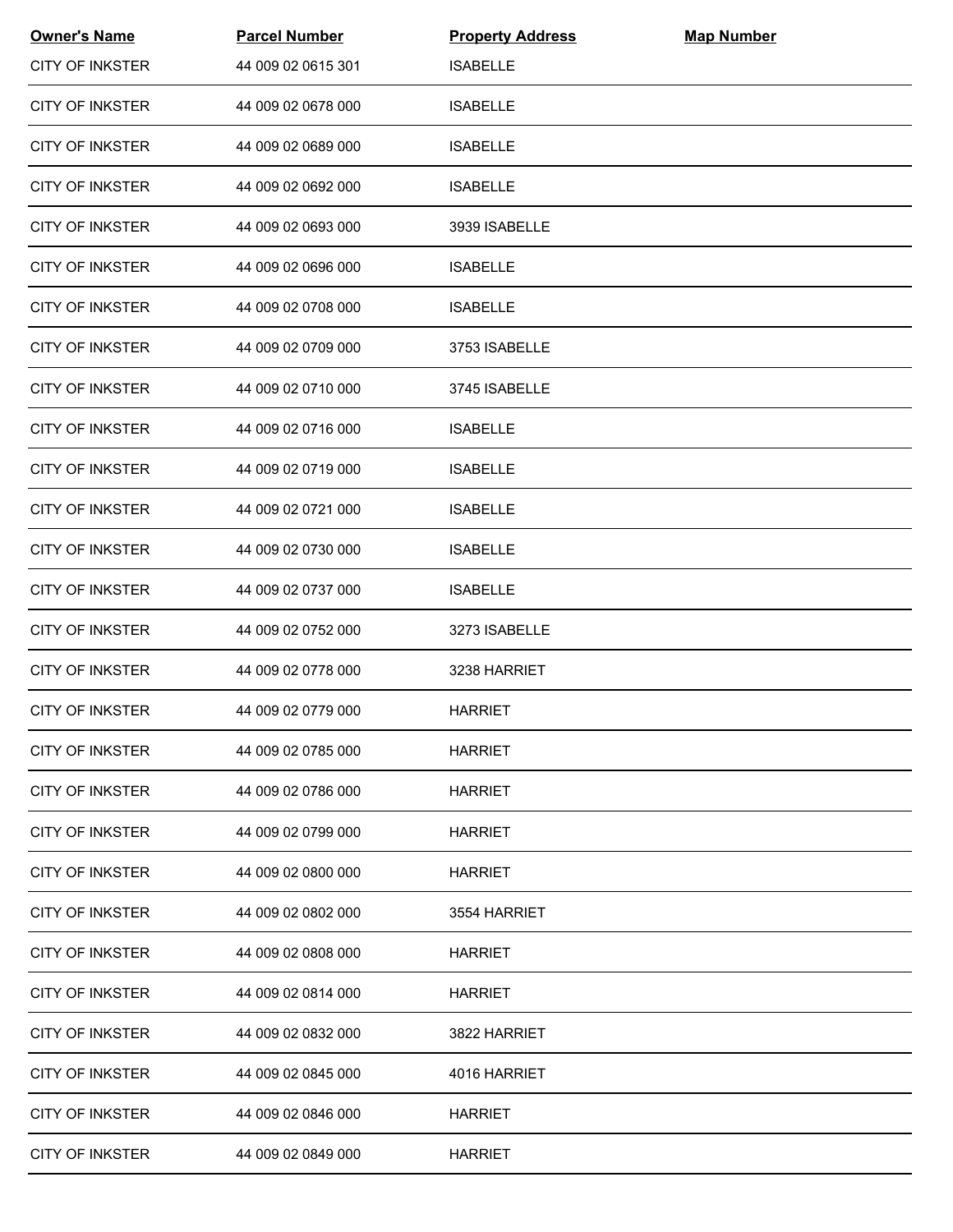| <b>Owner's Name</b>    | <b>Parcel Number</b> | <b>Property Address</b> | <b>Map Number</b> |  |
|------------------------|----------------------|-------------------------|-------------------|--|
| <b>CITY OF INKSTER</b> | 44 009 02 0852 000   | 4068 HARRIET            |                   |  |
| <b>CITY OF INKSTER</b> | 44 009 02 0863 000   | 4164 HARRIET            |                   |  |
| <b>CITY OF INKSTER</b> | 44 009 02 0864 000   | 4172 HARRIET            |                   |  |
| <b>CITY OF INKSTER</b> | 44 009 02 0891 000   | <b>HARRIET</b>          |                   |  |
| <b>CITY OF INKSTER</b> | 44 009 02 0901 300   | <b>HARRIET</b>          |                   |  |
| <b>CITY OF INKSTER</b> | 44 009 02 0915 000   | <b>HARRIET</b>          |                   |  |
| <b>CITY OF INKSTER</b> | 44 009 02 0928 300   | <b>HARRIET</b>          |                   |  |
| <b>CITY OF INKSTER</b> | 44 009 02 0930 000   | <b>HARRIET</b>          |                   |  |
| <b>CITY OF INKSTER</b> | 44 009 02 0932 000   | 4045 HARRIET            |                   |  |
| <b>CITY OF INKSTER</b> | 44 009 02 0946 000   | <b>HARRIET</b>          |                   |  |
| <b>CITY OF INKSTER</b> | 44 009 02 0967 000   | <b>HARRIET</b>          |                   |  |
| <b>CITY OF INKSTER</b> | 44 009 02 0968 000   | 3631 HARRIET            |                   |  |
| <b>CITY OF INKSTER</b> | 44 009 02 0970 000   | <b>HARRIET</b>          |                   |  |
| <b>CITY OF INKSTER</b> | 44 009 02 0972 000   | <b>HARRIET</b>          |                   |  |
| <b>CITY OF INKSTER</b> | 44 009 02 0975 301   | <b>HARRIET</b>          |                   |  |
| <b>CITY OF INKSTER</b> | 44 009 02 0982 301   | <b>HARRIET</b>          |                   |  |
| <b>CITY OF INKSTER</b> | 44 009 02 0982 302   | <b>HARRIET</b>          |                   |  |
| <b>CITY OF INKSTER</b> | 44 009 02 0995 000   | <b>HARRIET</b>          |                   |  |
| <b>CITY OF INKSTER</b> | 44 009 02 0997 000   | <b>HARRIET</b>          |                   |  |
| <b>CITY OF INKSTER</b> | 44 009 02 0998 000   | 3279 HARRIET            |                   |  |
| <b>CITY OF INKSTER</b> | 44 009 02 0999 000   | <b>HARRIET</b>          |                   |  |
| <b>CITY OF INKSTER</b> | 44 009 02 1002 000   | 3247 HARRIET            |                   |  |
| CITY OF INKSTER        | 44 009 02 1003 000   | 3239 HARRIET            |                   |  |
| <b>CITY OF INKSTER</b> | 44 009 02 1004 000   | <b>HARRIET</b>          |                   |  |
| <b>CITY OF INKSTER</b> | 44 009 02 1027 000   | <b>HARRISON</b>         |                   |  |
| <b>CITY OF INKSTER</b> | 44 009 02 1029 300   | <b>HARRISON</b>         |                   |  |
| <b>CITY OF INKSTER</b> | 44 009 02 1030 300   | <b>HARRISON</b>         |                   |  |
| <b>CITY OF INKSTER</b> | 44 009 02 1032 000   | <b>HARRISON</b>         |                   |  |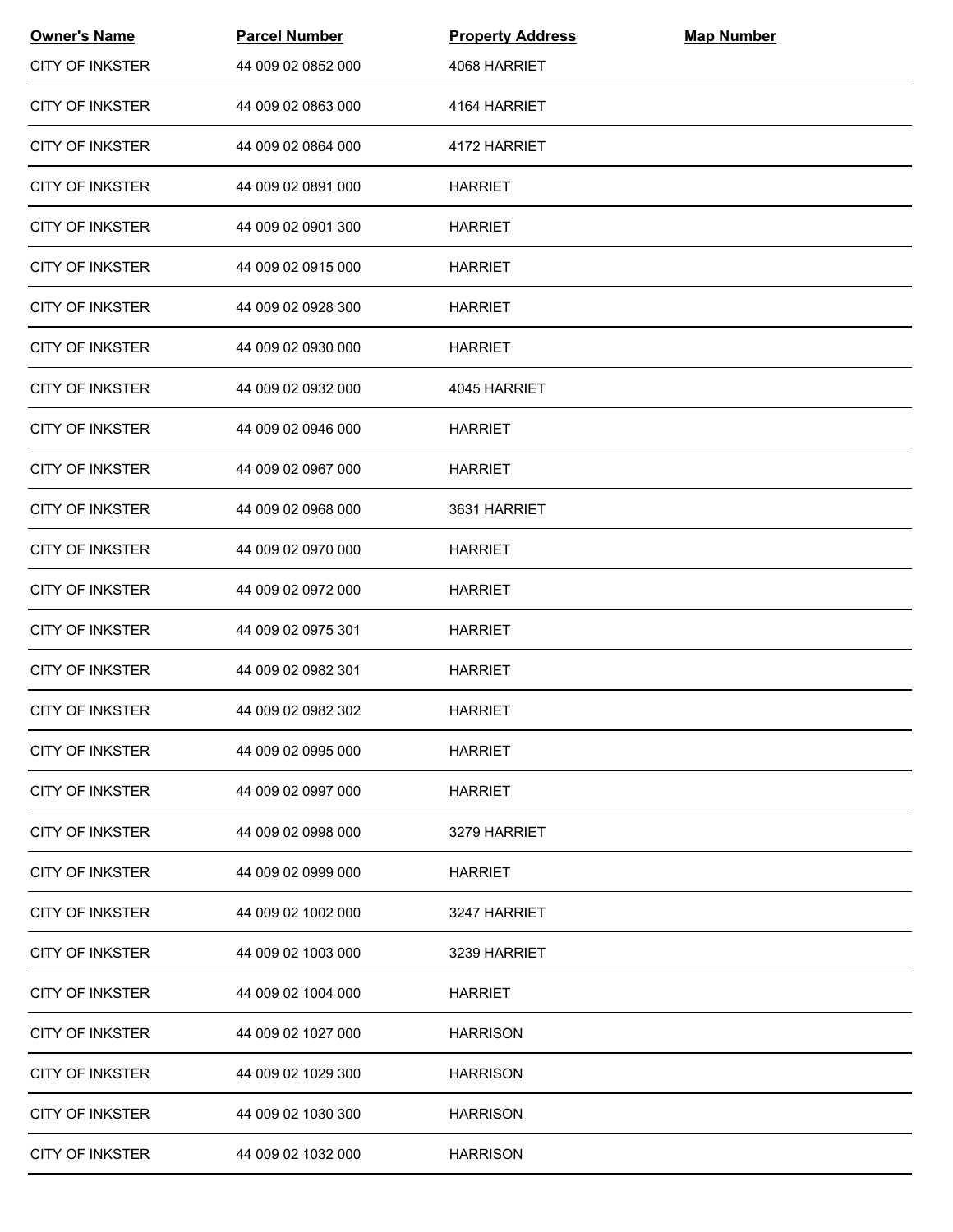| <b>Owner's Name</b>    | <b>Parcel Number</b> | <b>Property Address</b> | <b>Map Number</b> |  |
|------------------------|----------------------|-------------------------|-------------------|--|
| <b>CITY OF INKSTER</b> | 44 009 02 1033 000   | <b>HARRISON</b>         |                   |  |
| <b>CITY OF INKSTER</b> | 44 009 02 1034 000   | 3282 HARRISON           |                   |  |
| <b>CITY OF INKSTER</b> | 44 009 02 1035 000   | <b>HARRISON</b>         |                   |  |
| <b>CITY OF INKSTER</b> | 44 009 02 1036 000   | 3292 HARRISON           |                   |  |
| <b>CITY OF INKSTER</b> | 44 009 02 1037 000   | <b>HARRISON</b>         |                   |  |
| <b>CITY OF INKSTER</b> | 44 009 02 1038 000   | <b>HARRISON</b>         |                   |  |
| <b>CITY OF INKSTER</b> | 44 009 02 1039 000   | <b>HARRISON</b>         |                   |  |
| <b>CITY OF INKSTER</b> | 44 009 02 1040 000   | <b>HARRISON</b>         |                   |  |
| <b>CITY OF INKSTER</b> | 44 009 02 1041 000   | <b>HARRISON</b>         |                   |  |
| <b>CITY OF INKSTER</b> | 44 009 02 1050 000   | <b>HARRISON</b>         |                   |  |
| <b>CITY OF INKSTER</b> | 44 009 02 1051 000   | <b>HARRISON</b>         |                   |  |
| <b>CITY OF INKSTER</b> | 44 009 02 1052 000   | <b>HARRISON</b>         |                   |  |
| <b>CITY OF INKSTER</b> | 44 009 02 1055 000   | 3582 HARRISON           |                   |  |
| <b>CITY OF INKSTER</b> | 44 009 02 1056 000   | 3588 HARRISON           |                   |  |
| <b>CITY OF INKSTER</b> | 44 009 02 1060 000   | 3612 HARRISON           |                   |  |
| <b>CITY OF INKSTER</b> | 44 009 02 1098 000   | 4052 HARRISON           |                   |  |
| <b>CITY OF INKSTER</b> | 44 009 02 1115 300   | <b>HARRISON</b>         |                   |  |
| <b>CITY OF INKSTER</b> | 44 009 03 0001 005   | <b>CHERRY</b>           |                   |  |
| <b>CITY OF INKSTER</b> | 44 009 03 0003 002   | <b>KEWADIN</b>          |                   |  |
| <b>CITY OF INKSTER</b> | 44 009 03 0003 006   | <b>KEWADIN</b>          |                   |  |
| <b>CITY OF INKSTER</b> | 44 009 03 0003 008   | <b>KEWADIN</b>          |                   |  |
| <b>CITY OF INKSTER</b> | 44 009 03 0003 009   | <b>KEWADIN</b>          |                   |  |
| <b>CITY OF INKSTER</b> | 44 009 03 0003 311   | <b>KEWADIN</b>          |                   |  |
| <b>CITY OF INKSTER</b> | 44 009 03 0005 000   | <b>BEECH DALY</b>       |                   |  |
| <b>CITY OF INKSTER</b> | 44 009 03 0007 001   | <b>BEECH DALY</b>       |                   |  |
| <b>CITY OF INKSTER</b> | 44 009 03 0007 002   | <b>KEWADIN</b>          |                   |  |
| <b>CITY OF INKSTER</b> | 44 009 03 0008 000   | 3343 KEWADIN            |                   |  |
| <b>CITY OF INKSTER</b> | 44 009 03 0009 000   | 3325 KEWADIN            |                   |  |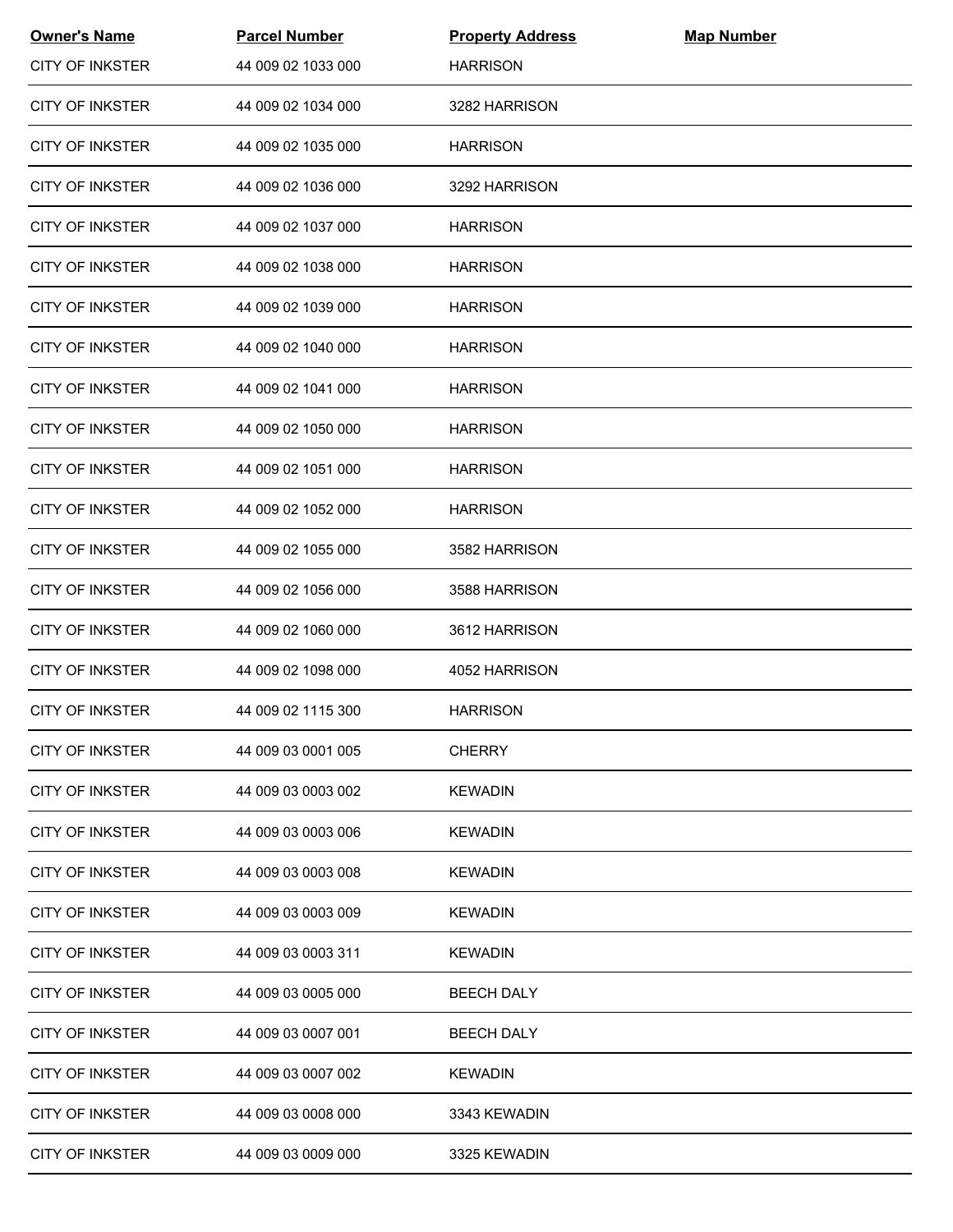| <b>Owner's Name</b>    | <b>Parcel Number</b> | <b>Property Address</b> | <b>Map Number</b> |  |
|------------------------|----------------------|-------------------------|-------------------|--|
| <b>CITY OF INKSTER</b> | 44 009 03 0010 000   | 3311 KEWADIN            |                   |  |
| <b>CITY OF INKSTER</b> | 44 009 03 0013 000   | <b>KEWADIN</b>          |                   |  |
| <b>CITY OF INKSTER</b> | 44 009 03 0016 002   | <b>KEWADIN</b>          |                   |  |
| <b>CITY OF INKSTER</b> | 44 009 03 0017 000   | 3235 KEWADIN            |                   |  |
| <b>CITY OF INKSTER</b> | 44 009 03 0018 000   | <b>KEWADIN</b>          |                   |  |
| <b>CITY OF INKSTER</b> | 44 009 03 0019 000   | 3209 KEWADIN            |                   |  |
| <b>CITY OF INKSTER</b> | 44 009 03 0020 000   | 3216 KEWADIN            |                   |  |
| <b>CITY OF INKSTER</b> | 44 009 03 0021 000   | <b>KEWADIN</b>          |                   |  |
| <b>CITY OF INKSTER</b> | 44 009 03 0024 000   | <b>KEWADIN</b>          |                   |  |
| <b>CITY OF INKSTER</b> | 44 009 03 0028 000   | <b>KEWADIN</b>          |                   |  |
| <b>CITY OF INKSTER</b> | 44 009 03 0029 000   | 3336 KEWADIN            |                   |  |
| <b>CITY OF INKSTER</b> | 44 009 03 0030 000   | 3342 KEWADIN            |                   |  |
| <b>CITY OF INKSTER</b> | 44 009 03 0032 000   | 3349 LUDINGTON          |                   |  |
| <b>CITY OF INKSTER</b> | 44 009 03 0033 000   | 3331 LUDINGTON          |                   |  |
| <b>CITY OF INKSTER</b> | 44 009 03 0034 000   | 3317 LUDINGTON          |                   |  |
| <b>CITY OF INKSTER</b> | 44 009 03 0037 000   | <b>LUDINGTON</b>        |                   |  |
| <b>CITY OF INKSTER</b> | 44 009 03 0038 000   | 3275 LUDINGTON          |                   |  |
| <b>CITY OF INKSTER</b> | 44 009 03 0040 000   | 3255 LUDINGTON          |                   |  |
| <b>CITY OF INKSTER</b> | 44 009 03 0044 000   | 3210 LUDINGTON          |                   |  |
| <b>CITY OF INKSTER</b> | 44 009 03 0046 000   | 3260 LUDINGTON          |                   |  |
| <b>CITY OF INKSTER</b> | 44 009 03 0047 000   | <b>LIDINGTON</b>        |                   |  |
| <b>CITY OF INKSTER</b> | 44 009 03 0049 000   | <b>LUDINGTON</b>        |                   |  |
| CITY OF INKSTER        | 44 009 03 0050 000   | <b>LUDINGTON</b>        |                   |  |
| <b>CITY OF INKSTER</b> | 44 009 03 0051 000   | 3312 LUDINGTON          |                   |  |
| <b>CITY OF INKSTER</b> | 44 009 03 0052 000   | 3322 LUDINGTON          |                   |  |
| <b>CITY OF INKSTER</b> | 44 009 03 0054 000   | <b>CENTRAL</b>          |                   |  |
| <b>CITY OF INKSTER</b> | 44 009 03 0059 000   | <b>LIDINGTON</b>        |                   |  |
| <b>CITY OF INKSTER</b> | 44 009 03 0060 000   | 3309 MANNING            |                   |  |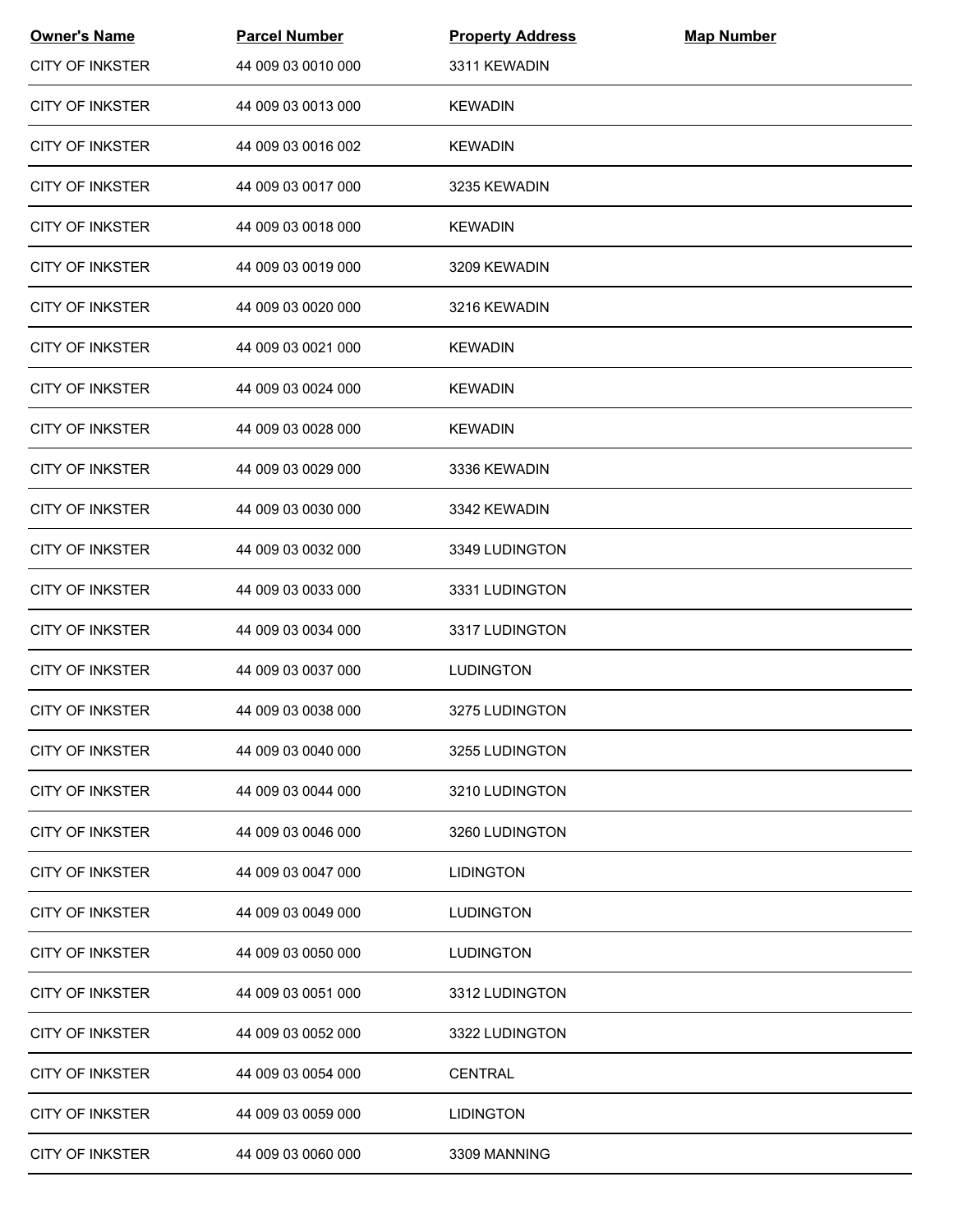| <b>Owner's Name</b>    | <b>Parcel Number</b> | <b>Property Address</b> | <b>Map Number</b> |  |
|------------------------|----------------------|-------------------------|-------------------|--|
| <b>CITY OF INKSTER</b> | 44 009 03 0061 000   | <b>LIDINGTON</b>        |                   |  |
| <b>CITY OF INKSTER</b> | 44 009 03 0062 000   | <b>MANNING</b>          |                   |  |
| <b>CITY OF INKSTER</b> | 44 009 03 0063 000   | <b>MANNING</b>          |                   |  |
| <b>CITY OF INKSTER</b> | 44 009 03 0064 000   | 3265 MANNING            |                   |  |
| <b>CITY OF INKSTER</b> | 44 009 03 0065 000   | 3255 MANNING            |                   |  |
| <b>CITY OF INKSTER</b> | 44 009 03 0066 000   | <b>MANNING</b>          |                   |  |
| <b>CITY OF INKSTER</b> | 44 009 03 0069 000   | 3214 MANNING            |                   |  |
| <b>CITY OF INKSTER</b> | 44 009 03 0070 000   | <b>MANNING</b>          |                   |  |
| <b>CITY OF INKSTER</b> | 44 009 03 0071 000   | <b>MANNING</b>          |                   |  |
| <b>CITY OF INKSTER</b> | 44 009 03 0072 000   | <b>MANNING</b>          |                   |  |
| <b>CITY OF INKSTER</b> | 44 009 03 0075 000   | <b>MANNING</b>          |                   |  |
| <b>CITY OF INKSTER</b> | 44 009 03 0076 000   | <b>MANNING</b>          |                   |  |
| <b>CITY OF INKSTER</b> | 44 009 03 0079 000   | 3320 MANNING            |                   |  |
| <b>CITY OF INKSTER</b> | 44 009 03 0102 006   | MIDDLEBELT              |                   |  |
| <b>CITY OF INKSTER</b> | 44 009 03 0113 000   | <b>TIPTON CT</b>        |                   |  |
| <b>CITY OF INKSTER</b> | 44 009 03 0159 000   | 4109 WAYLAND            |                   |  |
| <b>CITY OF INKSTER</b> | 44 009 03 0161 000   | <b>WAYLAND CT</b>       |                   |  |
| <b>CITY OF INKSTER</b> | 44 009 03 0162 000   | 4127 WAYLAND            |                   |  |
| <b>CITY OF INKSTER</b> | 44 009 03 0164 000   | <b>WAYLAND CT</b>       |                   |  |
| <b>CITY OF INKSTER</b> | 44 009 03 0166 000   | 4145 WAYLAND            |                   |  |
| <b>CITY OF INKSTER</b> | 44 009 03 0167 000   | <b>WAYLAND CT</b>       |                   |  |
| <b>CITY OF INKSTER</b> | 44 009 03 0168 000   | <b>WAYLAND CT</b>       |                   |  |
| CITY OF INKSTER        | 44 009 03 0253 000   | 4105 CRYSTAL            |                   |  |
| <b>CITY OF INKSTER</b> | 44 009 03 0254 000   | 4109 CRYSTAL            |                   |  |
| <b>CITY OF INKSTER</b> | 44 009 03 0255 000   | <b>CRYSTAL CT</b>       |                   |  |
| <b>CITY OF INKSTER</b> | 44 009 03 0256 000   | <b>CRYSTAL CT</b>       |                   |  |
| <b>CITY OF INKSTER</b> | 44 009 03 0257 000   | 4131 CRYSTAL            |                   |  |
| <b>CITY OF INKSTER</b> | 44 009 03 0258 000   | 4141 CRYSTAL            |                   |  |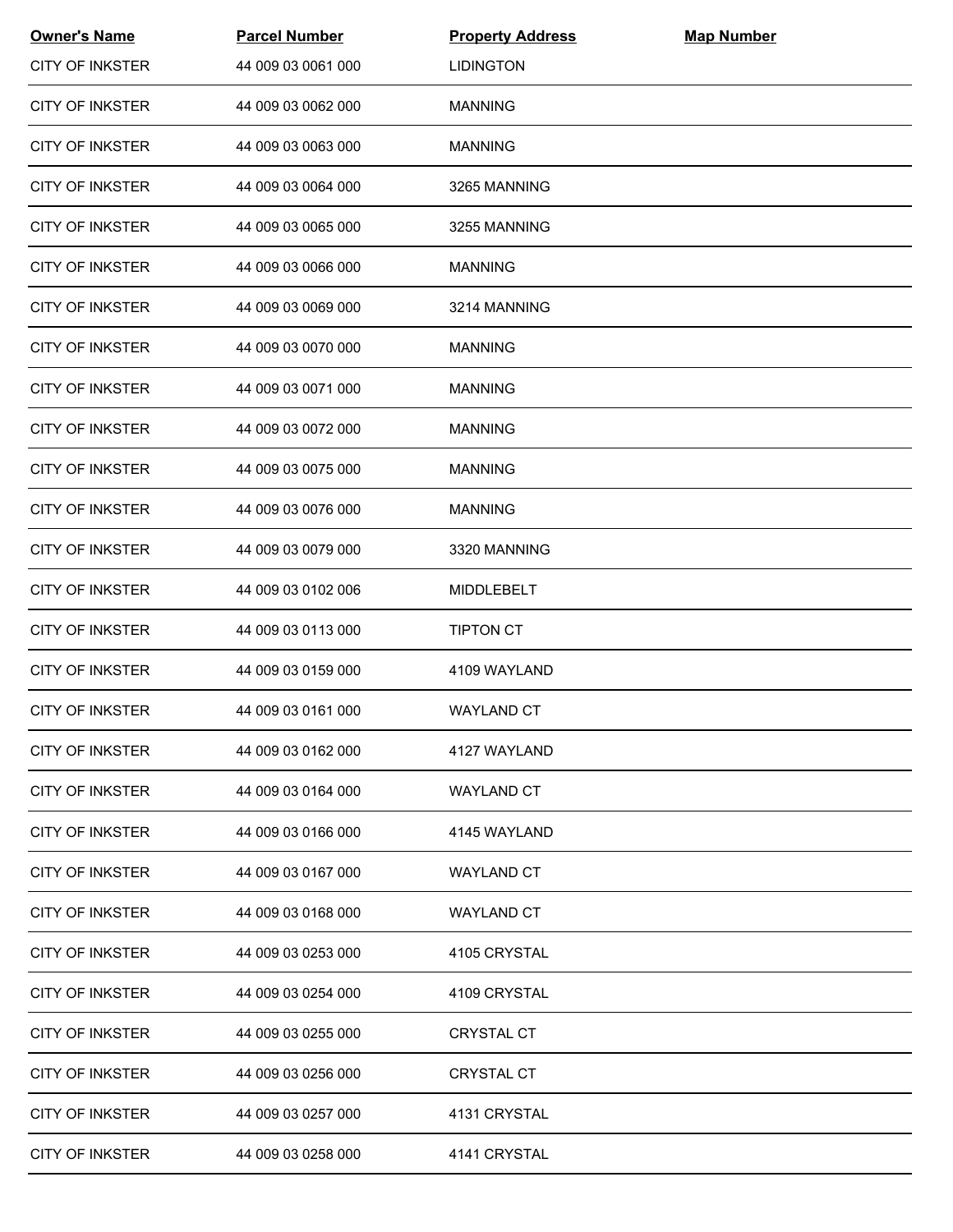| <b>Owner's Name</b>    | <b>Parcel Number</b> | <b>Property Address</b> | <b>Map Number</b> |  |
|------------------------|----------------------|-------------------------|-------------------|--|
| <b>CITY OF INKSTER</b> | 44 009 03 0261 000   | 4142 CRYSTAL            |                   |  |
| <b>CITY OF INKSTER</b> | 44 009 03 0262 000   | <b>CRYSTAL CT</b>       |                   |  |
| <b>CITY OF INKSTER</b> | 44 009 03 0267 000   | 4106 CRYSTAL            |                   |  |
| <b>CITY OF INKSTER</b> | 44 009 03 0270 000   | <b>DURANT CT</b>        |                   |  |
| <b>CITY OF INKSTER</b> | 44 009 03 0278 000   | DURAND CT               |                   |  |
| <b>CITY OF INKSTER</b> | 44 009 03 0284 000   | 4009 DURAND             |                   |  |
| <b>CITY OF INKSTER</b> | 44 009 03 0286 000   | 4023 DURAND             |                   |  |
| <b>CITY OF INKSTER</b> | 44 009 03 0288 000   | <b>DURAND CT</b>        |                   |  |
| <b>CITY OF INKSTER</b> | 44 009 03 0289 000   | <b>DURAND CT</b>        |                   |  |
| <b>CITY OF INKSTER</b> | 44 009 03 0290 000   | DURAND CT               |                   |  |
| <b>CITY OF INKSTER</b> | 44 009 03 0292 000   | 4038 DURAND             |                   |  |
| <b>CITY OF INKSTER</b> | 44 009 03 0294 000   | <b>DURAND CT</b>        |                   |  |
| <b>CITY OF INKSTER</b> | 44 009 99 0001 000   | CARLYLSE                |                   |  |
| <b>CITY OF INKSTER</b> | 44 010 01 0001 000   | <b>HARRISON</b>         |                   |  |
| <b>CITY OF INKSTER</b> | 44 010 01 0007 000   | <b>WALNUT</b>           |                   |  |
| <b>CITY OF INKSTER</b> | 44 010 01 0009 000   | 2901 WALNUT             |                   |  |
| <b>CITY OF INKSTER</b> | 44 010 01 0011 000   | 2917 WALNUT             |                   |  |
| CITY OF INKSTER        | 44 010 01 0012 000   | WALNUT                  |                   |  |
| <b>CITY OF INKSTER</b> | 44 010 01 0013 000   | <b>ASH</b>              |                   |  |
| <b>CITY OF INKSTER</b> | 44 010 01 0016 000   | <b>ASH</b>              |                   |  |
| <b>CITY OF INKSTER</b> | 44 010 01 0017 000   | 2911 ASH                |                   |  |
| <b>CITY OF INKSTER</b> | 44 010 01 0021 000   | <b>HICKORY</b>          |                   |  |
| <b>CITY OF INKSTER</b> | 44 010 01 0022 000   | <b>HICKORY</b>          |                   |  |
| <b>CITY OF INKSTER</b> | 44 010 01 0025 000   | 2905 HICKORY            |                   |  |
| <b>CITY OF INKSTER</b> | 44 010 01 0027 000   | 2923 HICKORY            |                   |  |
| <b>CITY OF INKSTER</b> | 44 010 01 0028 000   | <b>HICKORY</b>          |                   |  |
| <b>CITY OF INKSTER</b> | 44 010 01 0029 000   | <b>SPRUCE</b>           |                   |  |
| <b>CITY OF INKSTER</b> | 44 010 01 0033 000   | <b>CHERRY</b>           |                   |  |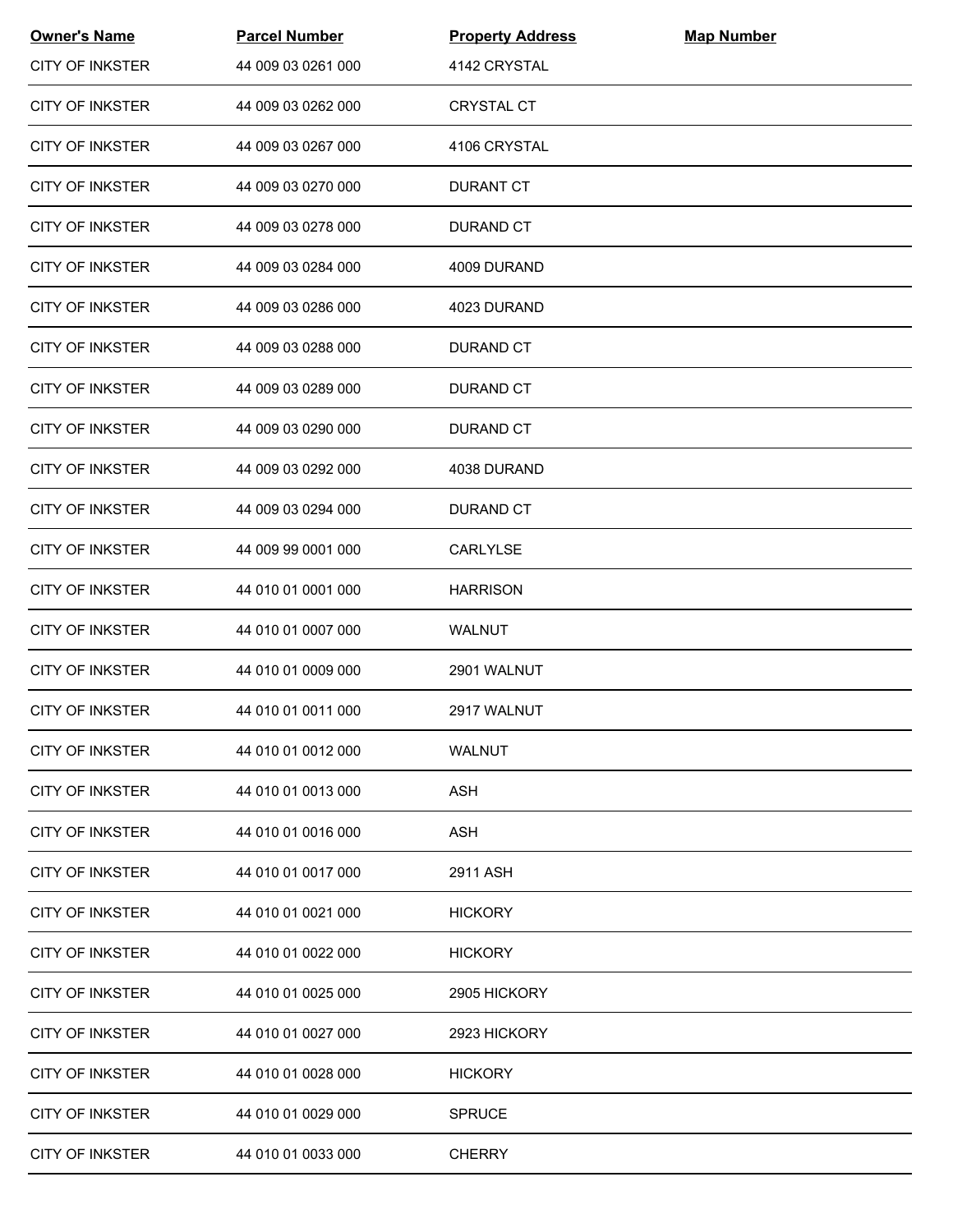| <b>Owner's Name</b>    | <b>Parcel Number</b> | <b>Property Address</b> | <b>Map Number</b> |  |
|------------------------|----------------------|-------------------------|-------------------|--|
| <b>CITY OF INKSTER</b> | 44 010 01 0044 000   | <b>CHERRY</b>           |                   |  |
| <b>CITY OF INKSTER</b> | 44 010 01 0050 000   | <b>CHERRY</b>           |                   |  |
| <b>CITY OF INKSTER</b> | 44 010 01 0051 000   | <b>CHERRY</b>           |                   |  |
| <b>CITY OF INKSTER</b> | 44 010 01 0054 000   | <b>CHERRY</b>           |                   |  |
| <b>CITY OF INKSTER</b> | 44 010 01 0056 000   | <b>CHERRY</b>           |                   |  |
| <b>CITY OF INKSTER</b> | 44 010 01 0057 000   | <b>CHERRY</b>           |                   |  |
| <b>CITY OF INKSTER</b> | 44 010 01 0058 000   | <b>CHERRY</b>           |                   |  |
| <b>CITY OF INKSTER</b> | 44 010 01 0059 000   | <b>CHERRY</b>           |                   |  |
| <b>CITY OF INKSTER</b> | 44 010 01 0060 000   | <b>CHERRY</b>           |                   |  |
| <b>CITY OF INKSTER</b> | 44 010 01 0069 000   | <b>CHERRY</b>           |                   |  |
| <b>CITY OF INKSTER</b> | 44 010 01 0070 000   | <b>CHERRY</b>           |                   |  |
| <b>CITY OF INKSTER</b> | 44 010 01 0077 001   | 3103 HARRISON           |                   |  |
| <b>CITY OF INKSTER</b> | 44 010 01 0094 000   | <b>CHERRY</b>           |                   |  |
| <b>CITY OF INKSTER</b> | 44 010 01 0102 000   | <b>CHERRY</b>           |                   |  |
| <b>CITY OF INKSTER</b> | 44 010 01 0103 000   | 28115 CHERRY            |                   |  |
| <b>CITY OF INKSTER</b> | 44 010 01 0104 000   | <b>CHERRY</b>           |                   |  |
| <b>CITY OF INKSTER</b> | 44 010 01 0105 000   | <b>CHERRY</b>           |                   |  |
| <b>CITY OF INKSTER</b> | 44 010 01 0118 000   | <b>SPRUCE</b>           |                   |  |
| <b>CITY OF INKSTER</b> | 44 010 01 0134 000   | 3132 HICKORY            |                   |  |
| <b>CITY OF INKSTER</b> | 44 010 01 0139 000   | <b>HICKORY</b>          |                   |  |
| <b>CITY OF INKSTER</b> | 44 010 01 0149 001   | 3118 ASH                |                   |  |
| <b>CITY OF INKSTER</b> | 44 010 01 0149 002   | ASH                     |                   |  |
| CITY OF INKSTER        | 44 010 02 0112 000   | 3420 HICKORY            |                   |  |
| <b>CITY OF INKSTER</b> | 44 010 02 0118 000   | <b>HICKORY</b>          |                   |  |
| <b>CITY OF INKSTER</b> | 44 010 02 0119 000   | 3273 ASH                |                   |  |
| <b>CITY OF INKSTER</b> | 44 010 02 0156 000   | WALNUT                  |                   |  |
| <b>CITY OF INKSTER</b> | 44 010 02 0159 000   | <b>HARRISON</b>         |                   |  |
| <b>CITY OF INKSTER</b> | 44 010 02 0168 000   | <b>HARRISON</b>         |                   |  |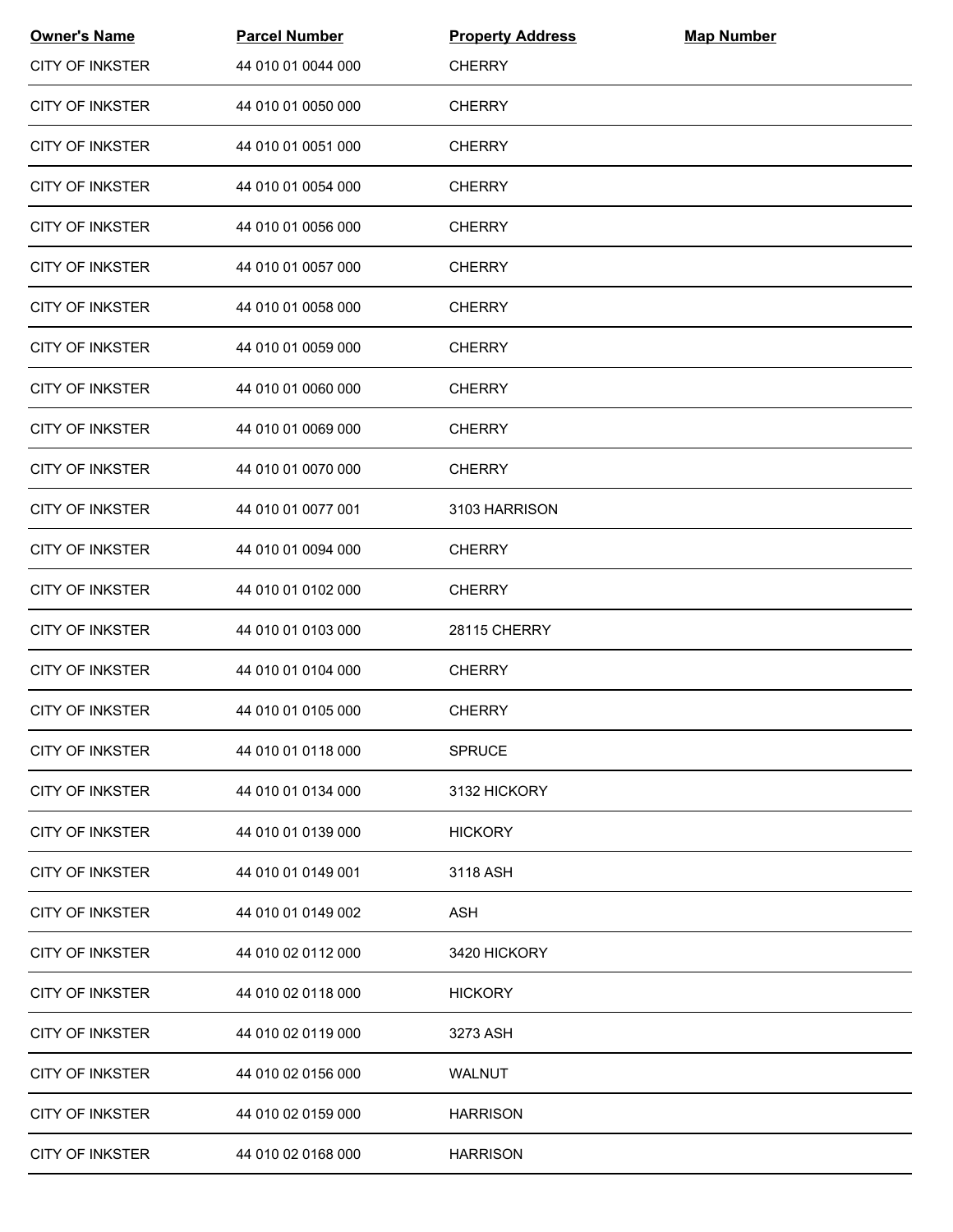| <b>Owner's Name</b>    | <b>Parcel Number</b> | <b>Property Address</b>      | <b>Map Number</b> |  |
|------------------------|----------------------|------------------------------|-------------------|--|
| <b>CITY OF INKSTER</b> | 44 010 03 0002 000   | <b>HARRISON</b>              |                   |  |
| <b>CITY OF INKSTER</b> | 44 010 03 0008 000   | <b>HARRISON</b>              |                   |  |
| <b>CITY OF INKSTER</b> | 44 010 03 0012 000   | WALNUT                       |                   |  |
| <b>CITY OF INKSTER</b> | 44 010 03 0013 000   | WALNUT                       |                   |  |
| <b>CITY OF INKSTER</b> | 44 010 03 0014 000   | WALNUT                       |                   |  |
| <b>CITY OF INKSTER</b> | 44 010 03 0017 000   | <b>WALNUT</b>                |                   |  |
| <b>CITY OF INKSTER</b> | 44 010 03 0036 000   | <b>ASH</b>                   |                   |  |
| <b>CITY OF INKSTER</b> | 44 010 03 0037 000   | <b>ASH</b>                   |                   |  |
| <b>CITY OF INKSTER</b> | 44 010 03 0042 000   | 3518 ASH                     |                   |  |
| <b>CITY OF INKSTER</b> | 44 010 03 0044 000   | 3504 ASH                     |                   |  |
| <b>CITY OF INKSTER</b> | 44 010 03 0049 301   | <b>ASH</b>                   |                   |  |
| <b>CITY OF INKSTER</b> | 44 010 03 0067 000   | <b>HICKORY</b>               |                   |  |
| <b>CITY OF INKSTER</b> | 44 010 03 0075 002   | 3561 HICKORY                 |                   |  |
| <b>CITY OF INKSTER</b> | 44 010 04 0640 002   | 3683 HARRISON                |                   |  |
| <b>CITY OF INKSTER</b> | 44 010 04 0667 000   | CARLYSLE                     |                   |  |
| <b>CITY OF INKSTER</b> | 44 010 04 0668 000   | CARLYSLE                     |                   |  |
| <b>CITY OF INKSTER</b> | 44 010 04 0669 000   | <b>CARLYSLE</b>              |                   |  |
| <b>CITY OF INKSTER</b> | 44 010 04 0670 000   | <b>CARLYSLE</b>              |                   |  |
| <b>CITY OF INKSTER</b> | 44 010 04 0673 000   | <b>HICKORY&amp; CARLYSLE</b> |                   |  |
| <b>CITY OF INKSTER</b> | 44 010 04 0692 000   | <b>CARLYSLE</b>              |                   |  |
| <b>CITY OF INKSTER</b> | 44 010 04 0693 000   | <b>CENTRAL</b>               |                   |  |
| <b>CITY OF INKSTER</b> | 44 010 04 0694 000   | 3637 SPRUCE                  |                   |  |
| <b>CITY OF INKSTER</b> | 44 010 04 0706 000   | 3600 SPRUCE                  |                   |  |
| <b>CITY OF INKSTER</b> | 44 010 04 0710 000   | <b>SPRUCE</b>                |                   |  |
| <b>CITY OF INKSTER</b> | 44 010 04 0712 301   | <b>SPRUCE</b>                |                   |  |
| <b>CITY OF INKSTER</b> | 44 010 04 0736 000   | <b>ASH</b>                   |                   |  |
| <b>CITY OF INKSTER</b> | 44 010 04 0745 000   | <b>ASH</b>                   |                   |  |
| <b>CITY OF INKSTER</b> | 44 010 04 0747 000   | ASH                          |                   |  |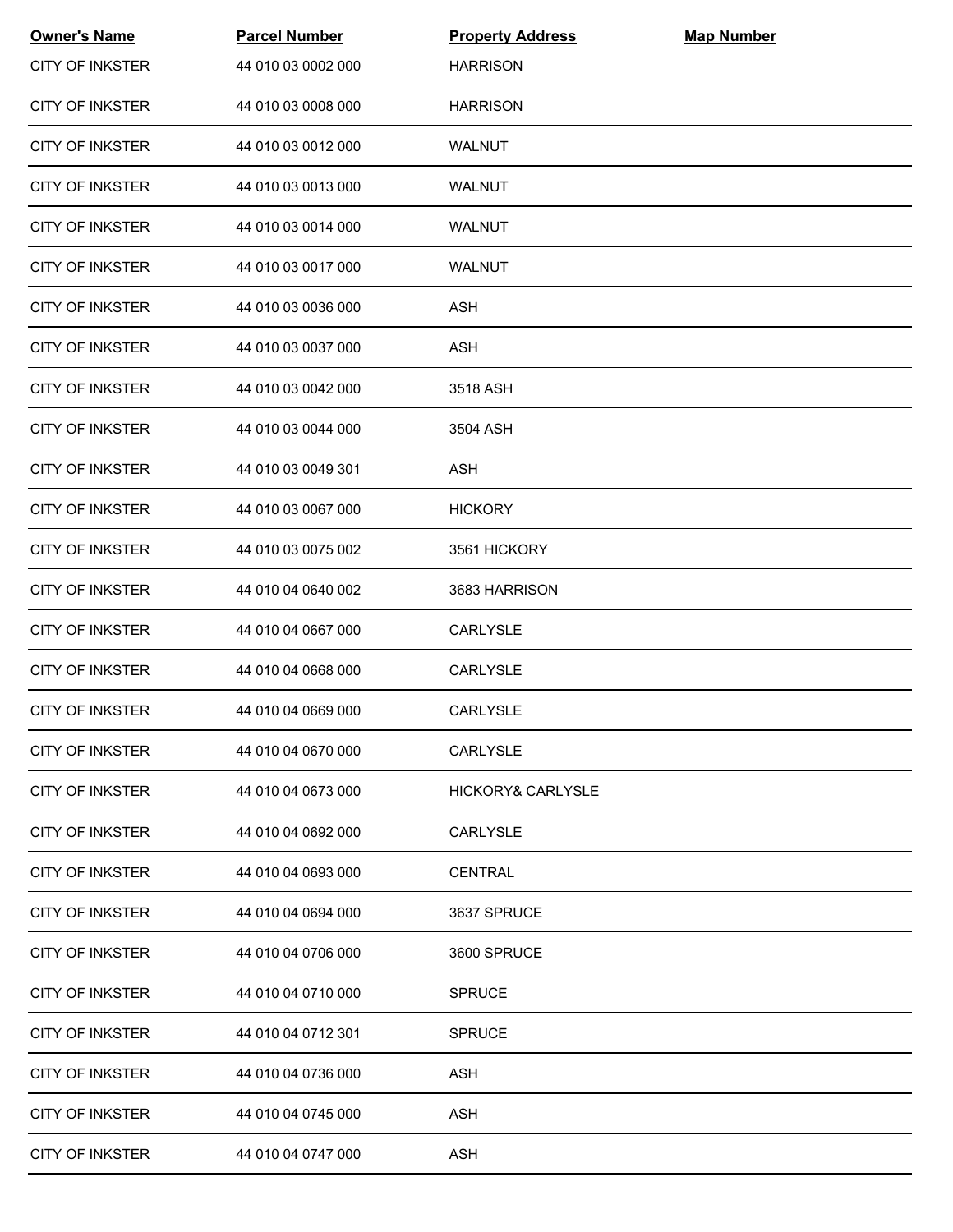| <b>Owner's Name</b>    | <b>Parcel Number</b> | <b>Property Address</b> | <b>Map Number</b> |  |
|------------------------|----------------------|-------------------------|-------------------|--|
| <b>CITY OF INKSTER</b> | 44 010 04 0748 000   | <b>ASH</b>              |                   |  |
| <b>CITY OF INKSTER</b> | 44 010 04 0766 000   | 3610 WALNUT             |                   |  |
| <b>CITY OF INKSTER</b> | 44 010 06 0004 001   | 3648 INKSTER RD         |                   |  |
| <b>CITY OF INKSTER</b> | 44 010 06 0013 001   | 3566 INKSTER RD         |                   |  |
| <b>CITY OF INKSTER</b> | 44 010 06 0014 001   | <b>INKSTER RD</b>       |                   |  |
| <b>CITY OF INKSTER</b> | 44 010 06 0030 303   | <b>INKSTER RD</b>       |                   |  |
| <b>CITY OF INKSTER</b> | 44 010 06 0038 002   | 3405 ALLEN              |                   |  |
| <b>CITY OF INKSTER</b> | 44 010 06 0040 001   | <b>INKSTER RD</b>       |                   |  |
| <b>CITY OF INKSTER</b> | 44 010 06 0044 001   | <b>INKSTER RD</b>       |                   |  |
| <b>CITY OF INKSTER</b> | 44 010 06 0063 000   | <b>ALLEN</b>            |                   |  |
| <b>CITY OF INKSTER</b> | 44 010 06 0078 000   | <b>ALLEN</b>            |                   |  |
| <b>CITY OF INKSTER</b> | 44 010 06 0087 000   | ALLEN                   |                   |  |
| <b>CITY OF INKSTER</b> | 44 010 06 0088 000   | <b>ALLEN</b>            |                   |  |
| <b>CITY OF INKSTER</b> | 44 010 06 0089 000   | 3405 ALLEN              |                   |  |
| <b>CITY OF INKSTER</b> | 44 010 06 0096 000   | ALLEN                   |                   |  |
| <b>CITY OF INKSTER</b> | 44 010 06 0100 000   | <b>ALLEN</b>            |                   |  |
| <b>CITY OF INKSTER</b> | 44 010 06 0106 000   | ALLEN                   |                   |  |
| <b>CITY OF INKSTER</b> | 44 010 06 0107 000   | <b>ALLEN</b>            |                   |  |
| <b>CITY OF INKSTER</b> | 44 010 06 0109 000   | 3631 ALLEN              |                   |  |
| <b>CITY OF INKSTER</b> | 44 010 06 0135 000   | ALLEN                   |                   |  |
| <b>CITY OF INKSTER</b> | 44 010 06 0137 000   | <b>ALLEN</b>            |                   |  |
| <b>CITY OF INKSTER</b> | 44 010 06 0145 000   | <b>ALLEN</b>            |                   |  |
| <b>CITY OF INKSTER</b> | 44 010 06 0146 000   | ALLEN                   |                   |  |
| <b>CITY OF INKSTER</b> | 44 010 06 0157 000   | <b>ALLEN</b>            |                   |  |
| CITY OF INKSTER        | 44 010 06 0161 000   | <b>ALLEN</b>            |                   |  |
| <b>CITY OF INKSTER</b> | 44 010 06 0162 000   | <b>ALLEN</b>            |                   |  |
| <b>CITY OF INKSTER</b> | 44 010 06 0163 000   | <b>ALLEN</b>            |                   |  |
| <b>CITY OF INKSTER</b> | 44 010 06 0164 000   | <b>ALLEN</b>            |                   |  |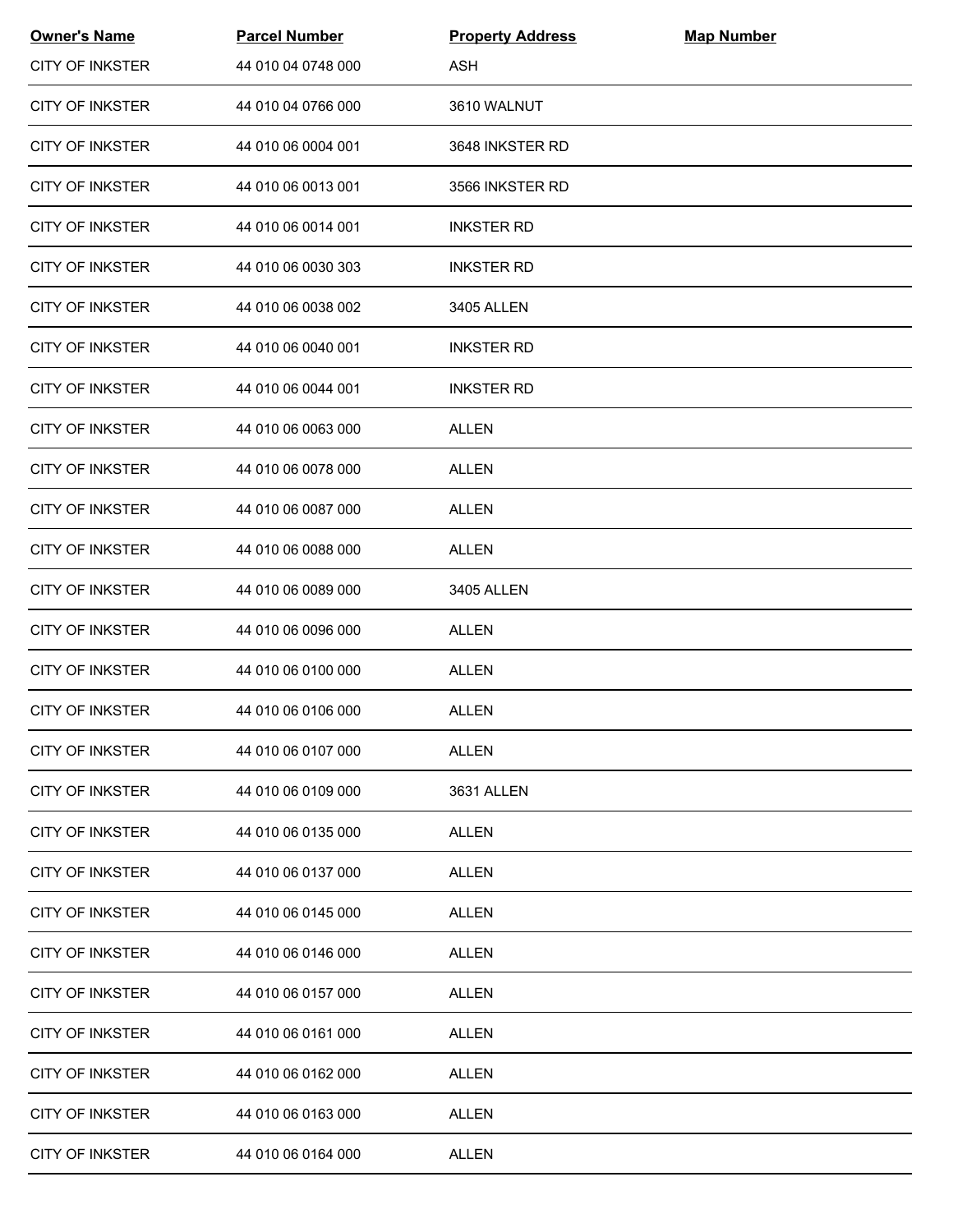| <b>Owner's Name</b>    | <b>Parcel Number</b> | <b>Property Address</b> | <b>Map Number</b> |  |
|------------------------|----------------------|-------------------------|-------------------|--|
| <b>CITY OF INKSTER</b> | 44 010 06 0167 000   | <b>ALLEN</b>            |                   |  |
| <b>CITY OF INKSTER</b> | 44 010 06 0168 000   | ALLEN                   |                   |  |
| <b>CITY OF INKSTER</b> | 44 010 06 0169 000   | 3052 ALLEN              |                   |  |
| <b>CITY OF INKSTER</b> | 44 010 06 0171 000   | <b>ALLEN</b>            |                   |  |
| <b>CITY OF INKSTER</b> | 44 010 06 0172 000   | <b>ALLEN</b>            |                   |  |
| <b>CITY OF INKSTER</b> | 44 010 06 0173 301   | ALLEN                   |                   |  |
| <b>CITY OF INKSTER</b> | 44 010 06 0185 000   | <b>MOORE</b>            |                   |  |
| <b>CITY OF INKSTER</b> | 44 010 06 0190 000   | <b>MOORE</b>            |                   |  |
| <b>CITY OF INKSTER</b> | 44 010 06 0191 000   | 3211 MOORE              |                   |  |
| <b>CITY OF INKSTER</b> | 44 010 06 0192 000   | <b>MOORE</b>            |                   |  |
| <b>CITY OF INKSTER</b> | 44 010 06 0201 000   | 3323 MOORE              |                   |  |
| <b>CITY OF INKSTER</b> | 44 010 06 0211 000   | <b>MOORE</b>            |                   |  |
| <b>CITY OF INKSTER</b> | 44 010 06 0218 000   | 3545 MOORE              |                   |  |
| <b>CITY OF INKSTER</b> | 44 010 06 0219 000   | <b>MOORE</b>            |                   |  |
| <b>CITY OF INKSTER</b> | 44 010 06 0220 000   | <b>MOORE</b>            |                   |  |
| <b>CITY OF INKSTER</b> | 44 010 06 0226 000   | <b>MOORE</b>            |                   |  |
| <b>CITY OF INKSTER</b> | 44 010 06 0229 000   | <b>MOORE</b>            |                   |  |
| <b>CITY OF INKSTER</b> | 44 010 06 0234 002   | <b>MOORE</b>            |                   |  |
| <b>CITY OF INKSTER</b> | 44 010 06 0235 000   | 2667 MOORE              |                   |  |
| <b>CITY OF INKSTER</b> | 44 010 06 0236 300   | <b>MOORE</b>            |                   |  |
| <b>CITY OF INKSTER</b> | 44 010 06 0242 000   | <b>MOORE</b>            |                   |  |
| <b>CITY OF INKSTER</b> | 44 010 06 0261 000   | <b>MOORE</b>            |                   |  |
| <b>CITY OF INKSTER</b> | 44 010 06 0280 301   | <b>MOORE</b>            |                   |  |
| <b>CITY OF INKSTER</b> | 44 010 06 0280 302   | <b>MOORE</b>            |                   |  |
| <b>CITY OF INKSTER</b> | 44 010 06 0283 301   | <b>MOORE</b>            |                   |  |
| <b>CITY OF INKSTER</b> | 44 010 06 0295 000   | <b>MOORE</b>            |                   |  |
| <b>CITY OF INKSTER</b> | 44 010 06 0321 000   | <b>WILLIAMS</b>         |                   |  |
| <b>CITY OF INKSTER</b> | 44 010 06 0352 000   | <b>WILLIAMS</b>         |                   |  |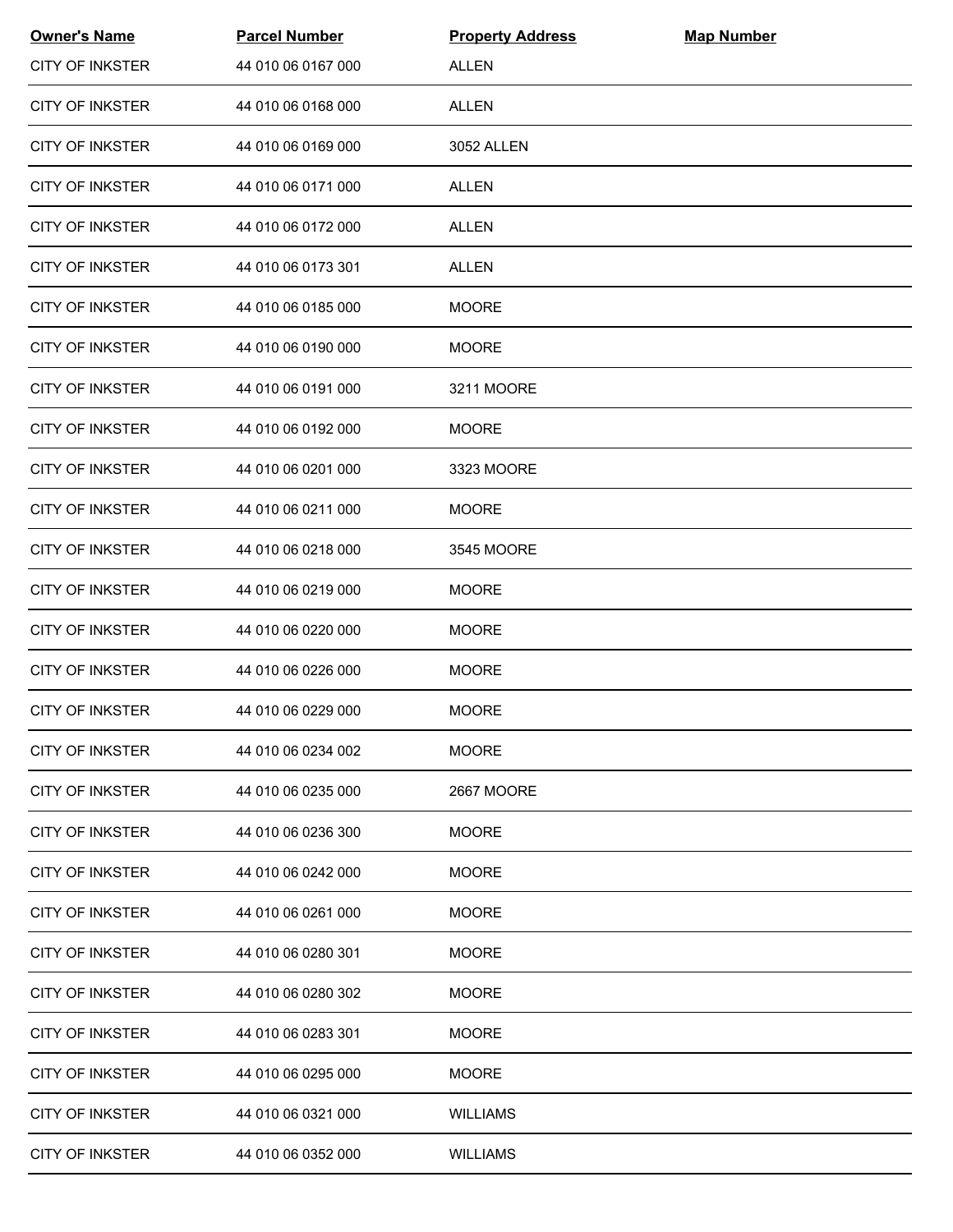| <b>Owner's Name</b>    | <b>Parcel Number</b> | <b>Property Address</b> | <b>Map Number</b> |  |
|------------------------|----------------------|-------------------------|-------------------|--|
| <b>CITY OF INKSTER</b> | 44 010 06 0353 000   | <b>WILLIAMS</b>         |                   |  |
| <b>CITY OF INKSTER</b> | 44 010 06 0354 000   | 3667 WILLIAMS           |                   |  |
| <b>CITY OF INKSTER</b> | 44 010 06 0355 000   | <b>WILLIAMS</b>         |                   |  |
| <b>CITY OF INKSTER</b> | 44 010 06 0357 000   | <b>WILLIAMS</b>         |                   |  |
| <b>CITY OF INKSTER</b> | 44 010 06 0362 000   | WILLIAMS                |                   |  |
| <b>CITY OF INKSTER</b> | 44 010 06 0364 000   | 3592 WILLIAMS           |                   |  |
| <b>CITY OF INKSTER</b> | 44 010 06 0373 002   | <b>WILLIAMS</b>         |                   |  |
| <b>CITY OF INKSTER</b> | 44 010 06 0374 002   | <b>WILLIAMS</b>         |                   |  |
| <b>CITY OF INKSTER</b> | 44 010 06 0392 000   | <b>WILLIAMS</b>         |                   |  |
| <b>CITY OF INKSTER</b> | 44 010 06 0393 000   | <b>WILLIAMS</b>         |                   |  |
| <b>CITY OF INKSTER</b> | 44 010 06 0395 000   | 3238 WILLIAMS           |                   |  |
| <b>CITY OF INKSTER</b> | 44 010 06 0430 000   | 3239 HENRY              |                   |  |
| <b>CITY OF INKSTER</b> | 44 010 06 0437 000   | <b>WILLIAMS</b>         |                   |  |
| <b>CITY OF INKSTER</b> | 44 010 06 0438 000   | <b>WILLIAMS</b>         |                   |  |
| <b>CITY OF INKSTER</b> | 44 010 06 0439 000   | <b>WILLIAMS</b>         |                   |  |
| <b>CITY OF INKSTER</b> | 44 010 06 0440 000   | <b>WILLIAMS</b>         |                   |  |
| <b>CITY OF INKSTER</b> | 44 010 06 0442 000   | <b>WILLIAMS</b>         |                   |  |
| <b>CITY OF INKSTER</b> | 44 010 06 0443 000   | <b>WILLIAMS</b>         |                   |  |
| <b>CITY OF INKSTER</b> | 44 010 06 0444 000   | <b>WILLIAMS</b>         |                   |  |
| <b>CITY OF INKSTER</b> | 44 010 06 0446 000   | 3425 HENRY              |                   |  |
| <b>CITY OF INKSTER</b> | 44 010 06 0447 000   | <b>CENTRAL</b>          |                   |  |
| <b>CITY OF INKSTER</b> | 44 010 06 0448 000   | <b>HENRY</b>            |                   |  |
| <b>CITY OF INKSTER</b> | 44 010 06 0449 001   | <b>HENRY</b>            |                   |  |
| <b>CITY OF INKSTER</b> | 44 010 06 0451 000   | 3533 HENRY              |                   |  |
| <b>CITY OF INKSTER</b> | 44 010 06 0454 002   | <b>HENRY</b>            |                   |  |
| <b>CITY OF INKSTER</b> | 44 010 06 0456 000   | <b>HENRY</b>            |                   |  |
| <b>CITY OF INKSTER</b> | 44 010 06 0457 000   | 3577 HENRY              |                   |  |
| <b>CITY OF INKSTER</b> | 44 010 06 0473 000   | <b>HENRY</b>            |                   |  |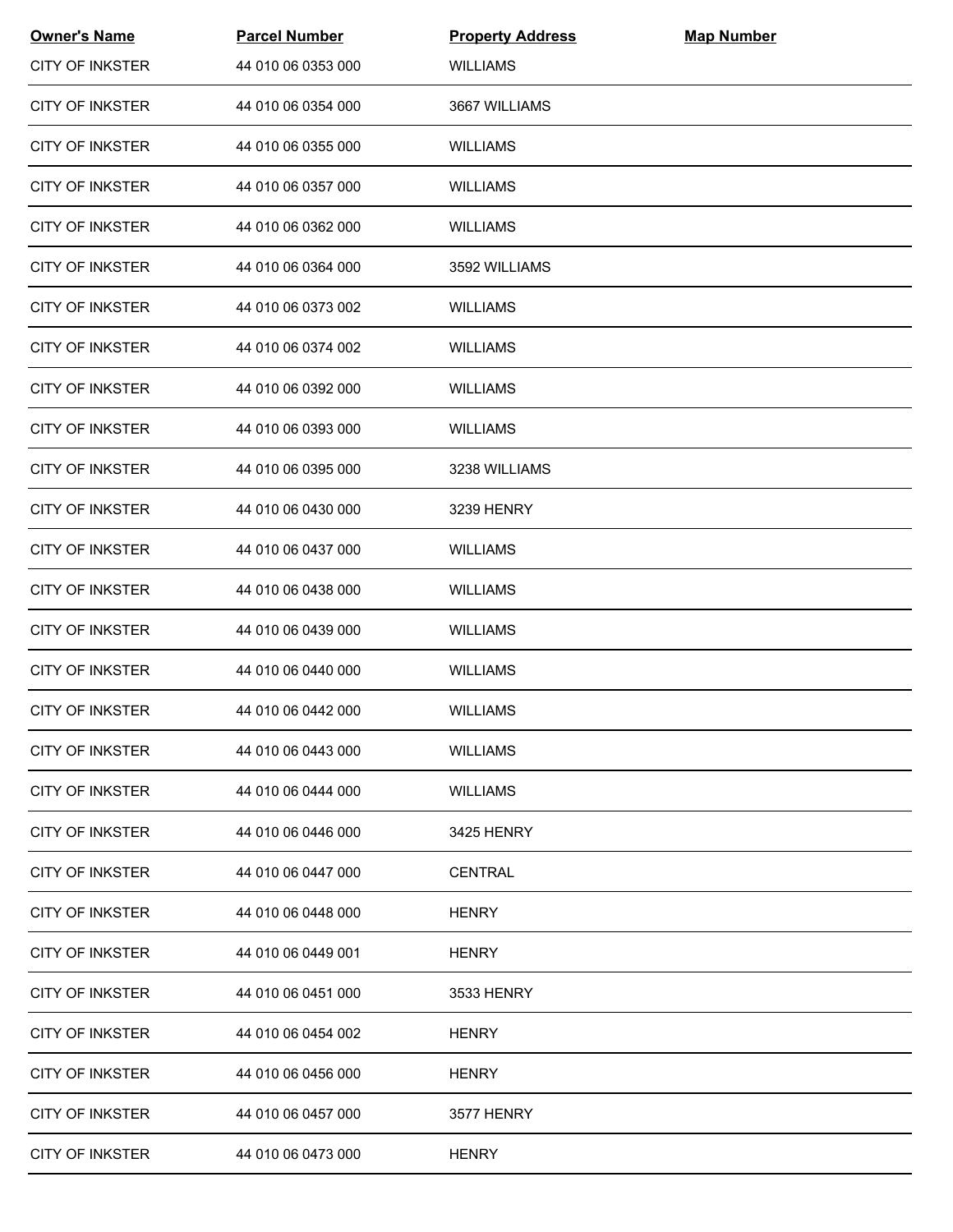| <b>Owner's Name</b>    | <b>Parcel Number</b> | <b>Property Address</b> | <b>Map Number</b> |  |
|------------------------|----------------------|-------------------------|-------------------|--|
| <b>CITY OF INKSTER</b> | 44 010 06 0482 000   | <b>3582 HENRY</b>       |                   |  |
| <b>CITY OF INKSTER</b> | 44 010 06 0485 000   | <b>HENRY</b>            |                   |  |
| <b>CITY OF INKSTER</b> | 44 010 06 0487 000   | <b>HENRY</b>            |                   |  |
| <b>CITY OF INKSTER</b> | 44 010 06 0489 000   | 3536 HENRY              |                   |  |
| <b>CITY OF INKSTER</b> | 44 010 06 0491 000   | <b>HENRY</b>            |                   |  |
| <b>CITY OF INKSTER</b> | 44 010 06 0492 000   | <b>3518 HENRY</b>       |                   |  |
| <b>CITY OF INKSTER</b> | 44 010 06 0502 000   | <b>HENRY</b>            |                   |  |
| <b>CITY OF INKSTER</b> | 44 010 06 0518 002   | <b>HENRY</b>            |                   |  |
| <b>CITY OF INKSTER</b> | 44 010 06 0522 000   | <b>HENRY</b>            |                   |  |
| <b>CITY OF INKSTER</b> | 44 010 06 0536 000   | <b>SPRUCE</b>           |                   |  |
| <b>CITY OF INKSTER</b> | 44 010 06 0537 000   | 3155 SPRUCE             |                   |  |
| <b>CITY OF INKSTER</b> | 44 010 06 0549 000   | <b>SPRUCE</b>           |                   |  |
| <b>CITY OF INKSTER</b> | 44 010 06 0553 000   | <b>SPRUCE</b>           |                   |  |
| <b>CITY OF INKSTER</b> | 44 010 06 0566 002   | <b>SPRUCE</b>           |                   |  |
| <b>CITY OF INKSTER</b> | 44 010 06 0573 004   | <b>CHERRY</b>           |                   |  |
| <b>CITY OF INKSTER</b> | 44 010 06 0603 001   | <b>SPRUCE</b>           |                   |  |
| <b>CITY OF INKSTER</b> | 44 010 06 0608 000   | <b>SPRUCE</b>           |                   |  |
| <b>CITY OF INKSTER</b> | 44 010 06 0609 000   | 3266 SPRUCE             |                   |  |
| <b>CITY OF INKSTER</b> | 44 010 06 0614 000   | <b>HICKORY</b>          |                   |  |
| <b>CITY OF INKSTER</b> | 44 010 06 0621 000   | <b>HICKORY</b>          |                   |  |
| <b>CITY OF INKSTER</b> | 44 010 06 0622 000   | 3209 HICKORY            |                   |  |
| <b>CITY OF INKSTER</b> | 44 010 06 0623 000   | <b>HICKORY</b>          |                   |  |
| CITY OF INKSTER        | 44 010 06 0651 000   | <b>HICKORY</b>          |                   |  |
| <b>CITY OF INKSTER</b> | 44 010 06 0652 000   | <b>HICKORY</b>          |                   |  |
| <b>CITY OF INKSTER</b> | 44 010 06 0653 000   | <b>HICKORY</b>          |                   |  |
| <b>CITY OF INKSTER</b> | 44 010 06 0654 000   | <b>HICKORY</b>          |                   |  |
| <b>CITY OF INKSTER</b> | 44 010 06 0657 000   | <b>HICKORY</b>          |                   |  |
| <b>CITY OF INKSTER</b> | 44 010 06 0658 000   | <b>HICKORY</b>          |                   |  |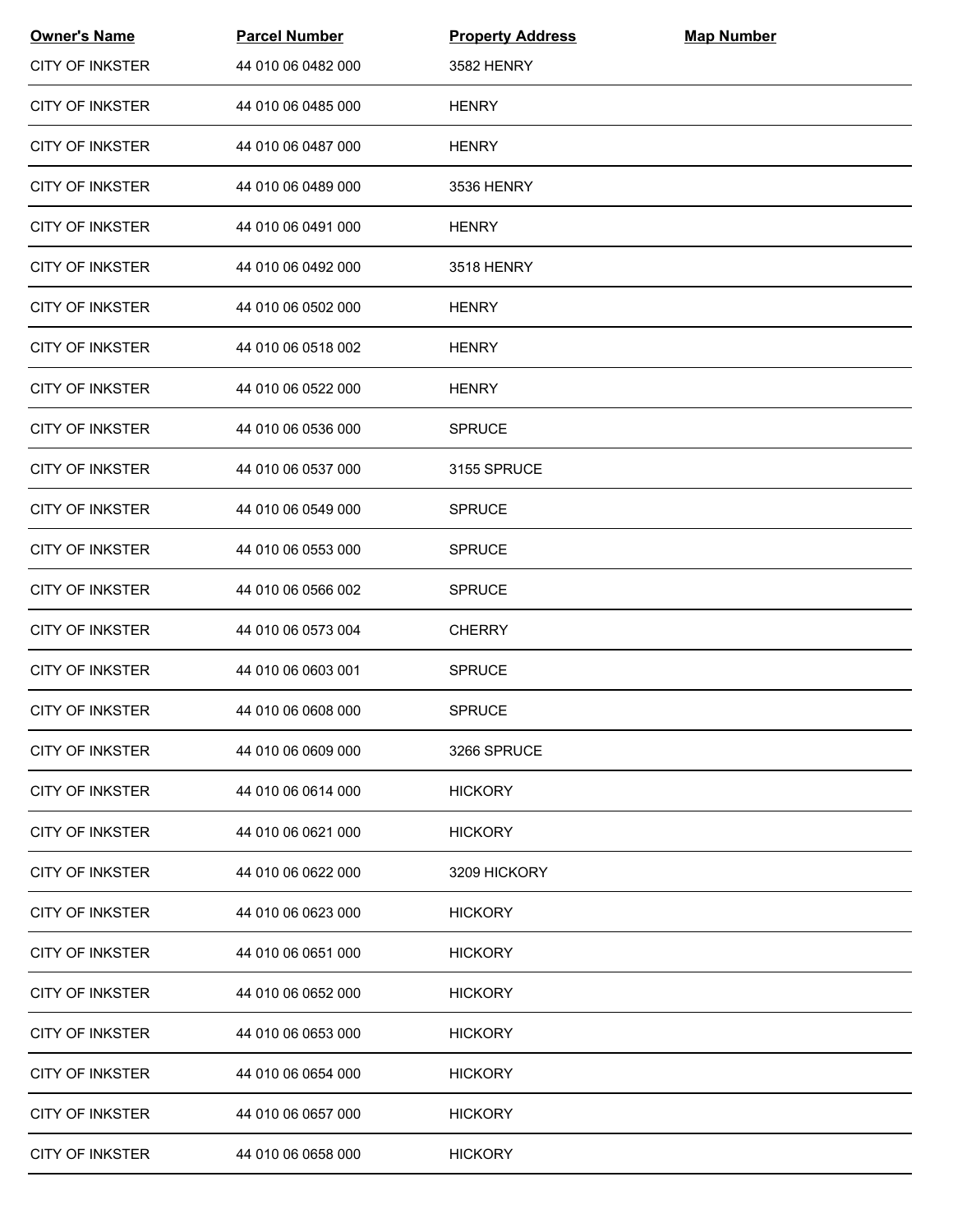| <b>Owner's Name</b>    | <b>Parcel Number</b> | <b>Property Address</b> | <b>Map Number</b> |  |
|------------------------|----------------------|-------------------------|-------------------|--|
| <b>CITY OF INKSTER</b> | 44 010 06 0666 000   | <b>ASH</b>              |                   |  |
| <b>CITY OF INKSTER</b> | 44 010 06 0668 000   | <b>ASH</b>              |                   |  |
| <b>CITY OF INKSTER</b> | 44 010 06 0669 300   | 3209 ASH                |                   |  |
| <b>CITY OF INKSTER</b> | 44 010 06 0690 000   | <b>ASH</b>              |                   |  |
| <b>CITY OF INKSTER</b> | 44 010 06 0704 000   | WALNUT                  |                   |  |
| CITY OF INKSTER        | 44 010 06 0705 000   | 3259 WALNUT             |                   |  |
| <b>CITY OF INKSTER</b> | 44 010 06 0734 000   | 3230 WALNUT             |                   |  |
| <b>CITY OF INKSTER</b> | 44 010 06 0735 000   | <b>WALNUT</b>           |                   |  |
| <b>CITY OF INKSTER</b> | 44 010 06 0738 000   | <b>WALNUT</b>           |                   |  |
| <b>CITY OF INKSTER</b> | 44 010 06 0740 000   | WALNUT                  |                   |  |
| <b>CITY OF INKSTER</b> | 44 010 06 0741 000   | 3264 WALNUT             |                   |  |
| <b>CITY OF INKSTER</b> | 44 010 06 0743 000   | <b>HARRISON</b>         |                   |  |
| <b>CITY OF INKSTER</b> | 44 010 06 0744 000   | <b>HARRISON</b>         |                   |  |
| <b>CITY OF INKSTER</b> | 44 010 06 0745 000   | <b>HARRISON</b>         |                   |  |
| <b>CITY OF INKSTER</b> | 44 010 06 0747 000   | <b>HARRISON</b>         |                   |  |
| <b>CITY OF INKSTER</b> | 44 010 06 0748 000   | 3247 HARRISON           |                   |  |
| <b>CITY OF INKSTER</b> | 44 010 06 0751 000   | 3227 HARRISON           |                   |  |
| <b>CITY OF INKSTER</b> | 44 010 06 0753 000   | <b>HARRISON</b>         |                   |  |
| <b>CITY OF INKSTER</b> | 44 010 99 0001 000   | <b>INKSTER RD</b>       |                   |  |
| <b>CITY OF INKSTER</b> | 44 011 02 0001 000   | <b>MICHIGAN AVENUE</b>  |                   |  |
| <b>CITY OF INKSTER</b> | 44 012 01 0011 301   | <b>INDUSTRIAL</b>       |                   |  |
| <b>CITY OF INKSTER</b> | 44 012 01 0016 301   | <b>HENRY RUFF</b>       |                   |  |
| <b>CITY OF INKSTER</b> | 44 012 99 0013 000   | <b>MICHIGAN AVENUE</b>  |                   |  |
| <b>CITY OF INKSTER</b> | 44 013 01 0001 000   | <b>PIERCE</b>           |                   |  |
| <b>CITY OF INKSTER</b> | 44 013 01 0002 000   | <b>BURTON</b>           |                   |  |
| <b>CITY OF INKSTER</b> | 44 013 01 0003 000   | <b>PINE</b>             |                   |  |
| <b>CITY OF INKSTER</b> | 44 013 01 0004 000   | <b>PINE</b>             |                   |  |
| <b>CITY OF INKSTER</b> | 44 013 01 0005 000   | <b>KENWOOD</b>          |                   |  |
|                        |                      |                         |                   |  |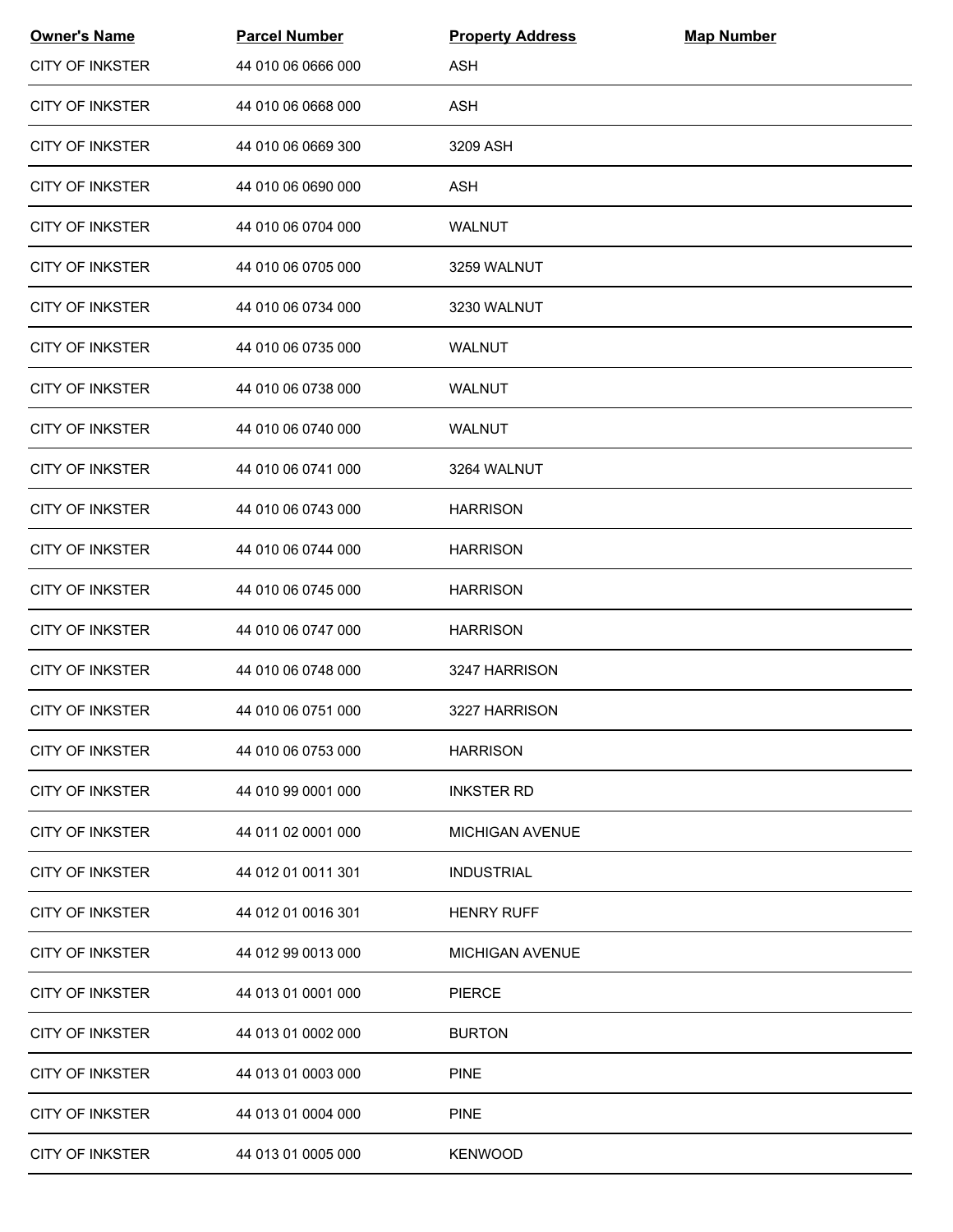| <b>Owner's Name</b>    | <b>Parcel Number</b> | <b>Property Address</b> | <b>Map Number</b> |  |
|------------------------|----------------------|-------------------------|-------------------|--|
| <b>CITY OF INKSTER</b> | 44 013 01 0006 000   | <b>HENRY RUFF</b>       |                   |  |
| <b>CITY OF INKSTER</b> | 44 013 01 0007 000   | <b>ANDOVER</b>          |                   |  |
| <b>CITY OF INKSTER</b> | 44 013 04 0001 000   | <b>HENRY RUFF</b>       |                   |  |
| <b>CITY OF INKSTER</b> | 44 013 04 0271 002   | ANDOVER                 |                   |  |
| <b>CITY OF INKSTER</b> | 44 013 04 0337 000   | ANDOVER                 |                   |  |
| <b>CITY OF INKSTER</b> | 44 013 05 0008 000   | <b>LIBERTY</b>          |                   |  |
| <b>CITY OF INKSTER</b> | 44 013 05 0009 000   | <b>LIBERTY</b>          |                   |  |
| <b>CITY OF INKSTER</b> | 44 013 05 0010 000   | <b>LIBERTY</b>          |                   |  |
| <b>CITY OF INKSTER</b> | 44 013 05 0011 000   | <b>LIBERTY</b>          |                   |  |
| <b>CITY OF INKSTER</b> | 44 013 99 0001 000   | <b>PINE</b>             |                   |  |
| <b>CITY OF INKSTER</b> | 44 014 01 0029 000   | <b>ALLEN</b>            |                   |  |
| <b>CITY OF INKSTER</b> | 44 014 01 0032 103   | ALLEN                   |                   |  |
| <b>CITY OF INKSTER</b> | 44 014 01 0038 000   | <b>ALLEN</b>            |                   |  |
| <b>CITY OF INKSTER</b> | 44 014 01 0040 000   | <b>ALLEN</b>            |                   |  |
| <b>CITY OF INKSTER</b> | 44 014 01 0041 301   | CARLYSLE                |                   |  |
| <b>CITY OF INKSTER</b> | 44 014 01 0048 000   | <b>ALLEN</b>            |                   |  |
| CITY OF INKSTER        | 44 014 01 0049 000   | <b>ALLEN</b>            |                   |  |
| CITY OF INKSTER        | 44 014 01 0054 000   | 3828 ALLEN              |                   |  |
| <b>CITY OF INKSTER</b> | 44 014 01 0055 000   | <b>ALLEN</b>            |                   |  |
| <b>CITY OF INKSTER</b> | 44 014 01 0057 000   | 3848 ALLEN              |                   |  |
| <b>CITY OF INKSTER</b> | 44 014 01 0074 000   | <b>CARLYSLE</b>         |                   |  |
| <b>CITY OF INKSTER</b> | 44 014 01 0079 000   | <b>MOORE</b>            |                   |  |
| <b>CITY OF INKSTER</b> | 44 014 01 0090 000   | <b>MOORE</b>            |                   |  |
| <b>CITY OF INKSTER</b> | 44 014 01 0103 000   | <b>CENTRAL</b>          |                   |  |
| <b>CITY OF INKSTER</b> | 44 014 01 0111 000   | <b>WILLIAMS</b>         |                   |  |
| <b>CITY OF INKSTER</b> | 44 014 01 0140 000   | <b>HENRY</b>            |                   |  |
| <b>CITY OF INKSTER</b> | 44 014 01 0141 000   | 3730 HENRY              |                   |  |
| <b>CITY OF INKSTER</b> | 44 014 01 0142 300   | <b>HENRY</b>            |                   |  |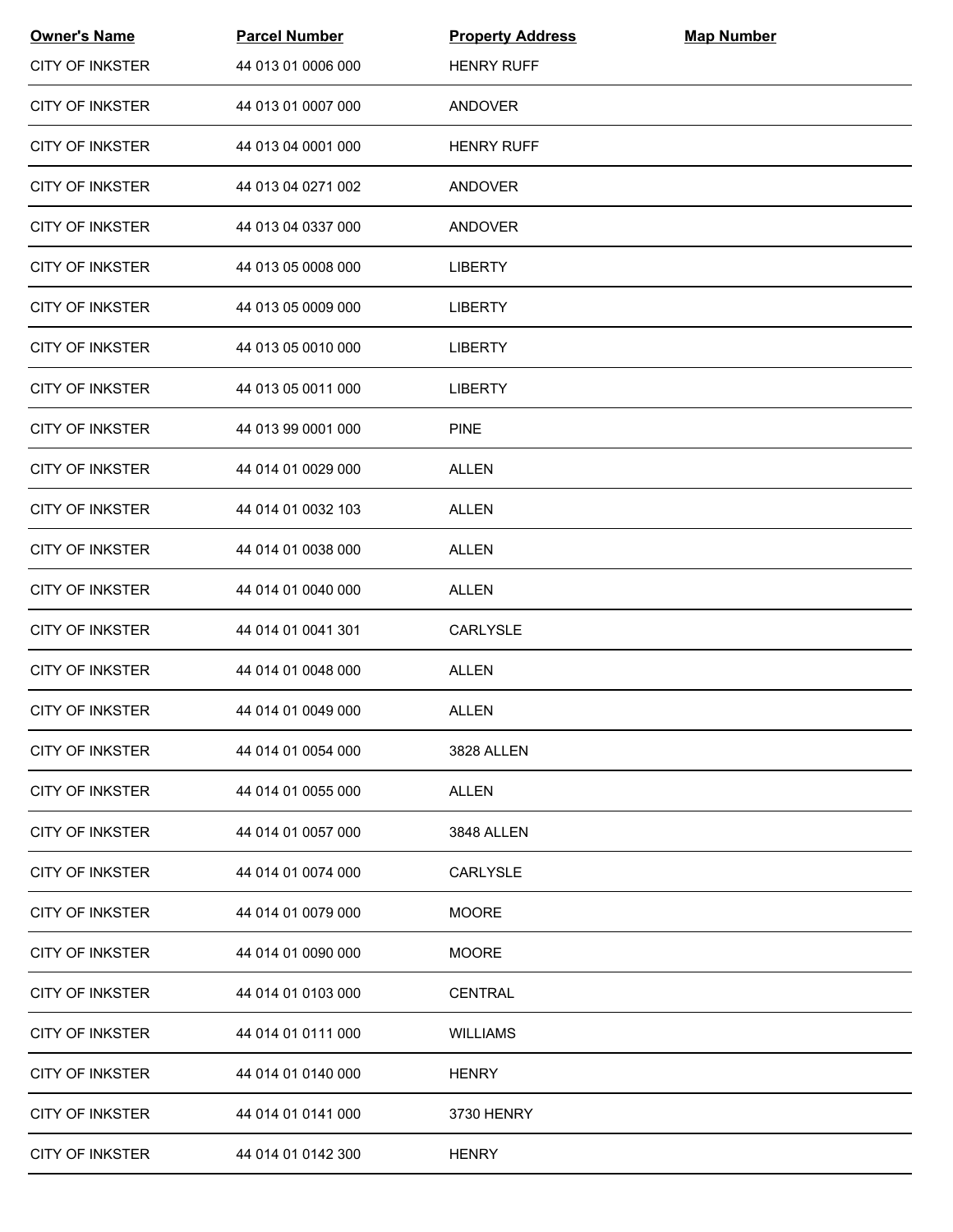| <b>Owner's Name</b>    | <b>Parcel Number</b> | <b>Property Address</b> | <b>Map Number</b> |  |
|------------------------|----------------------|-------------------------|-------------------|--|
| <b>CITY OF INKSTER</b> | 44 014 02 0019 000   | <b>INKSTER RD</b>       |                   |  |
| <b>CITY OF INKSTER</b> | 44 014 02 0020 000   | 4038 INKSTER RD         |                   |  |
| <b>CITY OF INKSTER</b> | 44 014 02 0022 000   | <b>INKSTER RD</b>       |                   |  |
| <b>CITY OF INKSTER</b> | 44 014 02 0023 000   | <b>INKSTER RD</b>       |                   |  |
| <b>CITY OF INKSTER</b> | 44 014 02 0024 000   | <b>INKSTER RD</b>       |                   |  |
| <b>CITY OF INKSTER</b> | 44 014 02 0025 000   | 4042 INKSTER RD         |                   |  |
| <b>CITY OF INKSTER</b> | 44 014 02 0027 001   | <b>INKSTER RD</b>       |                   |  |
| <b>CITY OF INKSTER</b> | 44 014 02 0027 002   | <b>INKSTER RD</b>       |                   |  |
| <b>CITY OF INKSTER</b> | 44 014 02 0034 000   | <b>INKSTER RD</b>       |                   |  |
| <b>CITY OF INKSTER</b> | 44 014 02 0035 000   | <b>INKSTER RD</b>       |                   |  |
| <b>CITY OF INKSTER</b> | 44 014 02 0036 000   | <b>INKSTER RD</b>       |                   |  |
| <b>CITY OF INKSTER</b> | 44 014 02 0037 000   | 4106 INKSTER RD         |                   |  |
| <b>CITY OF INKSTER</b> | 44 014 02 0039 000   | 4112 INKSTER RD         |                   |  |
| <b>CITY OF INKSTER</b> | 44 014 02 0042 000   | <b>INKSTER RD</b>       |                   |  |
| <b>CITY OF INKSTER</b> | 44 014 02 0043 000   | <b>INKSTER RD</b>       |                   |  |
| <b>CITY OF INKSTER</b> | 44 014 02 0044 000   | <b>INKSTER RD</b>       |                   |  |
| <b>CITY OF INKSTER</b> | 44 014 02 0045 000   | <b>INKSTER RD</b>       |                   |  |
| <b>CITY OF INKSTER</b> | 44 014 02 0046 000   | <b>INKSTER RD</b>       |                   |  |
| <b>CITY OF INKSTER</b> | 44 014 02 0052 000   | 4320 INKSTER RD         |                   |  |
| <b>CITY OF INKSTER</b> | 44 014 02 0063 302   | 4315 ALLEN              |                   |  |
| <b>CITY OF INKSTER</b> | 44 014 02 0066 000   | <b>ALLEN</b>            |                   |  |
| <b>CITY OF INKSTER</b> | 44 014 02 0083 000   | ALLEN                   |                   |  |
| <b>CITY OF INKSTER</b> | 44 014 02 0086 002   | <b>ALLEN</b>            |                   |  |
| <b>CITY OF INKSTER</b> | 44 014 02 0087 000   | ALLEN                   |                   |  |
| <b>CITY OF INKSTER</b> | 44 014 02 0088 000   | ALLEN                   |                   |  |
| <b>CITY OF INKSTER</b> | 44 014 02 0103 000   | 4020 ALLEN              |                   |  |
| <b>CITY OF INKSTER</b> | 44 014 02 0108 000   | 4054 ALLEN              |                   |  |
| <b>CITY OF INKSTER</b> | 44 014 02 0113 000   | 4086 ALLEN              |                   |  |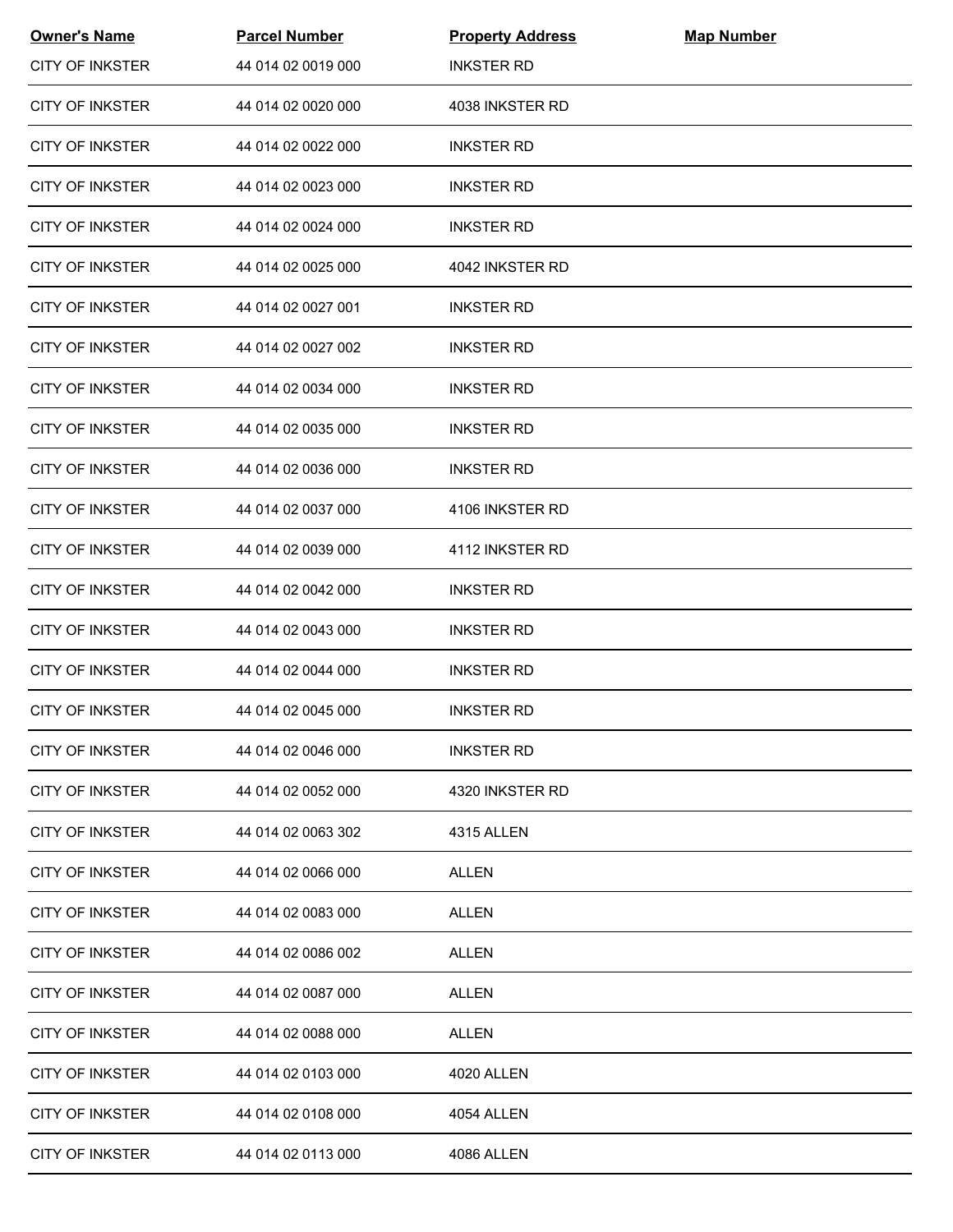| <b>Owner's Name</b>    | <b>Parcel Number</b> | <b>Property Address</b> | <b>Map Number</b> |  |
|------------------------|----------------------|-------------------------|-------------------|--|
| <b>CITY OF INKSTER</b> | 44 014 02 0121 000   | 4174 ALLEN              |                   |  |
| <b>CITY OF INKSTER</b> | 44 014 02 0122 000   | <b>ALLEN</b>            |                   |  |
| <b>CITY OF INKSTER</b> | 44 014 02 0123 000   | <b>ALLEN</b>            |                   |  |
| <b>CITY OF INKSTER</b> | 44 014 02 0124 000   | ALLEN                   |                   |  |
| <b>CITY OF INKSTER</b> | 44 014 02 0125 000   | 4306 ALLEN              |                   |  |
| <b>CITY OF INKSTER</b> | 44 014 02 0129 000   | ALLEN                   |                   |  |
| <b>CITY OF INKSTER</b> | 44 014 02 0131 000   | 4345 MOORE              |                   |  |
| <b>CITY OF INKSTER</b> | 44 014 02 0137 000   | <b>MOORE</b>            |                   |  |
| <b>CITY OF INKSTER</b> | 44 014 02 0158 000   | <b>MOORE</b>            |                   |  |
| <b>CITY OF INKSTER</b> | 44 014 02 0165 000   | 3875 MOORE              |                   |  |
| <b>CITY OF INKSTER</b> | 44 014 02 0196 002   | <b>MOORE</b>            |                   |  |
| <b>CITY OF INKSTER</b> | 44 014 02 0201 000   | <b>WILLIAMS</b>         |                   |  |
| <b>CITY OF INKSTER</b> | 44 014 02 0202 000   | 4345 WILLIAMS           |                   |  |
| <b>CITY OF INKSTER</b> | 44 014 02 0203 000   | <b>WILLIAMS</b>         |                   |  |
| <b>CITY OF INKSTER</b> | 44 014 02 0211 002   | <b>WILLIAMS</b>         |                   |  |
| <b>CITY OF INKSTER</b> | 44 014 02 0237 000   | <b>WILLIAMS</b>         |                   |  |
| <b>CITY OF INKSTER</b> | 44 014 02 0256 000   | 4126 WILLIAMS           |                   |  |
| <b>CITY OF INKSTER</b> | 44 014 02 0264 000   | 4198 WILLIAMS           |                   |  |
| <b>CITY OF INKSTER</b> | 44 014 02 0268 000   | 4336 WILLIAMS           |                   |  |
| <b>CITY OF INKSTER</b> | 44 014 02 0269 000   | 4344 WILLIAMS           |                   |  |
| <b>CITY OF INKSTER</b> | 44 014 02 0270 000   | 4352 WILLIAMS           |                   |  |
| <b>CITY OF INKSTER</b> | 44 014 02 0280 000   | 4167 HENRY              |                   |  |
| <b>CITY OF INKSTER</b> | 44 014 02 0282 000   | <b>HENRY</b>            |                   |  |
| <b>CITY OF INKSTER</b> | 44 014 02 0301 000   | <b>HENRY</b>            |                   |  |
| <b>CITY OF INKSTER</b> | 44 014 02 0302 000   | <b>HENRY</b>            |                   |  |
| <b>CITY OF INKSTER</b> | 44 014 03 0001 000   | CARLYSLE                |                   |  |
| <b>CITY OF INKSTER</b> | 44 014 03 0002 000   | CARLYSLE                |                   |  |
| <b>CITY OF INKSTER</b> | 44 014 03 0003 001   | CARLYSLE                |                   |  |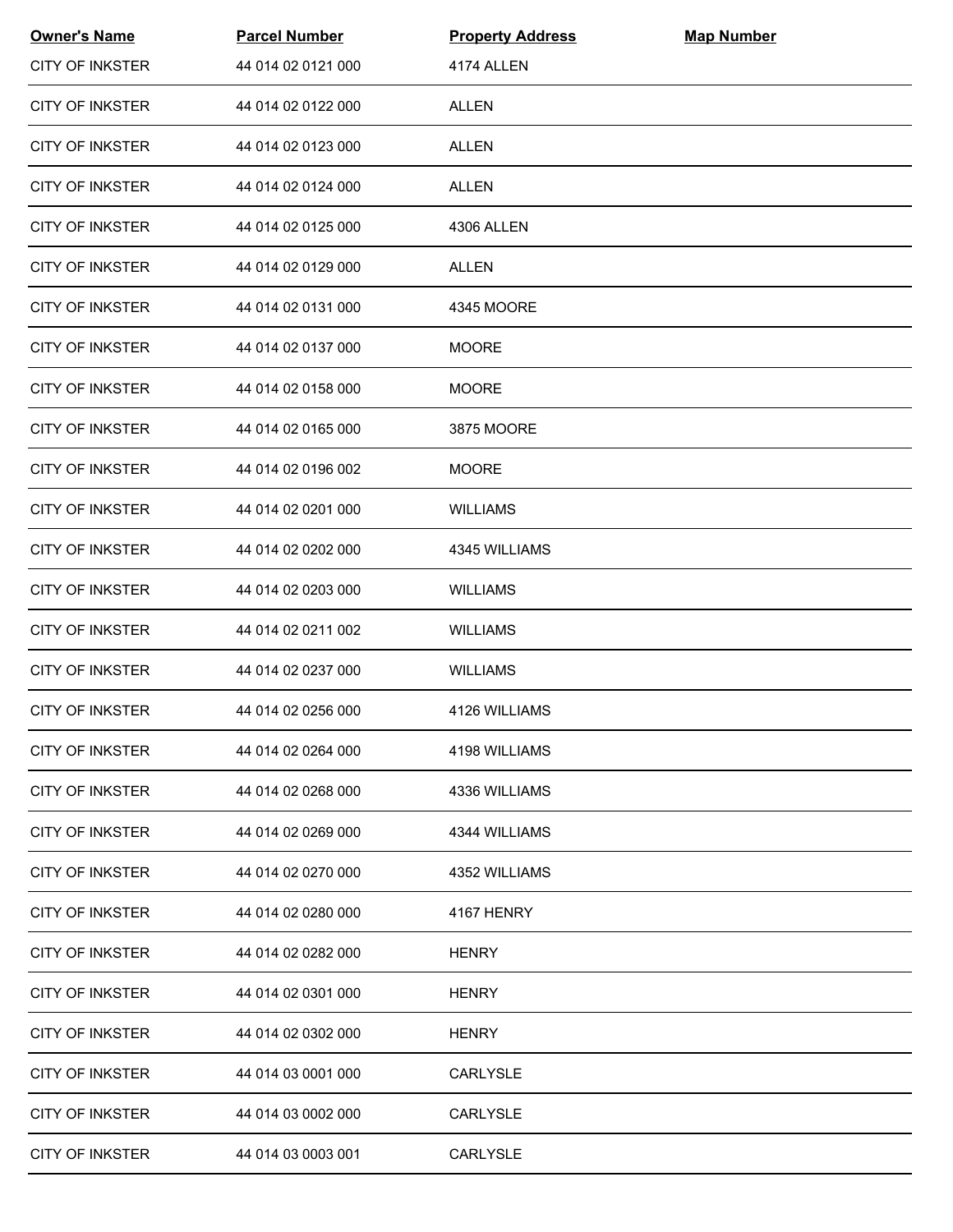| <b>Owner's Name</b>    | <b>Parcel Number</b> | <b>Property Address</b> | <b>Map Number</b> |  |
|------------------------|----------------------|-------------------------|-------------------|--|
| <b>CITY OF INKSTER</b> | 44 014 03 0014 000   | 3845 HARRISON           |                   |  |
| <b>CITY OF INKSTER</b> | 44 014 03 0015 000   | <b>HARRISON</b>         |                   |  |
| <b>CITY OF INKSTER</b> | 44 014 03 0016 000   | <b>HARRISON</b>         |                   |  |
| <b>CITY OF INKSTER</b> | 44 014 03 0019 000   | <b>HARRISON</b>         |                   |  |
| <b>CITY OF INKSTER</b> | 44 014 03 0022 000   | <b>HARRISON</b>         |                   |  |
| <b>CITY OF INKSTER</b> | 44 014 03 0023 000   | 4007 HARRISON           |                   |  |
| CITY OF INKSTER        | 44 014 03 0024 000   | <b>HARRISON</b>         |                   |  |
| <b>CITY OF INKSTER</b> | 44 014 03 0029 000   | 4055 HARRISON           |                   |  |
| <b>CITY OF INKSTER</b> | 44 014 03 0030 000   | <b>HARRISON</b>         |                   |  |
| <b>CITY OF INKSTER</b> | 44 014 03 0031 000   | <b>HARRISON</b>         |                   |  |
| <b>CITY OF INKSTER</b> | 44 014 03 0043 000   | 4181 HARRISON           |                   |  |
| <b>CITY OF INKSTER</b> | 44 014 03 0044 002   | <b>HARRISON</b>         |                   |  |
| <b>CITY OF INKSTER</b> | 44 014 03 0048 002   | 4337 HARRISON           |                   |  |
| CITY OF INKSTER        | 44 014 03 0068 000   | ANNAPOLIS               |                   |  |
| <b>CITY OF INKSTER</b> | 44 014 03 0091 000   | <b>WALNUT</b>           |                   |  |
| <b>CITY OF INKSTER</b> | 44 014 03 0092 000   | <b>WALNUT</b>           |                   |  |
| <b>CITY OF INKSTER</b> | 44 014 03 0102 000   | WALNUT                  |                   |  |
| <b>CITY OF INKSTER</b> | 44 014 03 0104 000   | WALNUT                  |                   |  |
| <b>CITY OF INKSTER</b> | 44 014 03 0113 000   | WALNUT                  |                   |  |
| <b>CITY OF INKSTER</b> | 44 014 03 0116 000   | 4050 WALNUT             |                   |  |
| <b>CITY OF INKSTER</b> | 44 014 03 0117 000   | <b>WALNUT</b>           |                   |  |
| <b>CITY OF INKSTER</b> | 44 014 03 0118 000   | WALNUT                  |                   |  |
| <b>CITY OF INKSTER</b> | 44 014 03 0119 000   | WALNUT                  |                   |  |
| <b>CITY OF INKSTER</b> | 44 014 03 0120 000   | <b>WALNUT</b>           |                   |  |
| <b>CITY OF INKSTER</b> | 44 014 03 0121 000   | 4008 WALNUT             |                   |  |
| <b>CITY OF INKSTER</b> | 44 014 03 0122 000   | <b>WALNUT</b>           |                   |  |
| <b>CITY OF INKSTER</b> | 44 014 03 0123 000   | WALNUT                  |                   |  |
| <b>CITY OF INKSTER</b> | 44 014 03 0126 000   | WALNUT                  |                   |  |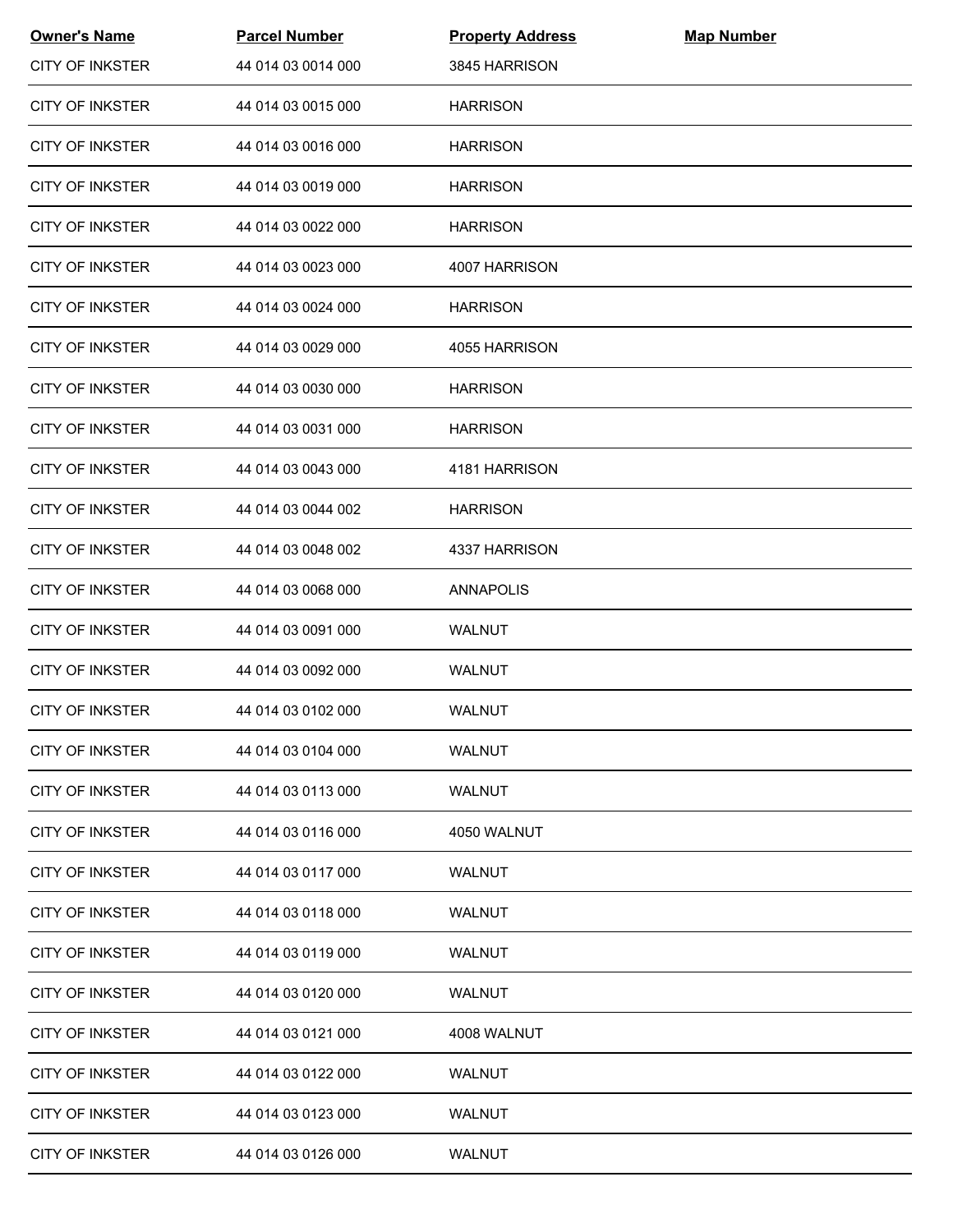| <b>Owner's Name</b>    | <b>Parcel Number</b> | <b>Property Address</b> | <b>Map Number</b> |  |
|------------------------|----------------------|-------------------------|-------------------|--|
| <b>CITY OF INKSTER</b> | 44 014 03 0128 000   | <b>WALNUT</b>           |                   |  |
| <b>CITY OF INKSTER</b> | 44 014 03 0129 000   | 3838 WALNUT             |                   |  |
| <b>CITY OF INKSTER</b> | 44 014 03 0130 000   | <b>WALNUT</b>           |                   |  |
| <b>CITY OF INKSTER</b> | 44 014 03 0138 000   | WALNUT                  |                   |  |
| <b>CITY OF INKSTER</b> | 44 014 03 0139 000   | WALNUT                  |                   |  |
| <b>CITY OF INKSTER</b> | 44 014 03 0141 000   | <b>CARLYSLE</b>         |                   |  |
| <b>CITY OF INKSTER</b> | 44 014 03 0142 000   | <b>CARLYSLE</b>         |                   |  |
| <b>CITY OF INKSTER</b> | 44 014 03 0143 000   | CARLYSLE                |                   |  |
| <b>CITY OF INKSTER</b> | 44 014 03 0144 000   | <b>CARLYSLE</b>         |                   |  |
| <b>CITY OF INKSTER</b> | 44 014 03 0145 000   | CARLYSLE                |                   |  |
| <b>CITY OF INKSTER</b> | 44 014 03 0147 000   | 3741 WALNUT             |                   |  |
| <b>CITY OF INKSTER</b> | 44 014 03 0148 000   | 3761 WALNUT             |                   |  |
| <b>CITY OF INKSTER</b> | 44 014 03 0159 000   | 3857 WALNUT             |                   |  |
| <b>CITY OF INKSTER</b> | 44 014 03 0173 000   | WALNUT                  |                   |  |
| <b>CITY OF INKSTER</b> | 44 014 03 0174 000   | WALNUT                  |                   |  |
| <b>CITY OF INKSTER</b> | 44 014 03 0175 000   | WALNUT                  |                   |  |
| <b>CITY OF INKSTER</b> | 44 014 03 0176 000   | WALNUT                  |                   |  |
| CITY OF INKSTER        | 44 014 03 0177 000   | WALNUT                  |                   |  |
| <b>CITY OF INKSTER</b> | 44 014 03 0181 000   | WALNUT                  |                   |  |
| <b>CITY OF INKSTER</b> | 44 014 03 0182 000   | <b>WALNUT</b>           |                   |  |
| <b>CITY OF INKSTER</b> | 44 014 03 0185 000   | <b>WALNUT</b>           |                   |  |
| <b>CITY OF INKSTER</b> | 44 014 03 0196 300   | WALNUT                  |                   |  |
| <b>CITY OF INKSTER</b> | 44 014 03 0223 000   | <b>ASH</b>              |                   |  |
| <b>CITY OF INKSTER</b> | 44 014 03 0224 000   | <b>ASH</b>              |                   |  |
| <b>CITY OF INKSTER</b> | 44 014 03 0225 000   | <b>ASH</b>              |                   |  |
| <b>CITY OF INKSTER</b> | 44 014 03 0226 000   | <b>ASH</b>              |                   |  |
| <b>CITY OF INKSTER</b> | 44 014 03 0240 000   | ASH                     |                   |  |
| <b>CITY OF INKSTER</b> | 44 014 03 0241 000   | ASH                     |                   |  |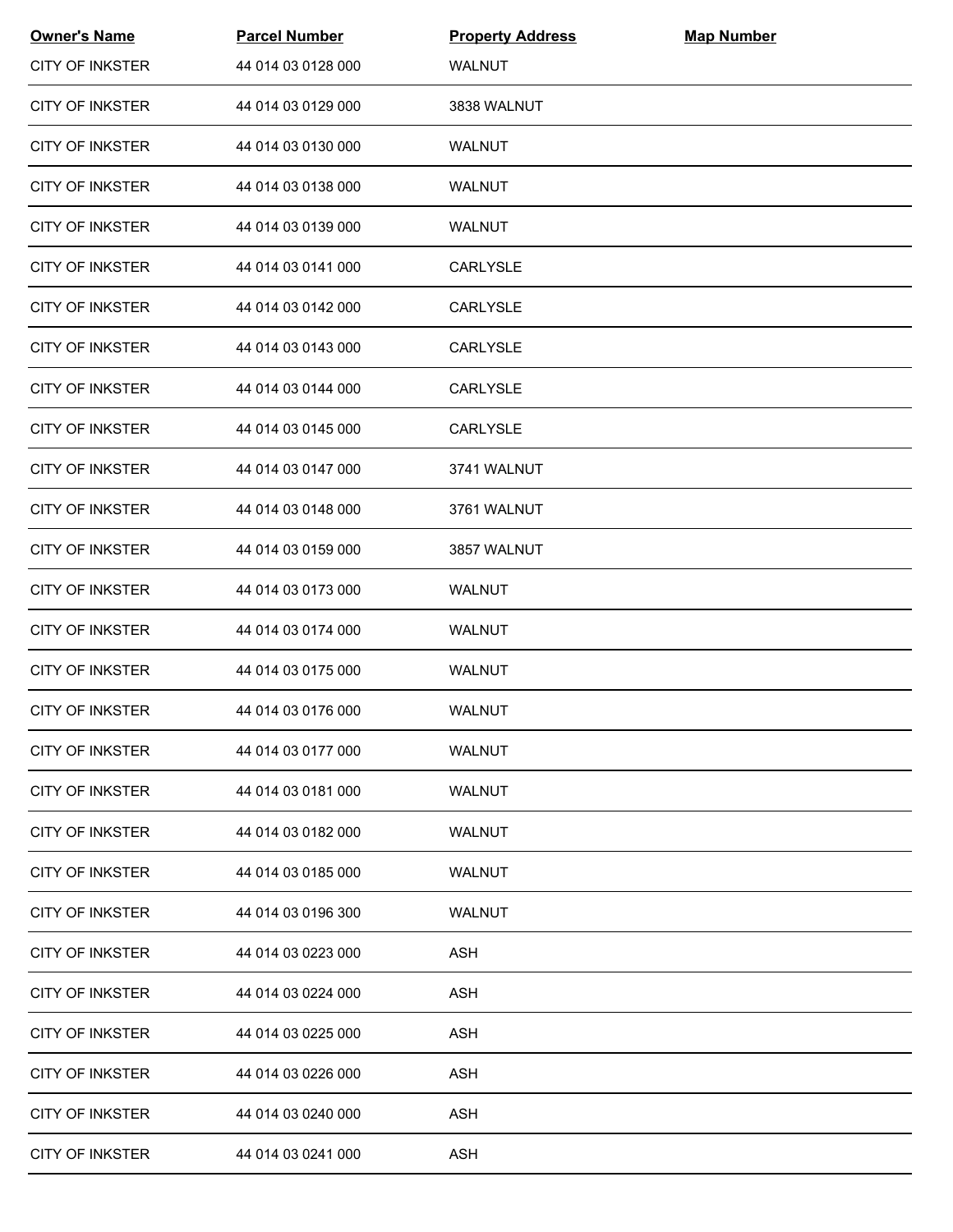| <b>Owner's Name</b>    | <b>Parcel Number</b> | <b>Property Address</b> | <b>Map Number</b> |  |
|------------------------|----------------------|-------------------------|-------------------|--|
| <b>CITY OF INKSTER</b> | 44 014 03 0242 000   | 4166 ASH                |                   |  |
| <b>CITY OF INKSTER</b> | 44 014 03 0243 000   | 4158 ASH                |                   |  |
| <b>CITY OF INKSTER</b> | 44 014 03 0248 002   | 4120 ASH                |                   |  |
| <b>CITY OF INKSTER</b> | 44 014 03 0281 000   | ASH                     |                   |  |
| <b>CITY OF INKSTER</b> | 44 014 03 0285 000   | CARLYSLE                |                   |  |
| <b>CITY OF INKSTER</b> | 44 014 03 0299 002   | <b>ASH</b>              |                   |  |
| <b>CITY OF INKSTER</b> | 44 014 03 0302 000   | <b>ASH</b>              |                   |  |
| <b>CITY OF INKSTER</b> | 44 014 03 0317 000   | 4079 ASH                |                   |  |
| <b>CITY OF INKSTER</b> | 44 014 03 0321 002   | <b>ASH</b>              |                   |  |
| <b>CITY OF INKSTER</b> | 44 014 03 0328 000   | <b>ASH</b>              |                   |  |
| <b>CITY OF INKSTER</b> | 44 014 03 0340 000   | ASH                     |                   |  |
| <b>CITY OF INKSTER</b> | 44 014 03 0341 300   | ASH                     |                   |  |
| <b>CITY OF INKSTER</b> | 44 014 03 0350 000   | 28160 ANNAPOLIS         |                   |  |
| <b>CITY OF INKSTER</b> | 44 014 03 0352 000   | ANNAPOLIS               |                   |  |
| <b>CITY OF INKSTER</b> | 44 014 03 0353 000   | <b>ANNAPOLIS</b>        |                   |  |
| <b>CITY OF INKSTER</b> | 44 014 03 0356 000   | <b>ANNAPOLIS</b>        |                   |  |
| <b>CITY OF INKSTER</b> | 44 014 03 0362 000   | <b>HICKORY</b>          |                   |  |
| <b>CITY OF INKSTER</b> | 44 014 03 0367 000   | 4410 HICKORY            |                   |  |
| <b>CITY OF INKSTER</b> | 44 014 03 0369 000   | <b>HICKORY</b>          |                   |  |
| <b>CITY OF INKSTER</b> | 44 014 03 0386 000   | <b>HICKORY</b>          |                   |  |
| <b>CITY OF INKSTER</b> | 44 014 03 0426 000   | CARLYSLE                |                   |  |
| <b>CITY OF INKSTER</b> | 44 014 03 0436 000   | <b>CENTRAL</b>          |                   |  |
| <b>CITY OF INKSTER</b> | 44 014 03 0448 000   | <b>HICKORY</b>          |                   |  |
| <b>CITY OF INKSTER</b> | 44 014 03 0451 000   | <b>HICKORY</b>          |                   |  |
| <b>CITY OF INKSTER</b> | 44 014 03 0524 000   | <b>SPRUCE</b>           |                   |  |
| <b>CITY OF INKSTER</b> | 44 014 03 0533 000   | 4112 SPRUCE             |                   |  |
| <b>CITY OF INKSTER</b> | 44 014 03 0546 000   | <b>SPRUCE</b>           |                   |  |
| <b>CITY OF INKSTER</b> | 44 014 03 0592 000   | <b>SPRUCE</b>           |                   |  |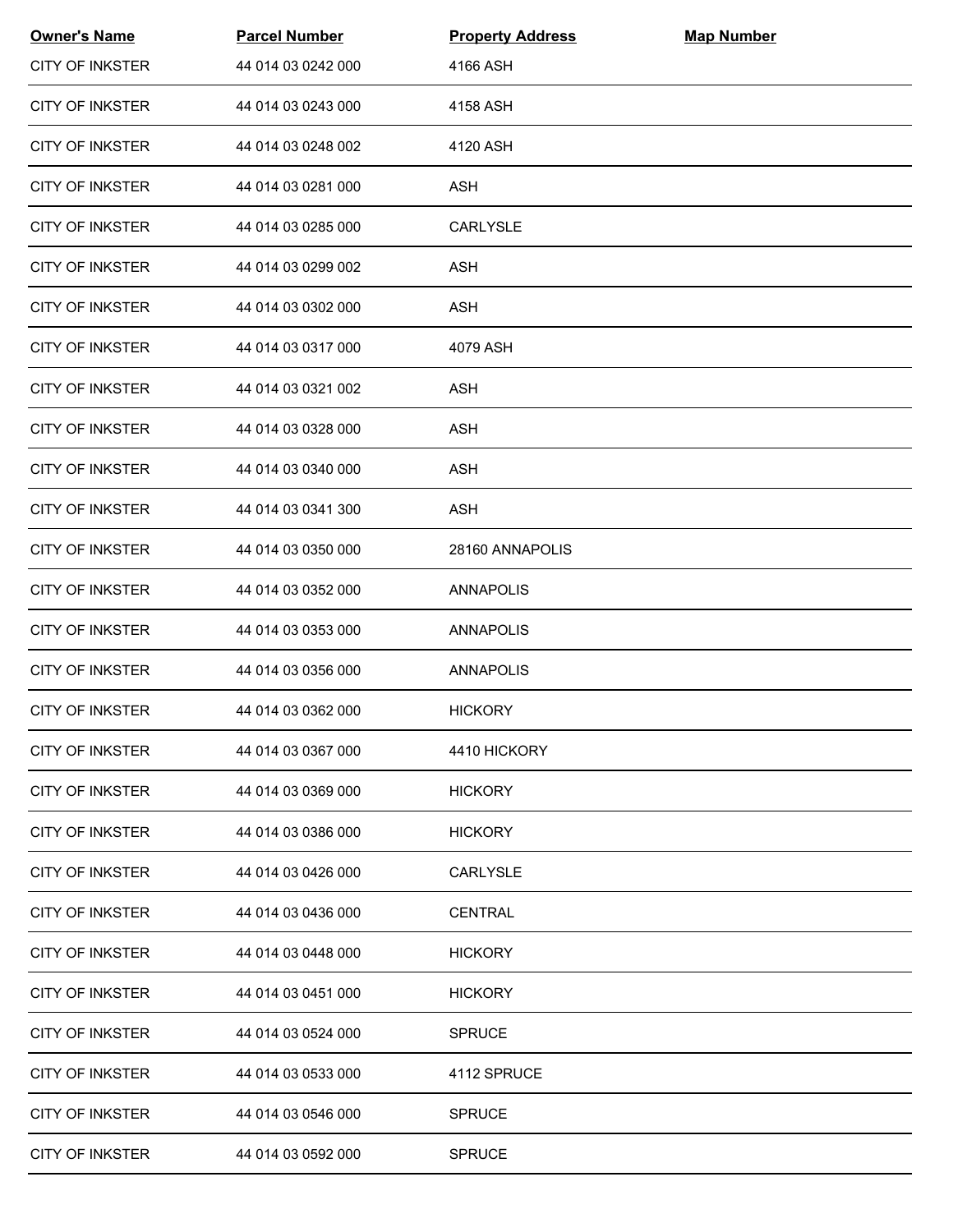| <b>Owner's Name</b>    | <b>Parcel Number</b> | <b>Property Address</b> | <b>Map Number</b> |  |
|------------------------|----------------------|-------------------------|-------------------|--|
| <b>CITY OF INKSTER</b> | 44 014 03 0593 000   | <b>SPRUCE</b>           |                   |  |
| <b>CITY OF INKSTER</b> | 44 014 03 0594 000   | <b>SPRUCE</b>           |                   |  |
| <b>CITY OF INKSTER</b> | 44 014 03 0595 000   | <b>SPRUCE</b>           |                   |  |
| <b>CITY OF INKSTER</b> | 44 014 03 0601 002   | 4111 SPRUCE             |                   |  |
| <b>CITY OF INKSTER</b> | 44 014 03 0605 000   | 4135 SPRUCE             |                   |  |
| <b>CITY OF INKSTER</b> | 44 014 03 0609 000   | 4153 SPRUCE             |                   |  |
| <b>CITY OF INKSTER</b> | 44 014 03 0634 000   | ANNAPOLIS               |                   |  |
| <b>CITY OF INKSTER</b> | 44 014 03 0635 000   | ANNAPOLIS               |                   |  |
| <b>CITY OF INKSTER</b> | 44 014 03 0639 000   | ANNAPOLIS               |                   |  |
| <b>CITY OF INKSTER</b> | 44 014 05 0001 000   | <b>INKSTER RD</b>       |                   |  |
| <b>CITY OF INKSTER</b> | 44 014 05 0002 000   | <b>ANNAPOLIS</b>        |                   |  |
| <b>CITY OF INKSTER</b> | 44 014 05 0003 000   | <b>LEHIGH</b>           |                   |  |
| <b>CITY OF INKSTER</b> | 44 014 05 0004 000   | <b>PINE</b>             |                   |  |
| <b>CITY OF INKSTER</b> | 44 014 05 0005 000   | <b>PINE</b>             |                   |  |
| <b>CITY OF INKSTER</b> | 44 014 05 0006 000   | <b>PINE</b>             |                   |  |
| <b>CITY OF INKSTER</b> | 44 014 05 0007 000   | <b>PINE</b>             |                   |  |
| <b>CITY OF INKSTER</b> | 44 014 99 0001 000   | <b>INKSTER RD</b>       |                   |  |
| <b>CITY OF INKSTER</b> | 44 015 03 0063 000   | 4351 YORKVILLE CT       |                   |  |
| <b>CITY OF INKSTER</b> | 44 015 03 0073 000   | 4339 YORKVILLE CT       |                   |  |
| <b>CITY OF INKSTER</b> | 44 016 99 0006 000   | <b>CHERRY HILL</b>      |                   |  |
| <b>CITY OF INKSTER</b> | 44 016 99 0028 000   | <b>AVONDALE</b>         |                   |  |
| <b>CITY OF INKSTER</b> | 44 016 99 0031 001   | 26110 AVONDALE          |                   |  |
| CITY OF INKSTER        | 44 018 01 0514 000   | <b>INKSTER RD</b>       |                   |  |
| <b>CITY OF INKSTER</b> | 44 018 02 0716 301   | AVONDALE                |                   |  |
| <b>CITY OF INKSTER</b> | 44 018 03 0076 000   | <b>MICHIGAN AVENUE</b>  |                   |  |
| <b>CITY OF INKSTER</b> | 44 018 03 0095 002   | <b>MICHIGAN AVENUE</b>  |                   |  |
| <b>CITY OF INKSTER</b> | 44 018 03 0145 000   | 27210 MICHIGAN AVENUE   |                   |  |
| <b>CITY OF INKSTER</b> | 44 018 03 0181 000   | <b>INKSTER RD</b>       |                   |  |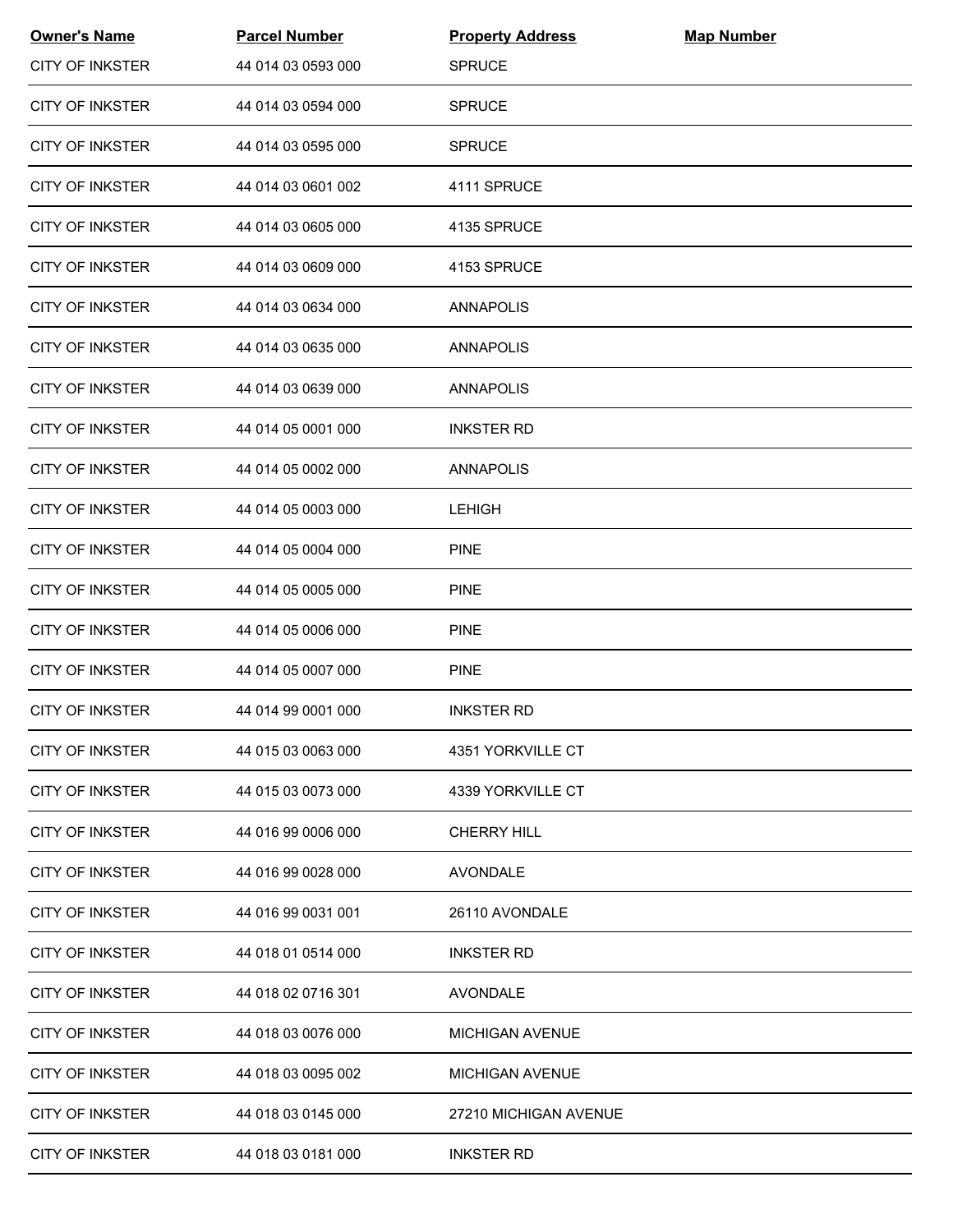| <b>Owner's Name</b>    | <b>Parcel Number</b> | <b>Property Address</b> | <b>Map Number</b> |  |
|------------------------|----------------------|-------------------------|-------------------|--|
| <b>CITY OF INKSTER</b> | 44 018 03 0199 000   | <b>RIVER PARK</b>       |                   |  |
| <b>CITY OF INKSTER</b> | 44 019 01 2070 000   | <b>WOODBINE</b>         |                   |  |
| <b>CITY OF INKSTER</b> | 44 019 01 2224 302   | <b>SOUTH RIVER PARK</b> |                   |  |
| <b>CITY OF INKSTER</b> | 44 019 03 0005 000   | <b>BLACKSTONE</b>       |                   |  |
| <b>CITY OF INKSTER</b> | 44 020 01 0006 008   | 26279 MICHIGAN AVENUE   |                   |  |
| <b>CITY OF INKSTER</b> | 44 020 01 0006 309   | <b>TROWBRIDGE</b>       |                   |  |
| <b>CITY OF INKSTER</b> | 44 020 01 0008 333   | <b>BEECH DALY</b>       |                   |  |
| <b>CITY OF INKSTER</b> | 44 020 02 0048 000   | <b>KEAN</b>             |                   |  |
| <b>CITY OF INKSTER</b> | 44 020 02 0049 000   | 26671 KEAN              |                   |  |
| <b>CITY OF INKSTER</b> | 44 020 02 0050 000   | <b>KEAN</b>             |                   |  |
| <b>CITY OF INKSTER</b> | 44 020 02 0051 000   | <b>KEAN</b>             |                   |  |
| <b>CITY OF INKSTER</b> | 44 020 02 0052 000   | <b>KEAN</b>             |                   |  |
| <b>CITY OF INKSTER</b> | 44 020 02 0061 000   | 26702 TROWBRIDGE        |                   |  |
| <b>CITY OF INKSTER</b> | 44 020 02 0096 000   | 2140 JOHN DALY          |                   |  |
| <b>CITY OF INKSTER</b> | 44 020 02 0097 000   | 2140 JOHN DALY          |                   |  |
| <b>CITY OF INKSTER</b> | 44 020 02 0133 000   | <b>KEAN</b>             |                   |  |
| <b>CITY OF INKSTER</b> | 44 020 02 0138 000   | 2135 JOHN DALY          |                   |  |
| <b>CITY OF INKSTER</b> | 44 020 02 0139 004   | 26526 TROWBRIDGE        |                   |  |
| <b>CITY OF INKSTER</b> | 44 020 02 0140 000   | <b>TROWBRIDGE</b>       |                   |  |
| <b>CITY OF INKSTER</b> | 44 020 02 0141 000   | <b>TROWBRIDGE</b>       |                   |  |
| <b>CITY OF INKSTER</b> | 44 020 02 0159 000   | 26411 TROWBRIDGE        |                   |  |
| <b>CITY OF INKSTER</b> | 44 020 02 0167 000   | 2407 JOHN DALY          |                   |  |
| <b>CITY OF INKSTER</b> | 44 020 02 0169 000   | <b>BEECH DALY</b>       |                   |  |
| <b>CITY OF INKSTER</b> | 44 020 02 0186 001   | <b>BEECH DALY</b>       |                   |  |
| <b>CITY OF INKSTER</b> | 44 020 02 0221 000   | 26340 DUNNING           |                   |  |
| <b>CITY OF INKSTER</b> | 44 020 02 0223 000   | <b>DUNNING</b>          |                   |  |
| <b>CITY OF INKSTER</b> | 44 020 02 0235 304   | <b>DUNNING</b>          |                   |  |
| <b>CITY OF INKSTER</b> | 44 020 02 0258 000   | <b>DUNNING</b>          |                   |  |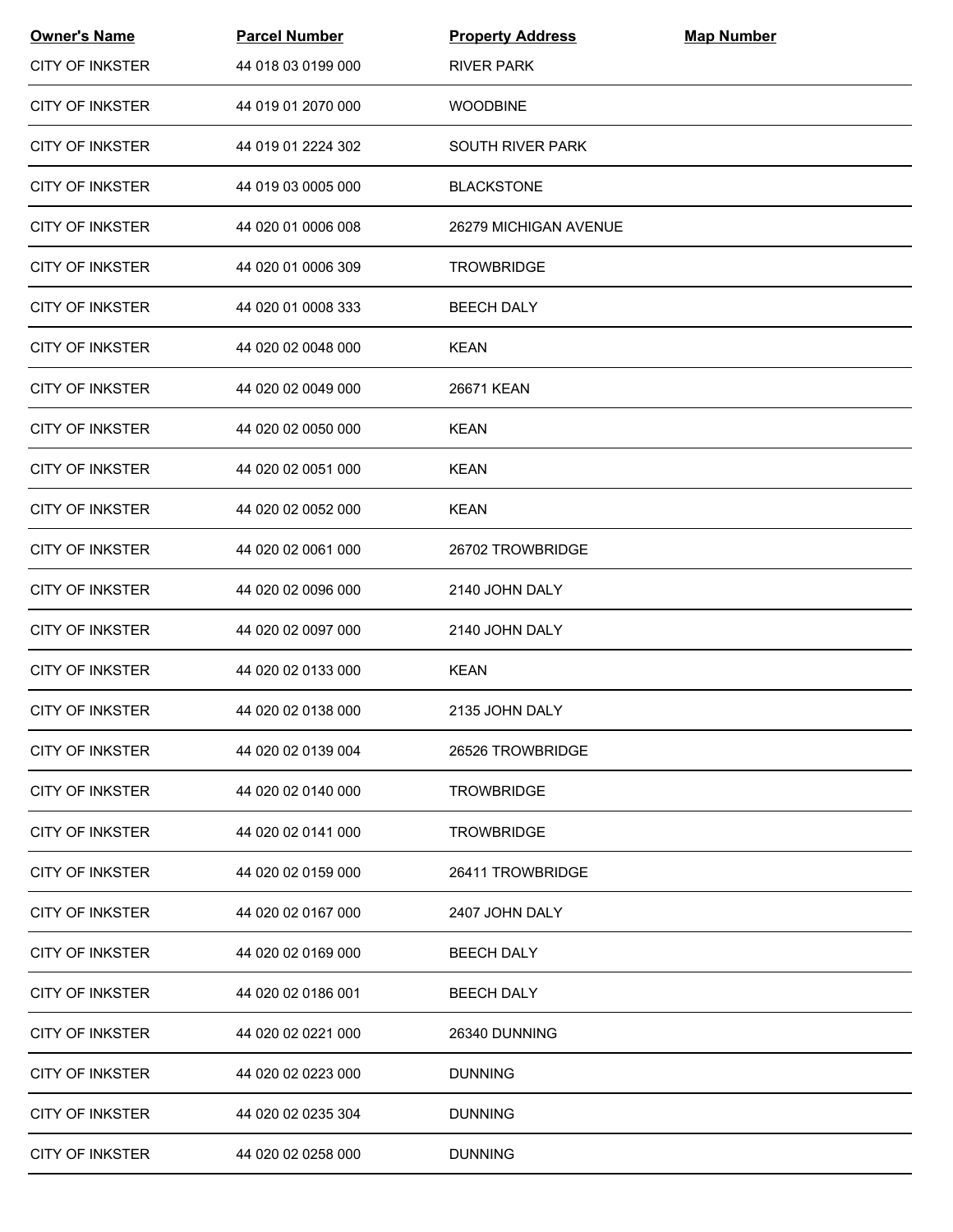| <b>Owner's Name</b>    | <b>Parcel Number</b> | <b>Property Address</b> | <b>Map Number</b>      |
|------------------------|----------------------|-------------------------|------------------------|
| <b>CITY OF INKSTER</b> | 44 020 02 0268 000   | 26287 DUNNING           |                        |
| <b>CITY OF INKSTER</b> | 44 020 02 0269 000   | <b>DUNNING</b>          |                        |
| <b>CITY OF INKSTER</b> | 44 020 02 0277 000   | 26411 DUNNING           |                        |
| <b>CITY OF INKSTER</b> | 44 020 02 0278 000   | <b>DUNNING</b>          |                        |
| <b>CITY OF INKSTER</b> | 44 020 02 0281 000   | 26451 DUNNING           |                        |
| <b>CITY OF INKSTER</b> | 44 020 02 0294 000   | <b>PLUM</b>             |                        |
| <b>CITY OF INKSTER</b> | 44 020 02 0302 000   | 26290 PLUM              |                        |
| <b>CITY OF INKSTER</b> | 44 020 02 0305 002   | <b>PLUM</b>             |                        |
| <b>CITY OF INKSTER</b> | 44 020 02 0311 000   | <b>PLUM</b>             |                        |
| <b>CITY OF INKSTER</b> | 44 020 02 0312 000   | 26204 PLUM              |                        |
| <b>CITY OF INKSTER</b> | 44 020 02 0313 000   | <b>PLUM</b>             |                        |
| <b>CITY OF INKSTER</b> | 44 020 02 0314 000   | 26182 PLUM              |                        |
| <b>CITY OF INKSTER</b> | 44 020 02 0317 000   | <b>PLUM</b>             |                        |
| <b>CITY OF INKSTER</b> | 44 020 02 0321 000   | 26118 PLUM              |                        |
| <b>CITY OF INKSTER</b> | 44 020 02 0324 000   | <b>PLUM</b>             |                        |
| <b>CITY OF INKSTER</b> | 44 020 02 0337 000   | <b>PLUM</b>             |                        |
| <b>CITY OF INKSTER</b> | 44 020 02 0338 000   | 26239 PLUM              |                        |
| <b>CITY OF INKSTER</b> | 44 020 02 0347 000   | <b>PLUM</b>             |                        |
| <b>CITY OF INKSTER</b> | 44 020 02 0349 000   | <b>PLUM</b>             |                        |
| <b>CITY OF INKSTER</b> | 44 020 02 0355 000   | 26431 PLUM              |                        |
| <b>CITY OF INKSTER</b> | 44 020 03 0004 303   | 26215 TROWBRIDGE        | SEE 44-020-03-0006-305 |
| <b>CITY OF INKSTER</b> | 44 020 03 0005 304   | <b>TROWBRIDGE</b>       |                        |
| CITY OF INKSTER        | 44 021 01 0111 000   | 27304 PHIPPS            |                        |
| <b>CITY OF INKSTER</b> | 44 021 01 0113 002   | <b>PHIPPS</b>           |                        |
| <b>CITY OF INKSTER</b> | 44 021 01 0115 000   | <b>CENTRAL</b>          |                        |
| <b>CITY OF INKSTER</b> | 44 021 02 0012 300   | <b>MICHIGAN AVENUE</b>  |                        |
| <b>CITY OF INKSTER</b> | 44 021 02 0030 000   | <b>SOUTHERN</b>         |                        |
| <b>CITY OF INKSTER</b> | 44 021 03 0006 000   | <b>KEAN</b>             |                        |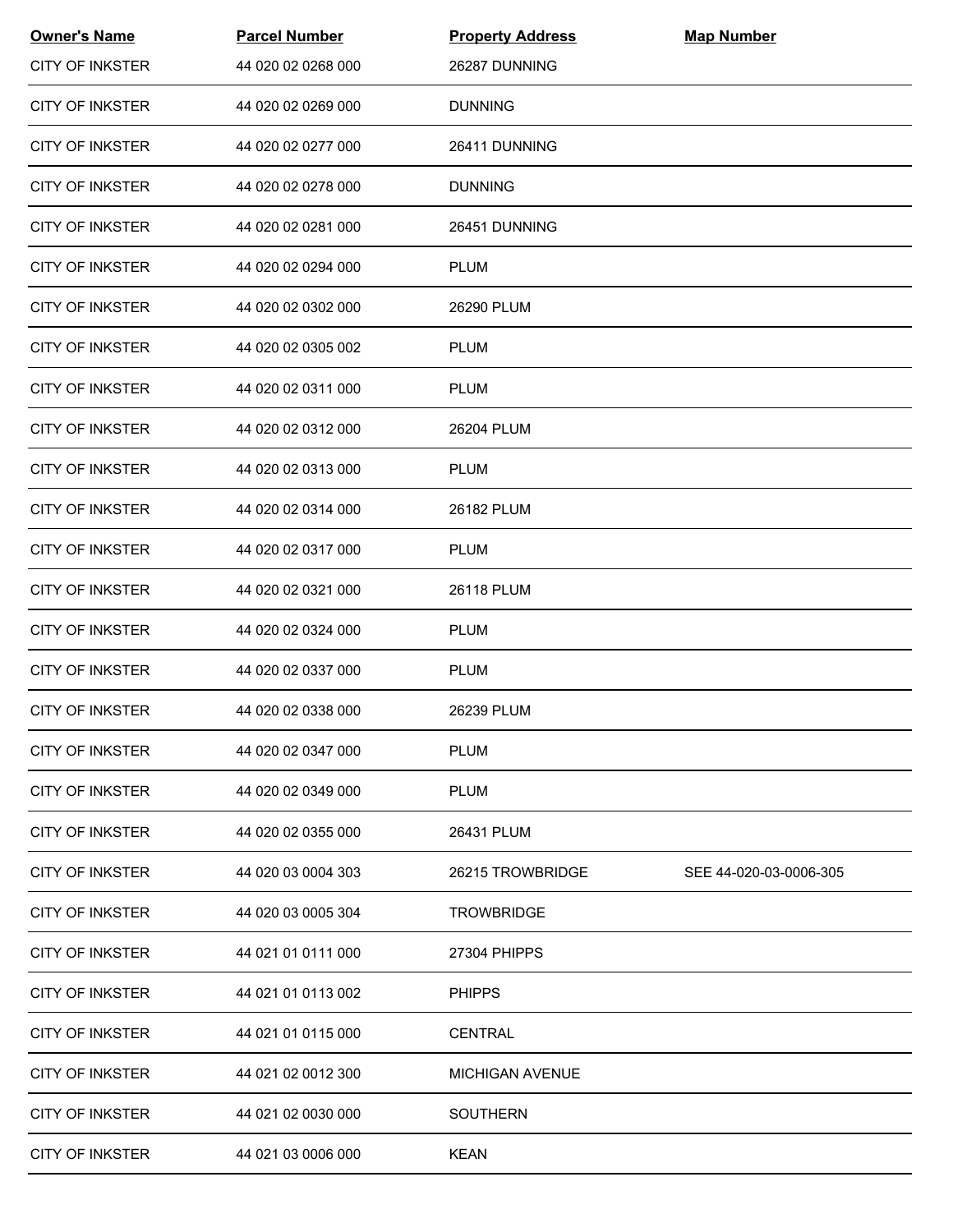| <b>Owner's Name</b>    | <b>Parcel Number</b> | <b>Property Address</b> | <b>Map Number</b> |  |
|------------------------|----------------------|-------------------------|-------------------|--|
| <b>CITY OF INKSTER</b> | 44 021 99 0002 002   | <b>SYLVIA</b>           |                   |  |
| <b>CITY OF INKSTER</b> | 44 022 01 0008 001   | 26900 PRINCETON         |                   |  |
| <b>CITY OF INKSTER</b> | 44 022 01 0032 001   | 3123 INKSTER RD         |                   |  |
| <b>CITY OF INKSTER</b> | 44 022 01 0037 001   | 3205 INKSTER RD         |                   |  |
| <b>CITY OF INKSTER</b> | 44 022 01 0039 001   | 3249 INKSTER RD         |                   |  |
| <b>CITY OF INKSTER</b> | 44 022 01 0043 001   | 3307 INKSTER RD         |                   |  |
| <b>CITY OF INKSTER</b> | 44 022 01 0062 001   | <b>INKSTER RD</b>       |                   |  |
| <b>CITY OF INKSTER</b> | 44 022 01 0065 001   | <b>INKSTER RD</b>       |                   |  |
| <b>CITY OF INKSTER</b> | 44 022 01 0224 000   | 26917 PENN              |                   |  |
| <b>CITY OF INKSTER</b> | 44 022 01 0286 000   | <b>PENN</b>             |                   |  |
| <b>CITY OF INKSTER</b> | 44 022 01 0381 000   | <b>FLORENCE</b>         |                   |  |
| <b>CITY OF INKSTER</b> | 44 022 01 0389 000   | NOTRE DAME              |                   |  |
| <b>CITY OF INKSTER</b> | 44 022 01 0390 000   | NOTRE DAME              |                   |  |
| <b>CITY OF INKSTER</b> | 44 022 01 0391 000   | NOTRE DAME              |                   |  |
| <b>CITY OF INKSTER</b> | 44 022 01 0404 000   | NOTRE DAME              |                   |  |
| <b>CITY OF INKSTER</b> | 44 022 01 0405 000   | <b>NOTRE DAME</b>       |                   |  |
| <b>CITY OF INKSTER</b> | 44 022 01 0409 301   | NOTRE DAME              |                   |  |
| <b>CITY OF INKSTER</b> | 44 022 01 0456 000   | NOTRE DAME              |                   |  |
| <b>CITY OF INKSTER</b> | 44 022 01 0465 000   | NOTRE DAME              |                   |  |
| <b>CITY OF INKSTER</b> | 44 022 01 0466 000   | 26844 NOTRE DAME        |                   |  |
| <b>CITY OF INKSTER</b> | 44 022 01 0503 000   | <b>NEW YORK</b>         |                   |  |
| <b>CITY OF INKSTER</b> | 44 022 01 0527 002   | <b>NEW YORK</b>         |                   |  |
| CITY OF INKSTER        | 44 022 01 0554 000   | <b>NEW YORK</b>         |                   |  |
| <b>CITY OF INKSTER</b> | 44 022 01 0568 000   | <b>NEW YORK</b>         |                   |  |
| <b>CITY OF INKSTER</b> | 44 022 01 0569 000   | <b>NEW YORK</b>         |                   |  |
| <b>CITY OF INKSTER</b> | 44 022 01 0573 300   | YALE                    |                   |  |
| <b>CITY OF INKSTER</b> | 44 022 01 0578 000   | YALE                    |                   |  |
| <b>CITY OF INKSTER</b> | 44 022 01 0654 000   | <b>YALE</b>             |                   |  |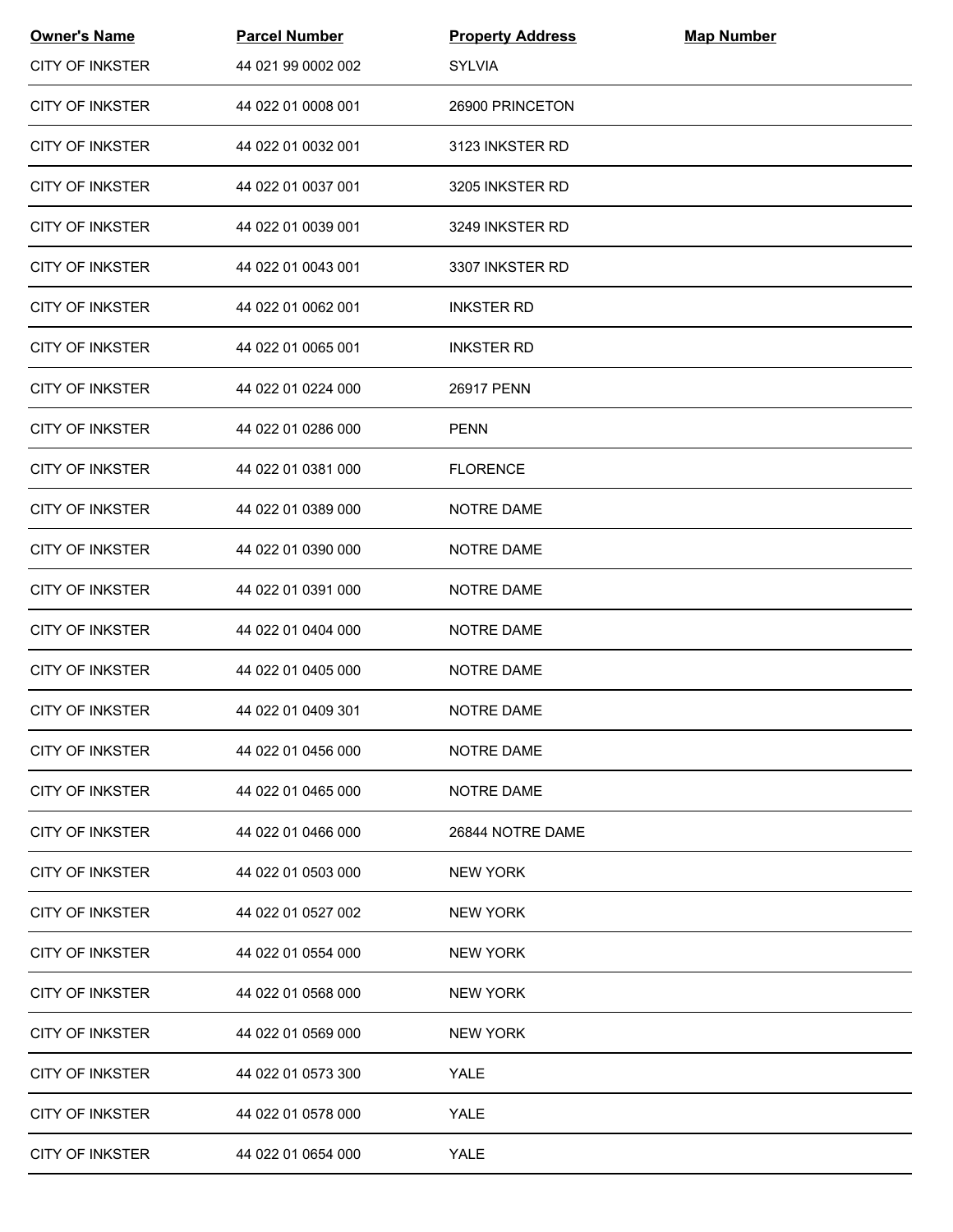| <b>Owner's Name</b>    | <b>Parcel Number</b> | <b>Property Address</b> | <b>Map Number</b> |  |
|------------------------|----------------------|-------------------------|-------------------|--|
| <b>CITY OF INKSTER</b> | 44 022 01 0663 000   | <b>YALE</b>             |                   |  |
| <b>CITY OF INKSTER</b> | 44 022 01 0668 000   | <b>NORFOLK</b>          |                   |  |
| <b>CITY OF INKSTER</b> | 44 022 01 0681 000   | <b>NORFOLK</b>          |                   |  |
| <b>CITY OF INKSTER</b> | 44 022 01 0688 000   | <b>NORFOLK</b>          |                   |  |
| <b>CITY OF INKSTER</b> | 44 022 01 0691 000   | 27033 NORFOLK           |                   |  |
| <b>CITY OF INKSTER</b> | 44 022 01 0725 000   | <b>NORFOLK</b>          |                   |  |
| CITY OF INKSTER        | 44 022 01 0726 000   | <b>NORFOLK</b>          |                   |  |
| <b>CITY OF INKSTER</b> | 44 022 01 0734 000   | 26942 NORFOLK           |                   |  |
| <b>CITY OF INKSTER</b> | 44 022 01 0755 000   | <b>NORFOLK</b>          |                   |  |
| <b>CITY OF INKSTER</b> | 44 022 01 0758 000   | <b>PRINCETON</b>        |                   |  |
| <b>CITY OF INKSTER</b> | 44 022 01 0759 000   | <b>PRINCETON</b>        |                   |  |
| <b>CITY OF INKSTER</b> | 44 022 01 0763 000   | <b>PRINCETON</b>        |                   |  |
| <b>CITY OF INKSTER</b> | 44 022 01 0764 000   | <b>PRINCETON</b>        |                   |  |
| <b>CITY OF INKSTER</b> | 44 022 01 0766 000   | <b>PRINCETON</b>        |                   |  |
| <b>CITY OF INKSTER</b> | 44 022 01 0771 000   | <b>PRINCETON</b>        |                   |  |
| <b>CITY OF INKSTER</b> | 44 022 01 0784 000   | <b>PRINCETON</b>        |                   |  |
| <b>CITY OF INKSTER</b> | 44 022 01 0793 000   | <b>PRINCETON</b>        |                   |  |
| <b>CITY OF INKSTER</b> | 44 022 01 0797 000   | <b>PRINCETON</b>        |                   |  |
| <b>CITY OF INKSTER</b> | 44 022 01 0800 000   | <b>PRINCETON</b>        |                   |  |
| <b>CITY OF INKSTER</b> | 44 022 01 0801 000   | <b>PRINCETON</b>        |                   |  |
| <b>CITY OF INKSTER</b> | 44 022 01 0802 000   | 27329 PRINCETON         |                   |  |
| <b>CITY OF INKSTER</b> | 44 022 01 0825 001   | <b>JOHN DALY</b>        |                   |  |
| <b>CITY OF INKSTER</b> | 44 022 01 0891 303   | <b>NORFOLK</b>          |                   |  |
| <b>CITY OF INKSTER</b> | 44 022 01 0896 000   | 26350 NORFOLK           |                   |  |
| <b>CITY OF INKSTER</b> | 44 022 01 0908 000   | <b>NORFOLK</b>          |                   |  |
| <b>CITY OF INKSTER</b> | 44 022 01 0923 000   | YALE                    |                   |  |
| <b>CITY OF INKSTER</b> | 44 022 01 0924 000   | 26414 YALE              |                   |  |
| <b>CITY OF INKSTER</b> | 44 022 01 0998 001   | <b>BAYHAN</b>           |                   |  |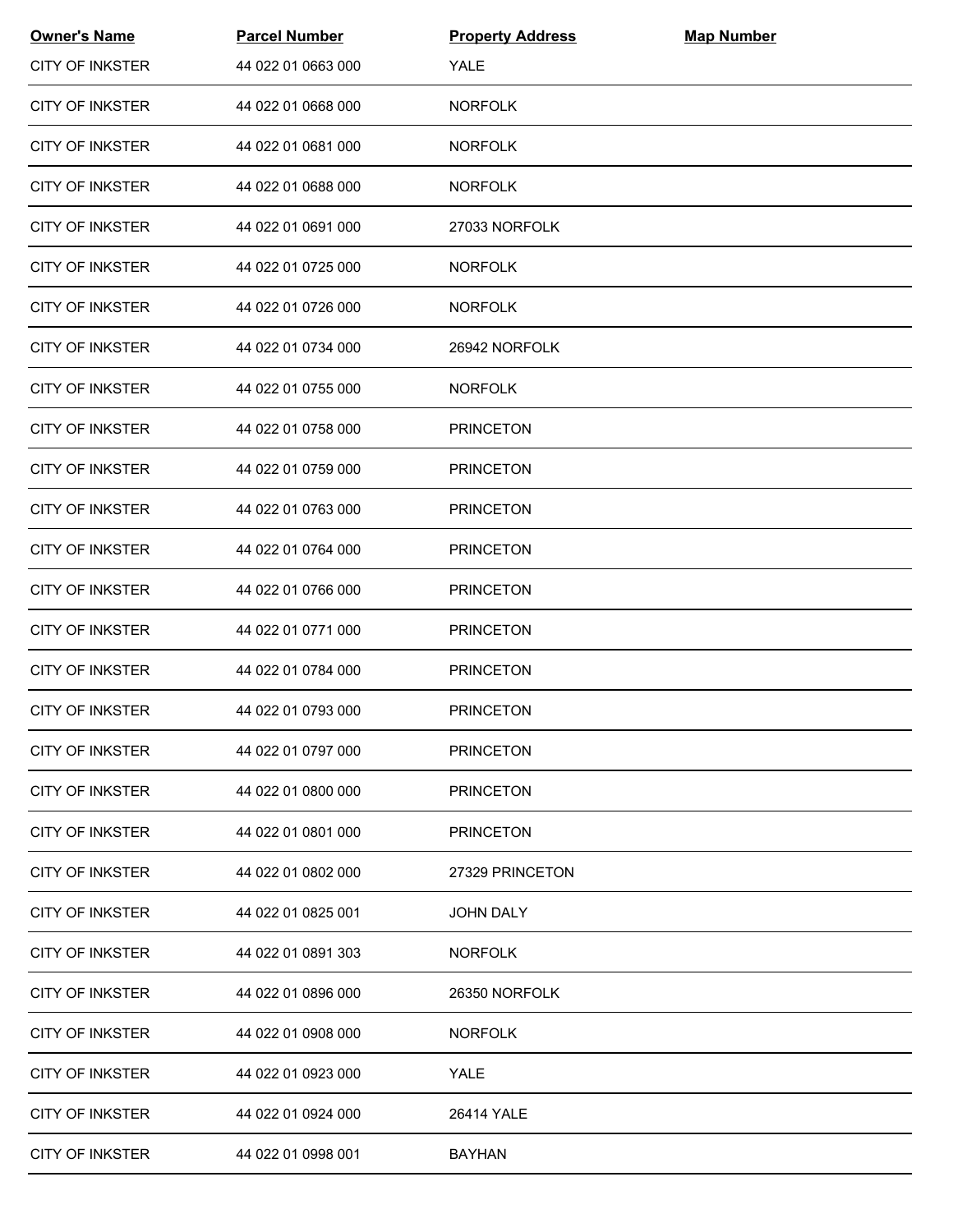| <b>Owner's Name</b>    | <b>Parcel Number</b> | <b>Property Address</b> | <b>Map Number</b> |  |
|------------------------|----------------------|-------------------------|-------------------|--|
| <b>CITY OF INKSTER</b> | 44 022 01 1008 000   | 3125 BAYHAN             |                   |  |
| <b>CITY OF INKSTER</b> | 44 022 01 1011 302   | <b>BAYHAN</b>           |                   |  |
| <b>CITY OF INKSTER</b> | 44 022 01 1015 304   | <b>BAYHAN</b>           |                   |  |
| <b>CITY OF INKSTER</b> | 44 022 01 1021 302   | <b>BAYHAN</b>           |                   |  |
| <b>CITY OF INKSTER</b> | 44 023 01 0215 005   | <b>PENN</b>             |                   |  |
| <b>CITY OF INKSTER</b> | 44 023 01 0225 003   | <b>PENN</b>             |                   |  |
| <b>CITY OF INKSTER</b> | 44 023 01 0233 002   | 26326 KITCH             |                   |  |
| <b>CITY OF INKSTER</b> | 44 023 01 0253 306   | <b>CARLYSLE</b>         |                   |  |
| <b>CITY OF INKSTER</b> | 44 023 01 0259 001   | 26419 CARLYSLE          |                   |  |
| <b>CITY OF INKSTER</b> | 44 023 01 0259 002   | CARLYSLE                |                   |  |
| <b>CITY OF INKSTER</b> | 44 023 01 0260 300   | <b>CARLYSLE</b>         |                   |  |
| <b>CITY OF INKSTER</b> | 44 023 01 0262 300   | CARLYSLE                |                   |  |
| <b>CITY OF INKSTER</b> | 44 023 01 0265 304   | <b>ROSS</b>             |                   |  |
| <b>CITY OF INKSTER</b> | 44 023 01 0283 302   | <b>ROSS</b>             |                   |  |
| <b>CITY OF INKSTER</b> | 44 023 01 0288 001   | <b>DARTMOUTH</b>        |                   |  |
| <b>CITY OF INKSTER</b> | 44 023 02 0144 000   | YALE                    |                   |  |
| <b>CITY OF INKSTER</b> | 44 023 02 0152 304   | <b>YALE</b>             |                   |  |
| <b>CITY OF INKSTER</b> | 44 023 02 0152 305   | <b>YALE</b>             |                   |  |
| <b>CITY OF INKSTER</b> | 44 023 02 0152 306   | <b>NEW YORK</b>         |                   |  |
| <b>CITY OF INKSTER</b> | 44 023 02 0163 000   | <b>NEW YORK</b>         |                   |  |
| <b>CITY OF INKSTER</b> | 44 023 02 0170 000   | <b>NEW YORK</b>         |                   |  |
| <b>CITY OF INKSTER</b> | 44 023 02 0185 300   | <b>NOTRE DAME</b>       |                   |  |
| CITY OF INKSTER        | 44 023 02 0200 000   | 26118 NOTRE DAME        |                   |  |
| <b>CITY OF INKSTER</b> | 44 023 02 0201 000   | <b>NOTRE DAME</b>       |                   |  |
| <b>CITY OF INKSTER</b> | 44 023 02 0209 004   | <b>FLORENCE</b>         |                   |  |
| <b>CITY OF INKSTER</b> | 44 023 02 0249 004   | <b>PENN</b>             |                   |  |
| <b>CITY OF INKSTER</b> | 44 023 02 0250 000   | 26143 PENN              |                   |  |
| <b>CITY OF INKSTER</b> | 44 023 02 0255 004   | <b>PENN</b>             |                   |  |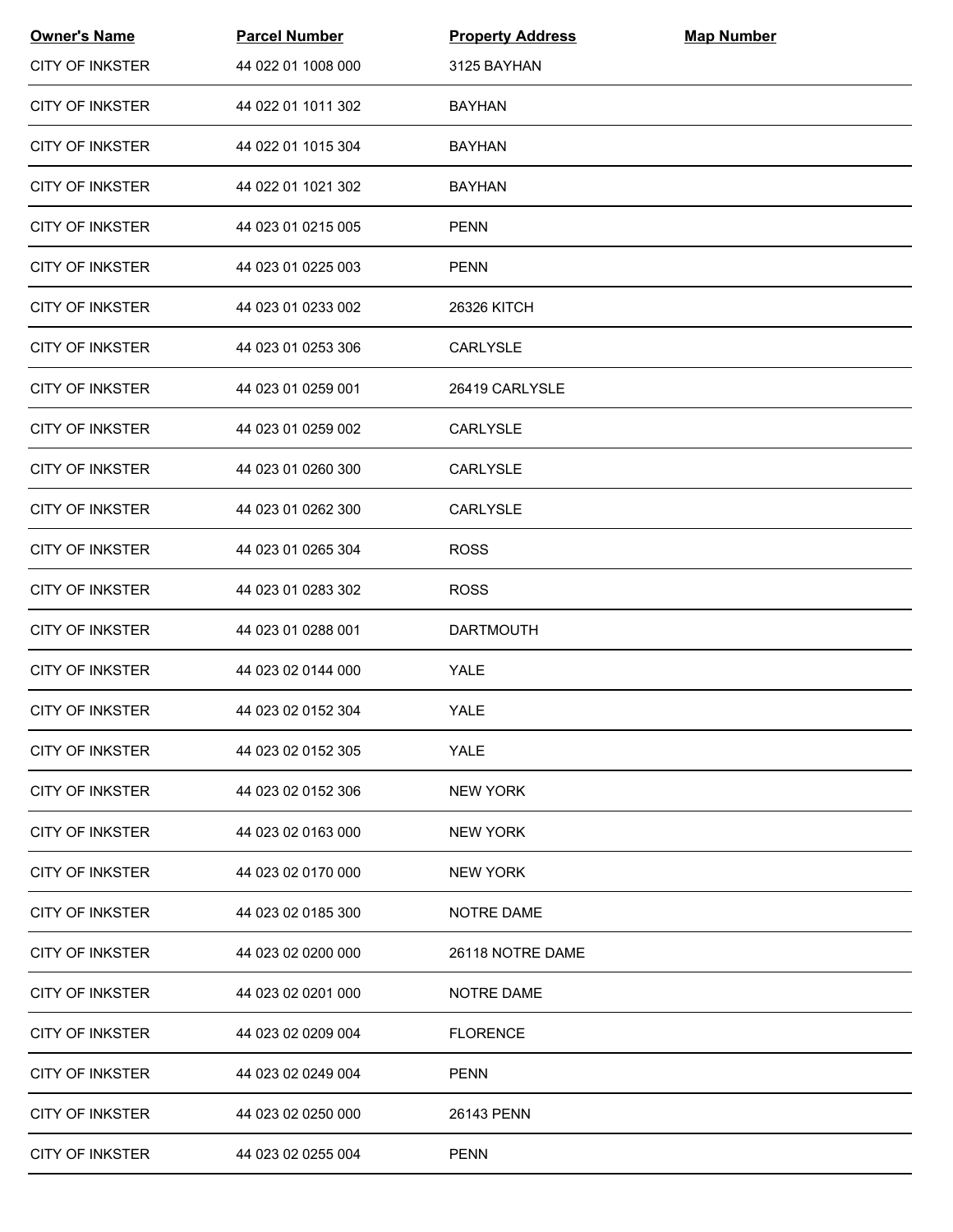| <b>Owner's Name</b>    | <b>Parcel Number</b> | <b>Property Address</b> | <b>Map Number</b> |  |
|------------------------|----------------------|-------------------------|-------------------|--|
| <b>CITY OF INKSTER</b> | 44 023 02 0257 000   | <b>PENN</b>             |                   |  |
| <b>CITY OF INKSTER</b> | 44 023 03 0148 301   | <b>BEECH DALY</b>       |                   |  |
| <b>CITY OF INKSTER</b> | 44 023 03 0150 305   | <b>FLORENCE</b>         |                   |  |
| <b>CITY OF INKSTER</b> | 44 023 03 0175 312   | <b>PENN</b>             |                   |  |
| <b>CITY OF INKSTER</b> | 44 023 03 0176 300   | <b>FLORENCE</b>         |                   |  |
| <b>CITY OF INKSTER</b> | 44 023 03 0177 007   | <b>PENN</b>             |                   |  |
| <b>CITY OF INKSTER</b> | 44 023 03 0179 000   | <b>BEECH DALY</b>       |                   |  |
| <b>CITY OF INKSTER</b> | 44 023 04 0139 001   | <b>NOTRE DAME</b>       |                   |  |
| <b>CITY OF INKSTER</b> | 44 023 06 0014 000   | 26104 YALE              |                   |  |
| <b>CITY OF INKSTER</b> | 44 023 06 0018 000   | 26056 YALE              |                   |  |
| <b>CITY OF INKSTER</b> | 44 023 06 0019 000   | YALE                    |                   |  |
| <b>CITY OF INKSTER</b> | 44 023 06 0024 000   | 25940 YALE              |                   |  |
| <b>CITY OF INKSTER</b> | 44 023 07 0147 000   | <b>BEECH DALY</b>       |                   |  |
| <b>CITY OF INKSTER</b> | 44 024 01 0002 000   | <b>BEECH DALY</b>       |                   |  |
| <b>CITY OF INKSTER</b> | 44 024 01 0005 000   | <b>BEECH DALY</b>       |                   |  |
| <b>CITY OF INKSTER</b> | 44 024 01 0008 301   | <b>BEECH DALY</b>       |                   |  |
| <b>CITY OF INKSTER</b> | 44 024 01 0013 000   | <b>BEECH DALY</b>       |                   |  |
| <b>CITY OF INKSTER</b> | 44 024 01 0066 000   | <b>ANDOVER</b>          |                   |  |
| <b>CITY OF INKSTER</b> | 44 024 01 0067 000   | ANDOVER                 |                   |  |
| <b>CITY OF INKSTER</b> | 44 024 01 0070 000   | 26073 ANDOVER           |                   |  |
| <b>CITY OF INKSTER</b> | 44 024 01 0072 002   | 26059 ANDOVER           |                   |  |
| CITY OF INKSTER        | 44 024 01 0074 300   | ANDOVER                 |                   |  |
| <b>CITY OF INKSTER</b> | 44 024 01 0107 000   | <b>ANDOVER</b>          |                   |  |
| <b>CITY OF INKSTER</b> | 44 024 01 0108 000   | 25950 ANDOVER           |                   |  |
| <b>CITY OF INKSTER</b> | 44 024 01 0110 000   | <b>ANDOVER</b>          |                   |  |
| <b>CITY OF INKSTER</b> | 44 024 01 0182 301   | <b>DARTMOUTH</b>        |                   |  |
| <b>CITY OF INKSTER</b> | 44 024 01 0196 002   | <b>DARTMOUTH</b>        |                   |  |
| <b>CITY OF INKSTER</b> | 44 024 01 0221 000   | 25949 ROSS              |                   |  |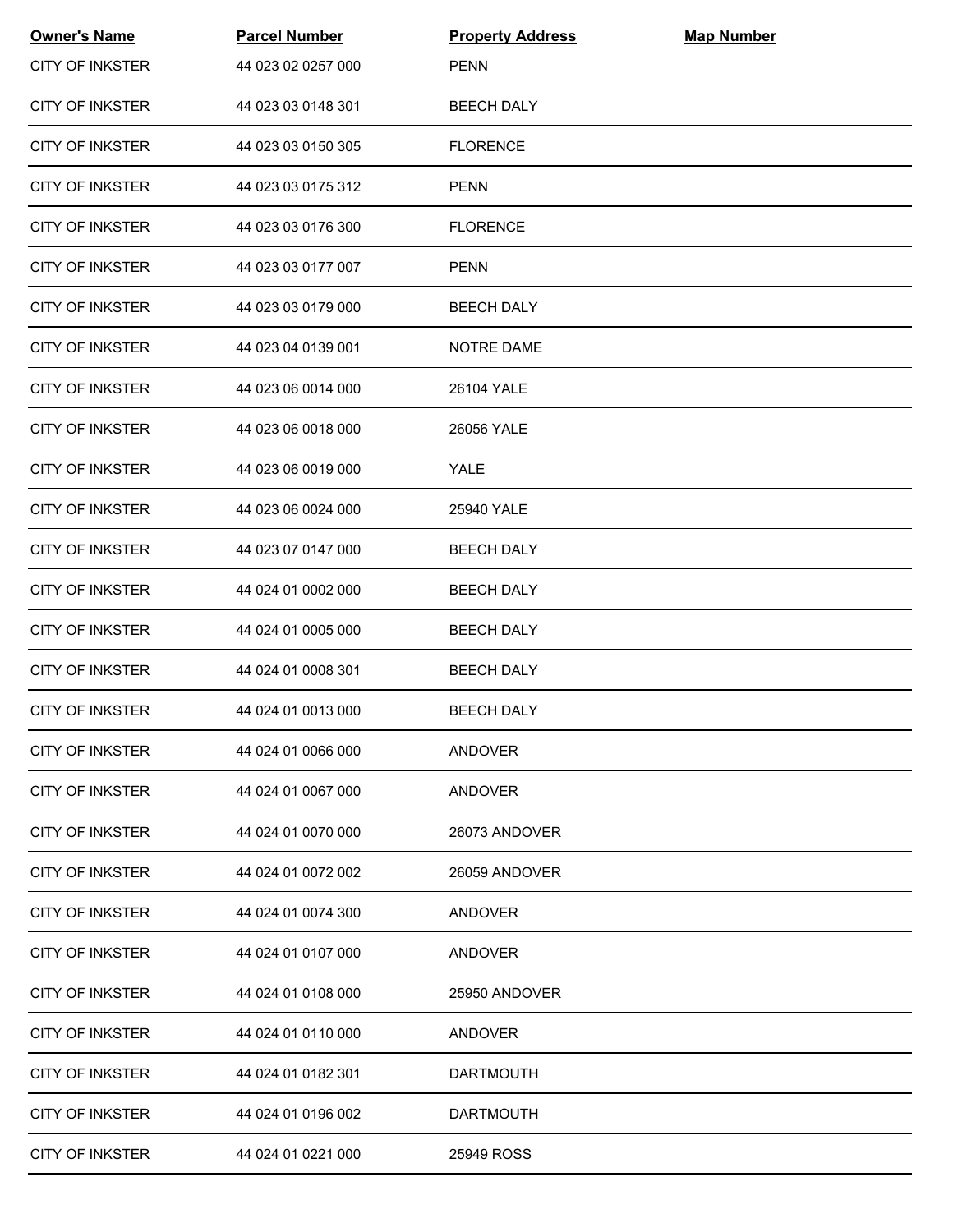| <b>Owner's Name</b>    | <b>Parcel Number</b> | <b>Property Address</b> | <b>Map Number</b> |  |
|------------------------|----------------------|-------------------------|-------------------|--|
| <b>CITY OF INKSTER</b> | 44 024 01 0243 000   | <b>ROSS</b>             |                   |  |
| <b>CITY OF INKSTER</b> | 44 024 01 0252 000   | 26028 ROSS              |                   |  |
| <b>CITY OF INKSTER</b> | 44 024 02 0264 000   | <b>BEECH DALY</b>       |                   |  |
| <b>CITY OF INKSTER</b> | 44 024 02 0269 000   | <b>BEECH DALY</b>       |                   |  |
| <b>CITY OF INKSTER</b> | 44 024 02 0271 000   | <b>BEECH DALY</b>       |                   |  |
| <b>CITY OF INKSTER</b> | 44 024 02 0279 000   | <b>BEECH DALY</b>       |                   |  |
| <b>CITY OF INKSTER</b> | 44 024 02 0280 000   | <b>BEECH DALY</b>       |                   |  |
| <b>CITY OF INKSTER</b> | 44 024 02 0281 000   | <b>BEECH DALY</b>       |                   |  |
| <b>CITY OF INKSTER</b> | 44 024 02 0306 000   | <b>COLGATE</b>          |                   |  |
| <b>CITY OF INKSTER</b> | 44 024 02 0311 301   | <b>COLGATE</b>          |                   |  |
| <b>CITY OF INKSTER</b> | 44 024 02 0324 000   | <b>STANFORD</b>         |                   |  |
| <b>CITY OF INKSTER</b> | 44 024 02 0330 000   | <b>STANFORD</b>         |                   |  |
| <b>CITY OF INKSTER</b> | 44 024 02 0338 000   | <b>STANFORD</b>         |                   |  |
| <b>CITY OF INKSTER</b> | 44 024 02 0341 000   | <b>STANFORD</b>         |                   |  |
| <b>CITY OF INKSTER</b> | 44 024 02 0345 002   | <b>STANFORD</b>         |                   |  |
| <b>CITY OF INKSTER</b> | 44 024 02 0347 000   | <b>STANFORD</b>         |                   |  |
| <b>CITY OF INKSTER</b> | 44 024 02 0355 000   | <b>STANFORD</b>         |                   |  |
| <b>CITY OF INKSTER</b> | 44 024 02 0410 000   | <b>LEHIGH</b>           |                   |  |
| <b>CITY OF INKSTER</b> | 44 024 02 0417 000   | 26071 LEHIGH            |                   |  |
| <b>CITY OF INKSTER</b> | 44 024 02 0418 000   | 26077 LEHIGH            |                   |  |
| <b>CITY OF INKSTER</b> | 44 024 02 0419 000   | <b>LEHIGH</b>           |                   |  |
| <b>CITY OF INKSTER</b> | 44 024 03 0264 000   | <b>HOPKINS</b>          |                   |  |
| CITY OF INKSTER        | 44 024 03 0265 000   | 26257 HOPKINS           |                   |  |
| <b>CITY OF INKSTER</b> | 44 024 03 0319 000   | <b>STANFORD</b>         |                   |  |
| <b>CITY OF INKSTER</b> | 44 024 03 0320 000   | 26241 STANFORD          |                   |  |
| <b>CITY OF INKSTER</b> | 44 024 03 0326 000   | 26323 STANFORD          |                   |  |
| <b>CITY OF INKSTER</b> | 44 024 03 0327 000   | <b>STANFORD</b>         |                   |  |
| <b>CITY OF INKSTER</b> | 44 024 03 0330 000   | 26266 STANFORD          |                   |  |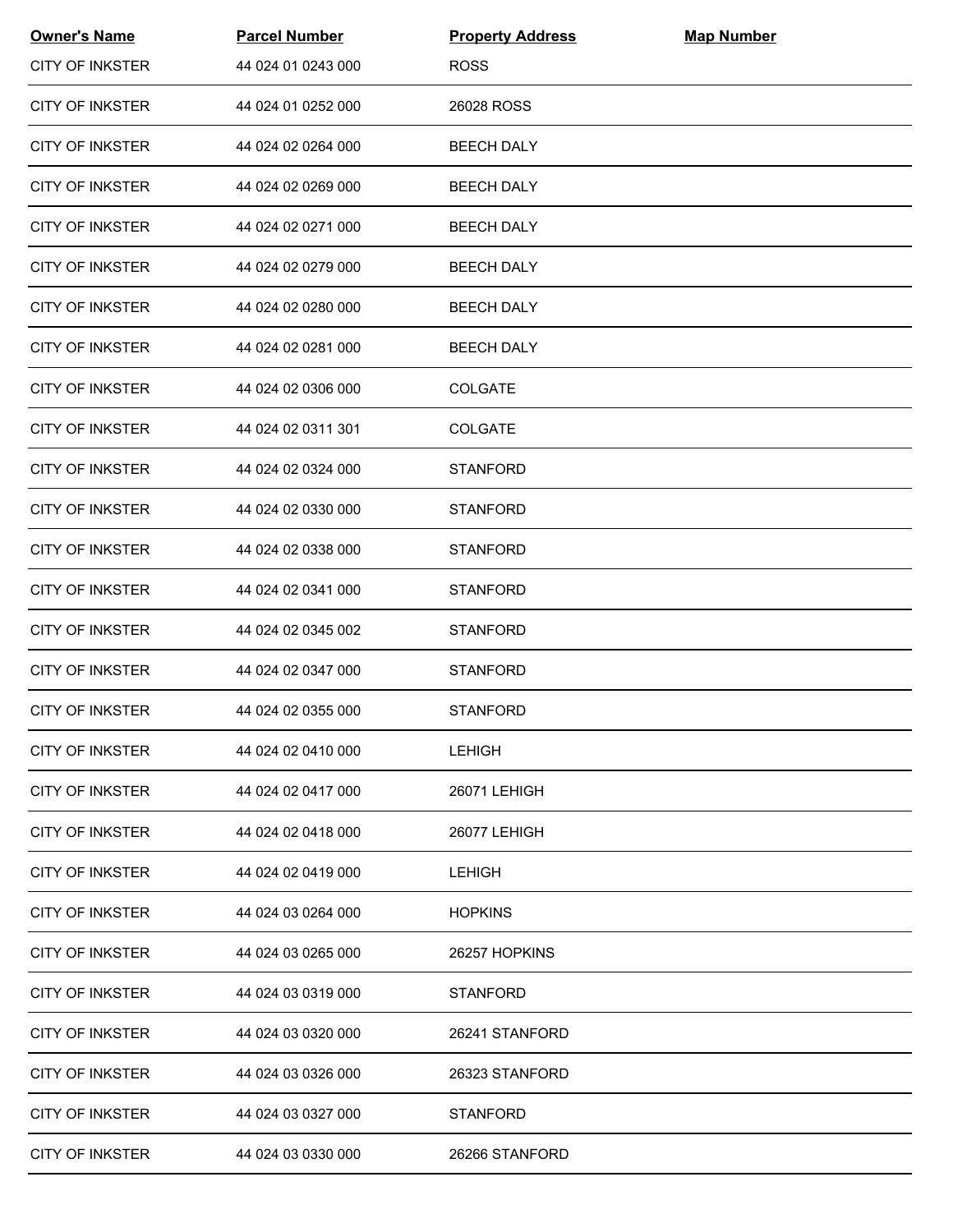| <b>Owner's Name</b>    | <b>Parcel Number</b> | <b>Property Address</b> | <b>Map Number</b> |  |
|------------------------|----------------------|-------------------------|-------------------|--|
| <b>CITY OF INKSTER</b> | 44 024 03 0336 000   | 26216 STANFORD          |                   |  |
| <b>CITY OF INKSTER</b> | 44 025 01 0005 000   | 26943 CARLYSLE          |                   |  |
| <b>CITY OF INKSTER</b> | 44 025 01 0054 000   | <b>JOHN DALY</b>        |                   |  |
| <b>CITY OF INKSTER</b> | 44 025 01 0073 000   | 26710 ROSS              |                   |  |
| <b>CITY OF INKSTER</b> | 44 025 01 0076 301   | <b>ROSS</b>             |                   |  |
| <b>CITY OF INKSTER</b> | 44 025 01 0148 002   | 26742 DARTMOUTH         |                   |  |
| <b>CITY OF INKSTER</b> | 44 025 01 0157 002   | 26876 DARTMOUTH         |                   |  |
| <b>CITY OF INKSTER</b> | 44 025 01 0263 002   | 26719 ANDOVER           |                   |  |
| <b>CITY OF INKSTER</b> | 44 025 02 1403 000   | <b>INKSTER RD</b>       |                   |  |
| <b>CITY OF INKSTER</b> | 44 025 02 1404 000   | <b>INKSTER RD</b>       |                   |  |
| <b>CITY OF INKSTER</b> | 44 025 02 1441 000   | <b>INKSTER RD</b>       |                   |  |
| <b>CITY OF INKSTER</b> | 44 025 02 1458 000   | ANNAPOLIS               |                   |  |
| <b>CITY OF INKSTER</b> | 44 025 02 1470 000   | ANNAPOLIS               |                   |  |
| <b>CITY OF INKSTER</b> | 44 025 02 1471 000   | ANNAPOLIS               |                   |  |
| <b>CITY OF INKSTER</b> | 44 025 02 1503 000   | ANNAPOLIS               |                   |  |
| <b>CITY OF INKSTER</b> | 44 025 02 1518 000   | ANNAPOLIS               |                   |  |
| <b>CITY OF INKSTER</b> | 44 025 02 1561 000   | <b>JOHN DALY</b>        |                   |  |
| <b>CITY OF INKSTER</b> | 44 025 02 1723 000   | <b>STANFORD</b>         |                   |  |
| <b>CITY OF INKSTER</b> | 44 025 02 1783 000   | <b>LEHIGH</b>           |                   |  |
| <b>CITY OF INKSTER</b> | 44 025 02 1816 000   | <b>LEHIGH</b>           |                   |  |
| <b>CITY OF INKSTER</b> | 44 025 02 1912 000   | <b>HOPKINS</b>          |                   |  |
| <b>CITY OF INKSTER</b> | 44 025 02 1920 000   | <b>HOPKINS</b>          |                   |  |
| CITY OF INKSTER        | 44 025 02 1928 000   | <b>HOPKINS</b>          |                   |  |
| <b>CITY OF INKSTER</b> | 44 025 02 2066 000   | 26408 STANFORD          |                   |  |
| <b>CITY OF INKSTER</b> | 44 025 02 2077 000   | <b>STANFORD</b>         |                   |  |
| <b>CITY OF INKSTER</b> | 44 025 02 2078 000   | <b>STANFORD</b>         |                   |  |
| <b>CITY OF INKSTER</b> | 44 025 02 2079 000   | 26405 STANFORD          |                   |  |
| <b>CITY OF INKSTER</b> | 44 025 02 2118 000   | 26444 HOPKINS           |                   |  |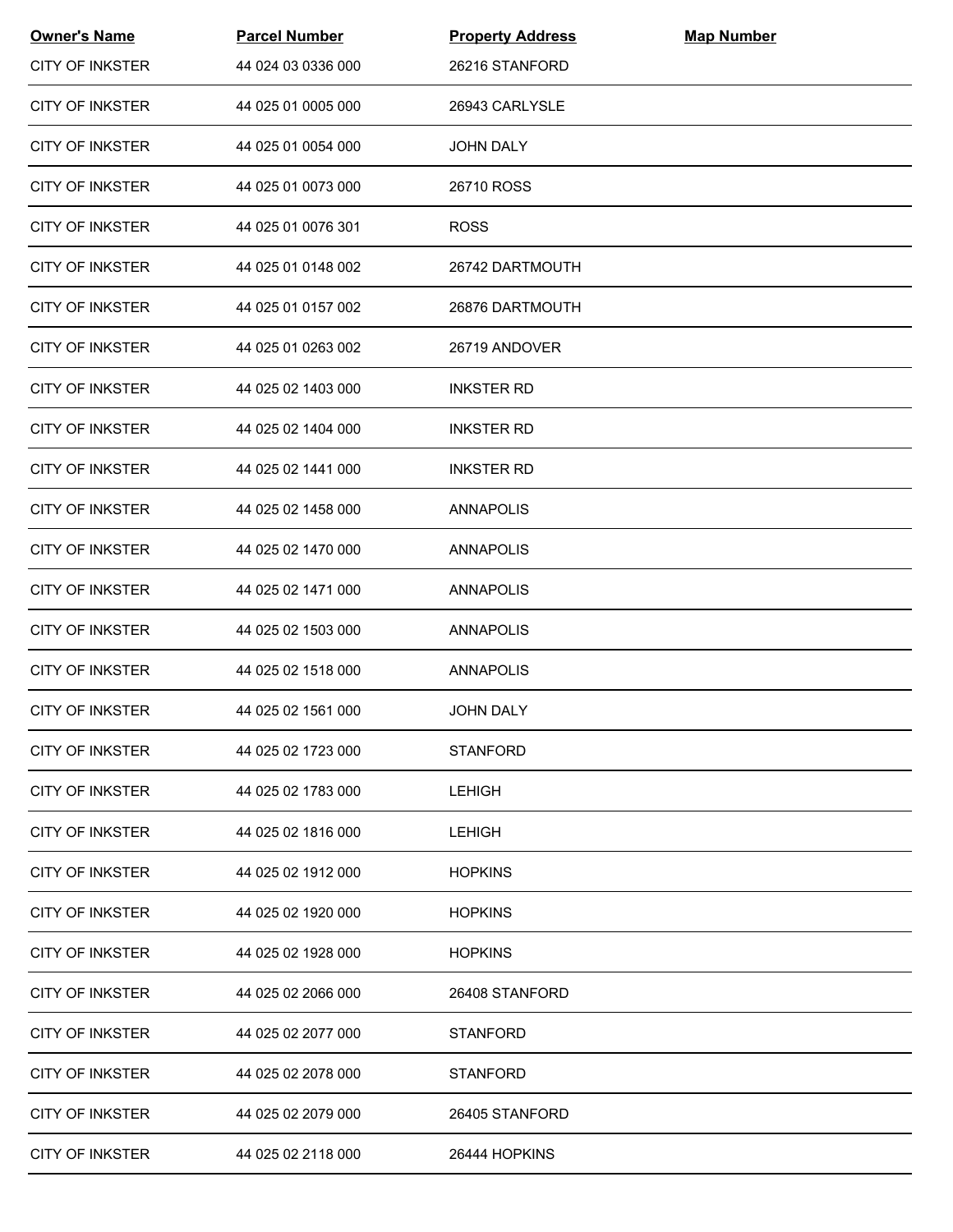| <b>Owner's Name</b>                         | <b>Parcel Number</b> | <b>Property Address</b> | <b>Map Number</b> |
|---------------------------------------------|----------------------|-------------------------|-------------------|
| <b>CITY OF INKSTER</b>                      | 44 025 02 2127 000   | 26403 HOPKINS           |                   |
| <b>CITY OF INKSTER</b>                      | 44 025 02 2128 000   | 26403 HOPKINS           |                   |
| CITY OF INKSTER                             | 44 025 04 1076 000   | <b>WELLINGTON</b>       |                   |
| <b>CITY OF INKSTER</b>                      | 44 025 04 1090 000   | <b>WASHINGTON</b>       |                   |
| <b>CITY OF INKSTER</b>                      | 44 025 04 1115 000   | <b>ANDOVER</b>          |                   |
| CITY OF INKSTER - TIFA                      | 44 020 01 0006 007   | <b>TROWBRIDGE</b>       |                   |
| CITY OF INKSTER - TIFA                      | 44 020 01 0006 310   | <b>TROWBRIDGE</b>       |                   |
| CITY OF INKSTER - TIFA                      | 44 020 03 0007 002   | <b>TROWBRIDGE</b>       |                   |
| CITY OF INKSTER - TIFA                      | 44 020 03 0008 001   | 26245 MICHIGAN AVENUE   |                   |
| <b>CITY OF INKSTER - TIFA</b>               | 44 020 03 0008 002   | <b>TROWBRIDGE</b>       |                   |
| <b>CITY OF WESTLAND</b>                     | 44 014 04 0009 000   | <b>ANNAPOLIS</b>        |                   |
| <b>STATE OF MICHIGAN</b>                    | 44 009 02 0801 000   | <b>HARRIET</b>          |                   |
| STATE OF MICHIGAN                           | 44 010 04 0755 000   | ASH                     |                   |
| STATE OF MICHIGAN                           | 44 010 06 0186 000   | <b>MOORE</b>            |                   |
| <b>STATE OF MICHIGAN</b>                    | 44 010 06 0528 000   | <b>HENRY</b>            |                   |
| <b>STATE OF MICHIGAN</b>                    | 44 010 06 0544 000   | <b>SPRUCE</b>           |                   |
| <b>STATE OF MICHIGAN</b>                    | 44 024 02 0386 000   | 26082 LEHIGH            |                   |
| <b>STATE OF MICHIGAN</b>                    | 44 025 02 1440 000   | <b>INKSTER RD</b>       |                   |
| STATE OF MICHIGAN (MLBFTA44 003 05 0049 000 |                      | MAGNOLIA AVE            |                   |
| STATE OF MICHIGAN (MLBFTA44 005 01 0241 302 |                      | <b>PARKWOOD</b>         |                   |
| STATE OF MICHIGAN (MLBFTA44 005 03 0014 000 |                      | 28621 GLENWOOD          |                   |
| STATE OF MICHIGAN (MLBFTA44 005 03 0015 000 |                      | 28613 GLENWOOD          |                   |
| STATE OF MICHIGAN (MLBFTA44 006 01 0633 000 |                      | 1232 HELEN              |                   |
| STATE OF MICHIGAN (MLBFTA44 007 07 0135 000 |                      | <b>RIVERVIEW</b>        |                   |
| STATE OF MICHIGAN (MLBFTA44 007 07 0150 000 |                      | <b>JUSTINE</b>          |                   |
| STATE OF MICHIGAN (MLBFTA44 009 02 0044 000 |                      | <b>CHERRY</b>           |                   |
| STATE OF MICHIGAN (MLBFTA44 009 02 0278 000 |                      | <b>IRENE</b>            |                   |
| STATE OF MICHIGAN (MLBFTA44 009 02 0287 000 |                      | 3218 SPRINGHILL         |                   |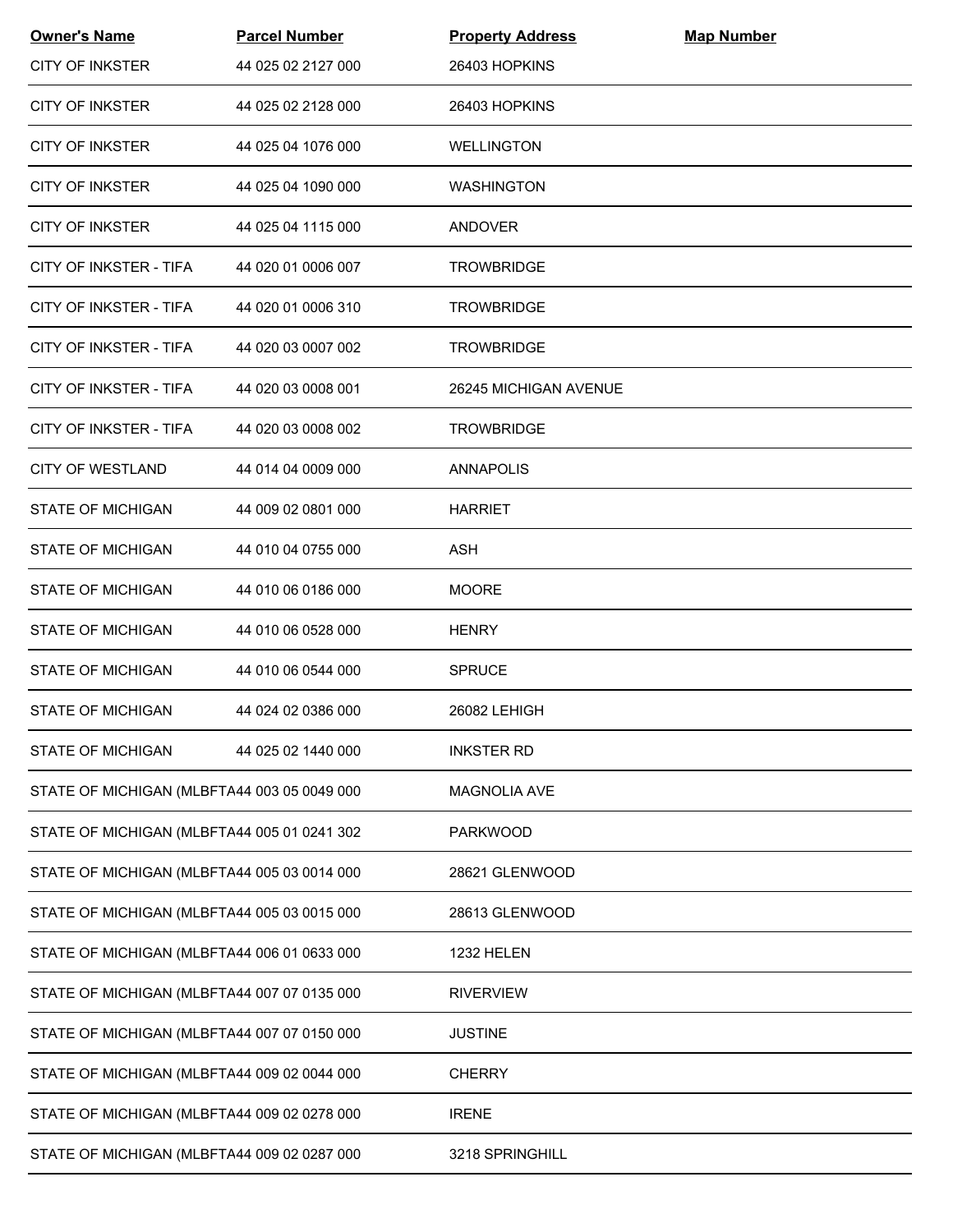| <b>Owner's Name</b> | <b>Parcel Number</b>                        | <b>Property Address</b> | <b>Map Number</b> |  |
|---------------------|---------------------------------------------|-------------------------|-------------------|--|
|                     | STATE OF MICHIGAN (MLBFTA44 009 02 0289 000 | 3230 SPRINGHILL         |                   |  |
|                     | STATE OF MICHIGAN (MLBFTA44 009 02 0290 000 | 3240 SPRING HILL        |                   |  |
|                     | STATE OF MICHIGAN (MLBFTA44 009 02 0307 000 | 3504 SPRING HILL        |                   |  |
|                     | STATE OF MICHIGAN (MLBFTA44 009 02 0431 000 | <b>SPRING HILL</b>      |                   |  |
|                     | STATE OF MICHIGAN (MLBFTA44 009 02 0432 000 | <b>SPRING HILL</b>      |                   |  |
|                     | STATE OF MICHIGAN (MLBFTA44 009 02 0621 000 | <b>ISABELLE</b>         |                   |  |
|                     | STATE OF MICHIGAN (MLBFTA44 009 02 0622 000 | <b>ISABELLE</b>         |                   |  |
|                     | STATE OF MICHIGAN (MLBFTA44 009 02 0679 000 | <b>ISABELLE</b>         |                   |  |
|                     | STATE OF MICHIGAN (MLBFTA44 009 02 1054 000 | <b>HARRISON</b>         |                   |  |
|                     | STATE OF MICHIGAN (MLBFTA44 009 02 1062 000 | <b>HARRISON</b>         |                   |  |
|                     | STATE OF MICHIGAN (MLBFTA44 009 02 1073 000 | 3718 HARRISON           |                   |  |
|                     | STATE OF MICHIGAN (MLBFTA44 009 02 1074 000 | 3738 HARRISON           |                   |  |
|                     | STATE OF MICHIGAN (MLBFTA44 009 03 0004 000 | 28836 BEECH DALY        |                   |  |
|                     | STATE OF MICHIGAN (MLBFTA44 009 03 0080 000 | 3330 MANNING            |                   |  |
|                     | STATE OF MICHIGAN (MLBFTA44 009 03 0081 000 | <b>MANNING</b>          |                   |  |
|                     | STATE OF MICHIGAN (MLBFTA44 010 01 0005 000 | <b>HARRISON</b>         |                   |  |
|                     | STATE OF MICHIGAN (MLBFTA44 010 01 0006 000 | WALNUT                  |                   |  |
|                     | STATE OF MICHIGAN (MLBFTA44 010 01 0015 000 | <b>ASH</b>              |                   |  |
|                     | STATE OF MICHIGAN (MLBFTA44 010 06 0037 001 | 3268 INKSTER RD         |                   |  |
|                     | STATE OF MICHIGAN (MLBFTA44 010 06 0039 002 | <b>INKSTER RD</b>       |                   |  |
|                     | STATE OF MICHIGAN (MLBFTA44 010 06 0158 000 | <b>ALLEN</b>            |                   |  |
|                     | STATE OF MICHIGAN (MLBFTA44 010 06 0212 000 | 3503 MOORE              |                   |  |
|                     | STATE OF MICHIGAN (MLBFTA44 010 06 0733 000 | <b>WALNUT</b>           |                   |  |
|                     | STATE OF MICHIGAN (MLBFTA44 014 03 0606 000 | <b>SPRUCE</b>           |                   |  |
|                     | STATE OF MICHIGAN (MLBFTA44 014 03 0607 000 | <b>SPRUCE</b>           |                   |  |
|                     | STATE OF MICHIGAN (MLBFTA44 014 03 0608 000 | <b>SPRUCE</b>           |                   |  |
|                     | STATE OF MICHIGAN (MLBFTA44 020 02 0335 000 | 26203 PLUM              |                   |  |
|                     | STATE OF MICHIGAN (MLBFTA44 020 02 0336 000 | <b>PLUM</b>             |                   |  |